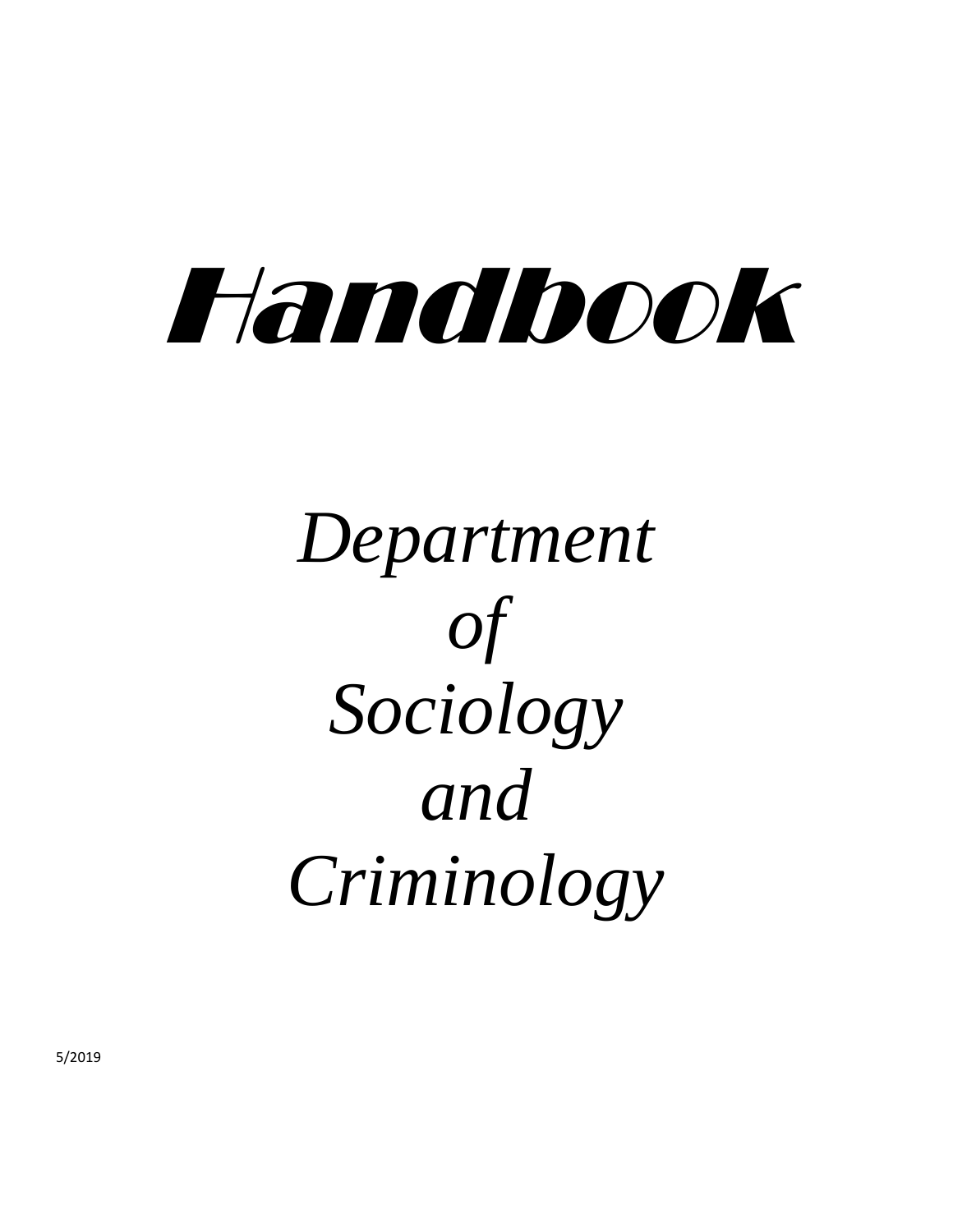# **TABLE OF CONTENTS**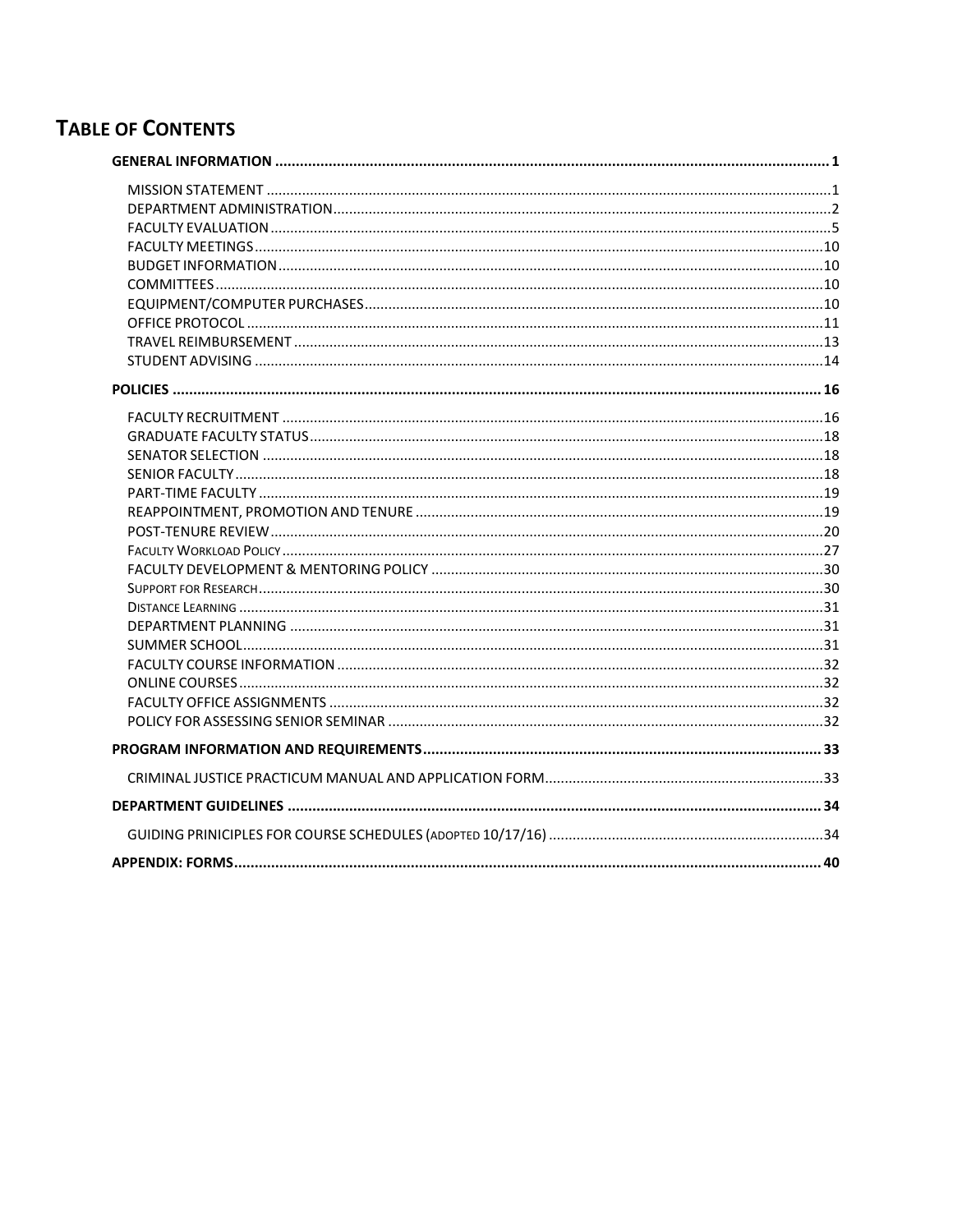# **GENERAL INFORMATION**

# <span id="page-2-1"></span><span id="page-2-0"></span>**MISSION STATEMENT**

The **Department of Sociology and Criminology** is committed to providing quality undergraduate liberal arts education for its students, producing new knowledge through scholarship and research, and performing service to its profession, the university, and community.

As an academic unit within the College of Arts and Science, the primary department goal is the creation and transmission of knowledge through its two social science disciplines: **sociology and criminology**.

To this end, the department's programs provide curricula that **encourage critical thinking, intellectual curiosity, and an understanding of the social science perspective.** Through various and innovative instructional modes, including technologically enhanced and web-based courses, individualized instructions, interdisciplinary curricula, distance learning, internships, and practice, the department seeks to fulfill the university's commitment to providing a quality learning experience for its students.

Excellence in scholarship and research is also viewed as essential to providing an effective and meaningful educational environment. Performing service in the region from the special perspective of sociology and criminology and providing students with the professional training necessary for success in applied settings is also a basic department responsibility.

The **Department of Sociology and Criminology** seeks to increase knowledge of human society from a global perspective and to enhance understanding of the various multicultural segments of American society.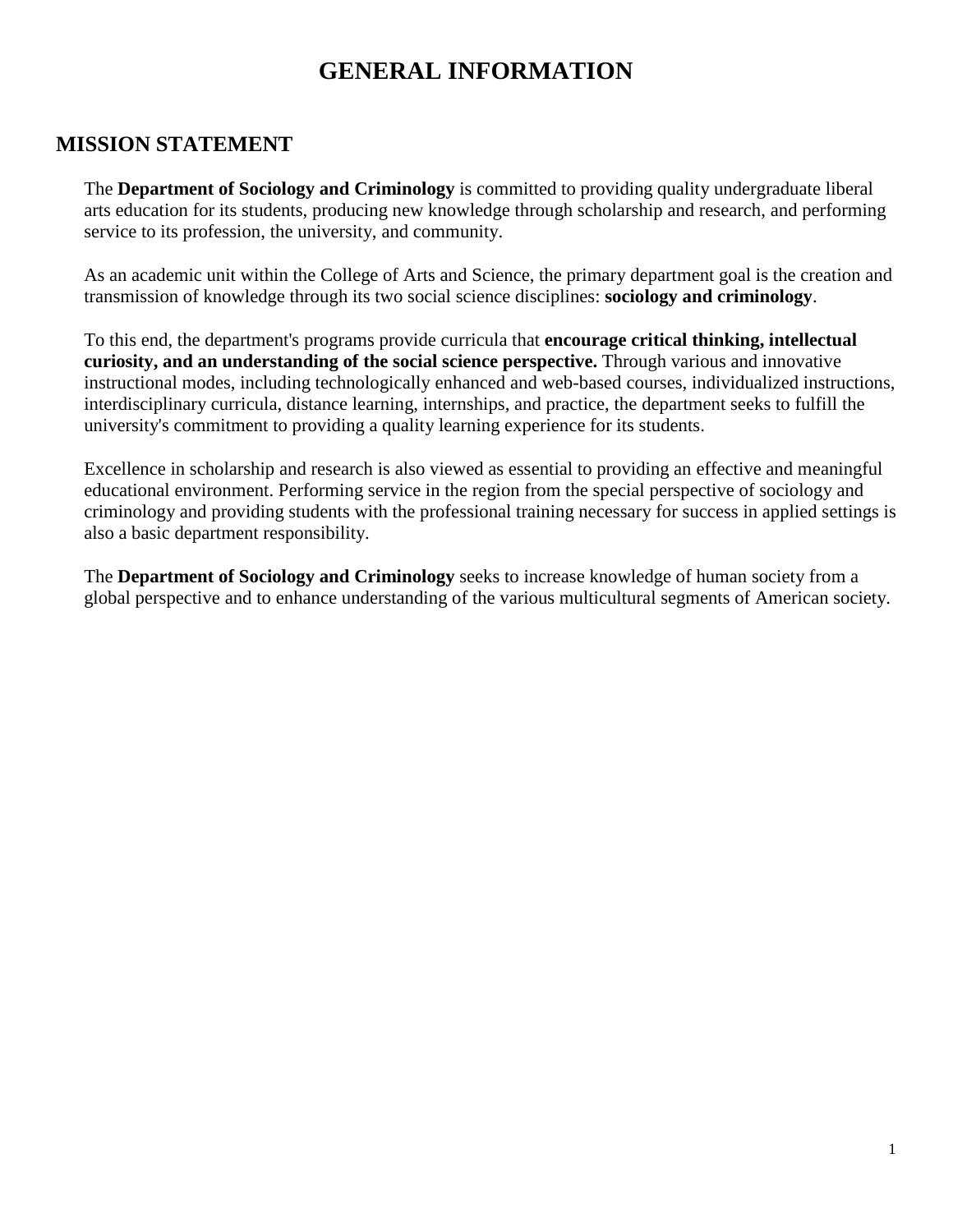# <span id="page-3-0"></span>**DEPARTMENT ADMINISTRATION**

#### **Department Chair**

The primary responsibility of the department chair is that of facilitator. Within this orientation the chair will perform the administrative duties of the department and actively participate in its instructional programs. In fulfilling these obligations, the chair should work to maintain the essential unity of the department while at the same time ensuring the integrity and security of each of its two disciplines.

The chair is expected to maintain effective communication between the department and the administration. The administration must be made aware of the goals and needs of the department and its individual members, and the faculty must be kept informed of the attitudes and decisions of the administration. The chair also must appropriately communicate with the department on actions taken. On major issues the chair shall make every effort to involve the faculty in the decision-making process.

1. Basic responsibilities of the Chair are outlined in the CAS Policy and Procedure Manual (II-2-3-1).

#### 2. Selection and Term

The term of office will be four years, with the possibility of a one-term renewal at the end of that appointment. The position of department chair is only open to tenured faculty members at the Associate or Full Professor rank.

At the end of a chair's term the department will follow the procedures outlined in the CAS policies regarding the recruitment of a department chair (II-2-3-3). If an internal search is required, a department search committee will make an effort to select candidates from among the current members of the faculty. If the search committee cannot identify suitable candidates from within the faculty, with the Dean's approval, candidates from off campus will be recruited.

3. Review

All department members review the chair annually as a part of the UNCW faculty perceptions of administrative performance process and the peer review process.

#### **Associate Chair**

The Associate Chair is appointed by the Chair to assist with administrative duties during the regular academic year. This person receives a one course (3 credit hours) reduction per semester.

#### Basic Duties

- Academic year and summer session course scheduling coordinate with Chair and administrative assistants
- Catalog and curriculum changes coordinate with track leaders to create and submit CAS Course Action Forms and University Studies course submission forms as needed
- Major course substitutions and waivers available to approve/deny as needed
- Graduation audits email students not ready to graduate as notices come to the department from Registrar's office (not responsible for summer notices)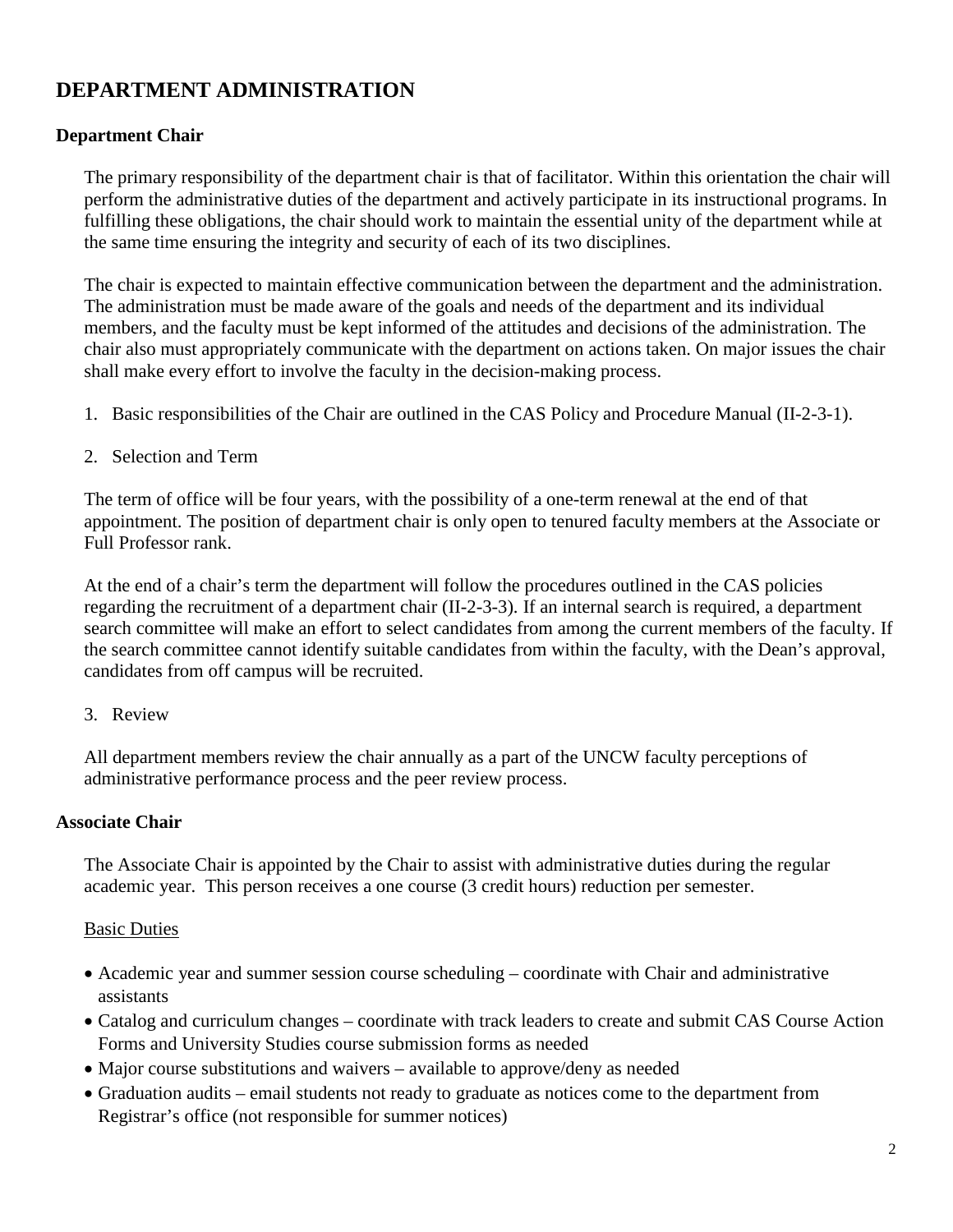- Transfer advising recruit faculty volunteers, coordinate with track leaders and administrative assistants (not responsible for summer sessions)
- Recruiting events recruit faculty volunteers for Seahawk Saturday Academics and Student Services Fair (Sept), UNCW Majors/Minors Fair (Sept), and Seahawk Preview Academic Departments Fair (April)
- Chair, Department Curriculum Committee
- Chair, Department Budget Committee

#### **Graduate Program Coordinator**

The Graduate Coordinator is the faculty member assigned by the department to oversee the administrative aspects of the master's program in criminology and sociology. The coordinator receives a one-course (3 hour) reduction per semester in teaching load, and a small salary stipend from the Graduate School for summer duties.

## Selection

In order to be eligible for the position of Graduate Coordinator, candidates must:

- be a member of the Graduate Faculty
- be a tenured faculty member at Associate or Full Professor rank
- and commit to a three-year term.

The selection process will proceed as follows:

- 1. Interested faculty members who meet the basic eligibility requirements will express their interest to the Department Chair privately
- 2. From among those eligible who have expressed an interest, and others whom the Chair considers suitable candidates, the Chair will, in consultation with the outgoing graduate program coordinator(s), select (a) candidate(s) to be nominated to the department. This is a confidential process
- 3. The chair will nominate at least one candidate to the department
- 4. All department faculty members with voting privileges (tenured and tenure-track) will vote by secret ballot on the candidate(s) offered

Duties [\(http://www.uncw.edu/gradschool/coordinators/index.html\)](http://www.uncw.edu/gradschool/coordinators/index.html)

In addition to the duties outlined by the Graduate School, the graduate program coordinator will also…

- Review all non-degree applications and, where feasible, consult with members of the graduate program committee on non-degree admissions
- Review application status reports provided to them by the Graduate School, with possible e-mail and/or phone follow-up contact with applicants
- E-mail and phone correspondence with prospective students
- Assist in meeting with prospective students and their parents when on campus visits
- Oversee graduate faculty application process in consultation with the Department Chair, and see that applications are signed by the Dean of the College of Arts & Sciences and forwarded to the Graduate School for action
- Oversee thesis defense and comprehensive exam procedures.
- Attend graduate coordinators' meetings held by the Graduate School
- Provide the following reports to the dean of the Graduate School when requested: annual report on the Monitoring and Training of Graduate Teaching Assistants required by General Administration; annual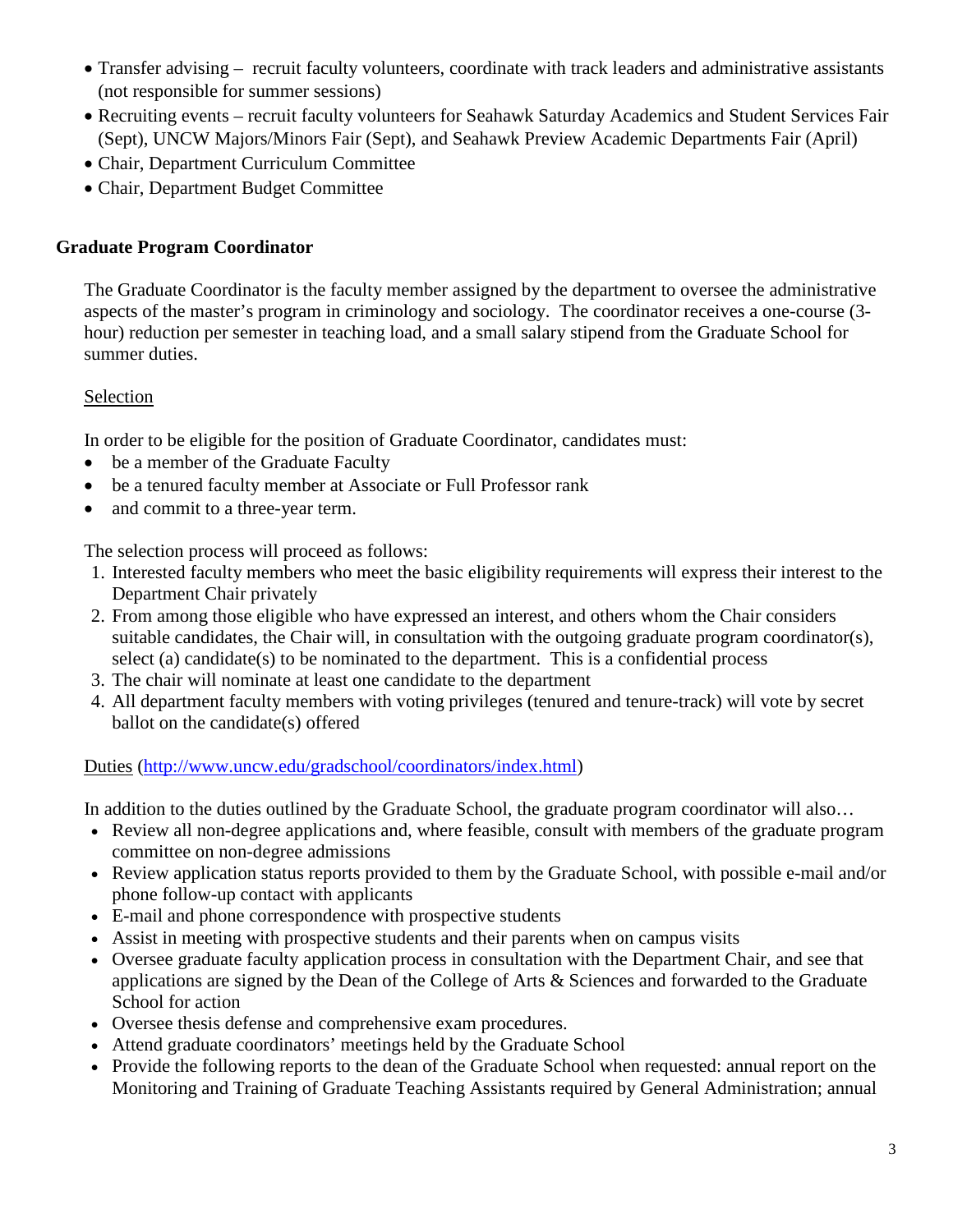report of graduate students' activities; request and justify teaching assistantships and tuition remission needs. Prepare other reports as needed

- Constructing & organizing graduate class schedules
- Assist in representing department as program liaison with various university constituents

#### **Undergraduate Program Coordinator**

#### Basic duties & responsibilities

- Convene track to discuss curriculum changes, select graduation award recipients, and promote the major
- Coordinate department group advising sessions each semester
- Correspondence with prospective students
- Assist in meeting with prospective students and their parents when on campus visits;
- Assist in representing department as program liaison with various university constituents
- Communicating to majors important program information in a timely manner

#### Selection & Term

In order to be eligible for the position of the Undergraduate Program Coordinator, the Candidate must be a tenured faculty member at the associate or full professor rank. The term for this position is one year.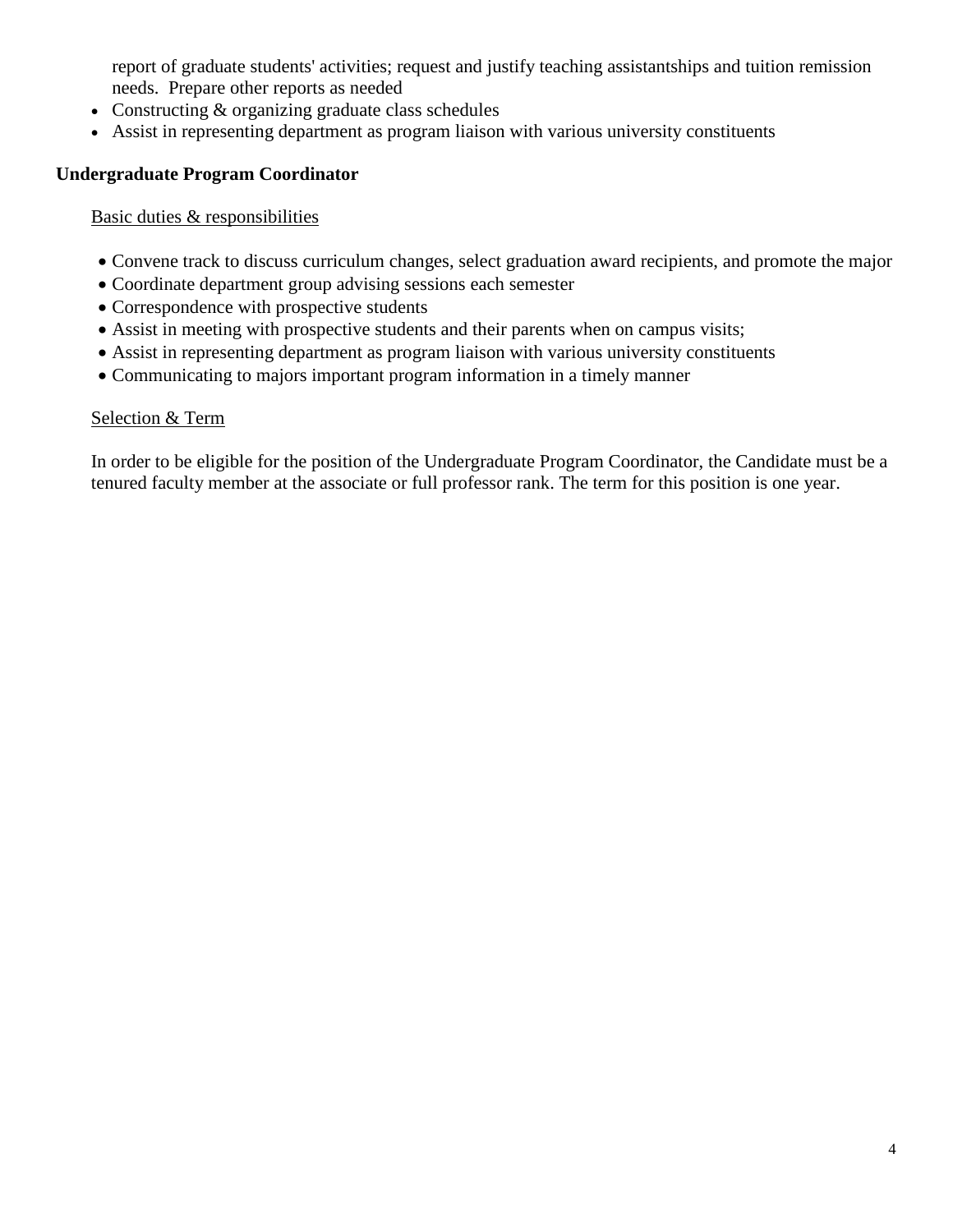# <span id="page-6-0"></span>**FACULTY EVALUATION**

#### **This policy is consistent with the University of North Carolina Wilmington Faculty Handbook requirements for annual faculty evaluations.**

**I. Purpose:** This policy establishes general and specific guidelines, procedures, and evaluation criteria for annual evaluations of faculty conducted in the department.

#### **II. Persons/Scope:** All faculty members

**III. General Guidelines:** By July 1 of each year, annual written evaluations are provided to all faculty members by the departmental chairperson. Recommendations for merit salary increases, if applicable, rely heavily on the most recent written evaluations. To ensure consistency, each full-time faculty member will provide a report of his/her professional activities each year for review by the chairperson. This annual report will address the three major areas of teaching, scholarship/research/artistic activities, and service. The evaluation of faculty by the chair draws from peer evaluations of teaching, scholarship/research activities, and service; student evaluations of teaching; and each faculty member's summary of his/her professional work for the academic year. The evaluation will consider each of the three areas separately, and an overall evaluation will be included. Each faculty member also has the opportunity to provide a self-evaluation in their annual report.

#### **A. Full Time Faculty**

Every full-time faculty member in the department is required to submit an annual report of their professional activities. This annual report must address the three major areas of teaching, scholarship/research activities, and service. The annual productivity report (APR) is generated from individualized online survey responses submitted by each faculty member. The faculty is also required to provide supporting documentation (as detailed below). Within the APR, every faculty member must indicate the percentage of their effort devoted to each of the three work areas, with the total percentage equaling 100. The efforts devoted to each area should reflect the minimum percentages, which are:

|           | Teaching:<br>60% |
|-----------|------------------|
| Research: | 20%              |
| Service:  | 10%              |

Faculty members who are permitted exceptions to the above minima include:

(1) faculty members on a teaching load reduction based on service/administrative (e.g., graduate coordinator) and/or research reassignment;

(2) full-time lecturers (100% Teaching);

(3) full-time faculty who are not research active (0% Research in current or previous years); and

(4) faculty members in phased retirement (100% Teaching).

The chairperson will identify these faculty members prior to annual peer evaluation procedures.

The period of review covers teaching, research, and service activities from April 30 of the previous year to May 1 of the current year. The documentation of research covers the three preceding academic years.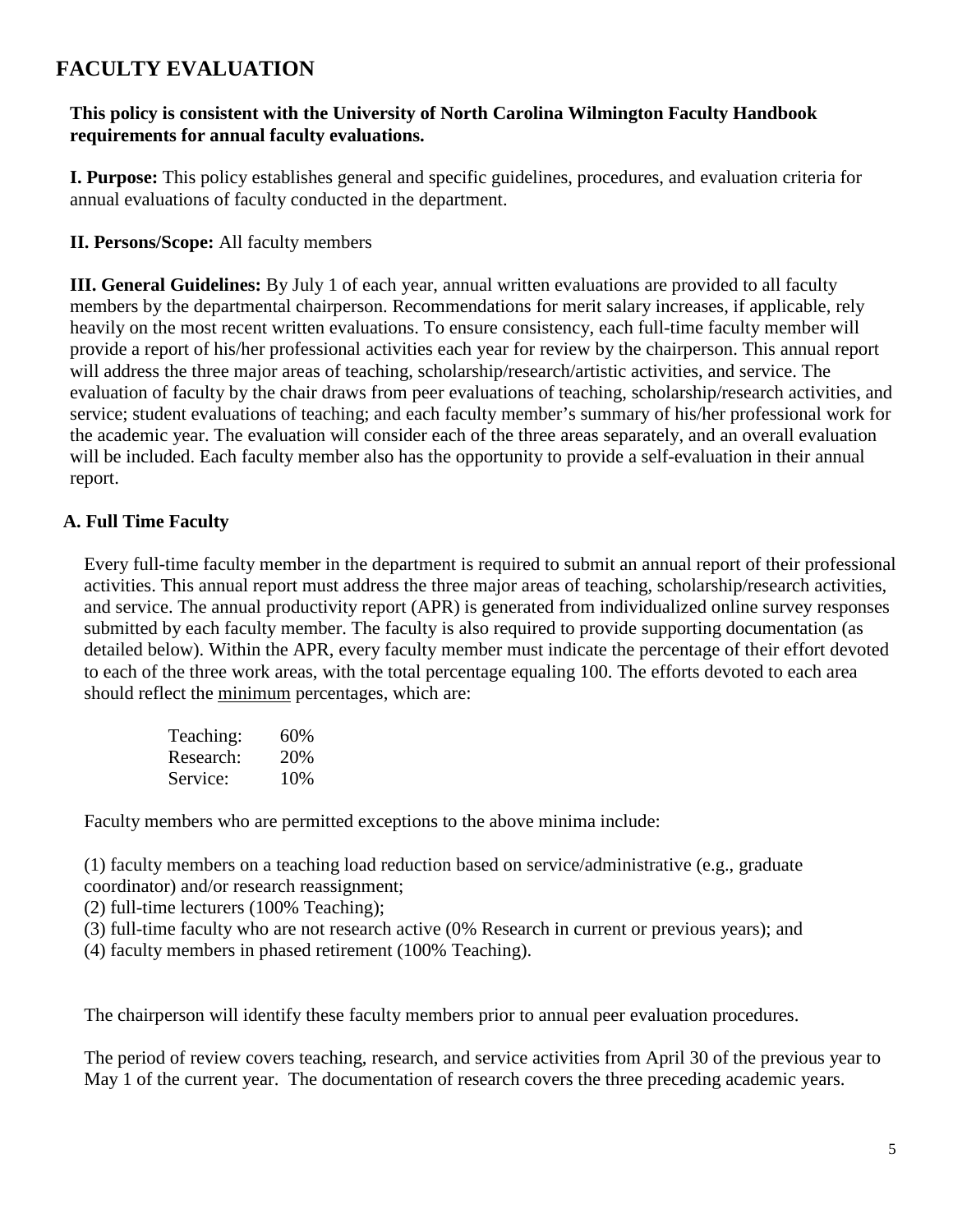The chairperson will use the APR as input in annual merit recommendations and annual evaluations. The chairperson also provides an annual written evaluation of each faculty member. The evaluation addresses each of the three workload areas, and will include information drawn from student evaluations as well as peer evaluations. The faculty member shall have the opportunity to reply in writing to the evaluation. The complete evaluation process must be concluded by July 1 of each year. Recommendations for reappointment, tenure, and promotion (RTP) also rely on the annual cumulative written evaluations, however the procedures for RTP actions are outlined separately within the UNCW Faculty Handbook. Thus, annual evaluations are to be included in RTP dossiers.

#### **B. Part-Time Faculty**

Written annual evaluations of all part-time faculty who have taught at least one course in the department over the prior year will be provided by the chairperson. The evaluation shall be based on IDEA scores, review of course materials, and classroom observations conducted by two senior faculty members per year. In online classes, the senior faculty observer will be granted temporary access to the class materials in order to evaluate the instruction. The chairperson's written evaluation will be given to the part-time instructor with an opportunity to discuss as needed and a copy of the evaluation shall be placed in the instructor's department file. As needed, a follow-up supervisory conversation with the part-time faculty member and the chairperson will monitor the required modifications and their effectiveness. This conversation and its content will be documented by the chairperson.

#### **C. Peer Observation**

Assistant professors must have their instruction evaluated by two senior faculty members per semester. Lecturers and part-time instructors must have their instruction evaluated by two senior faculty members each academic year. Senior Lecturers are not required to have their instruction observed. The individual being evaluated is responsible for scheduling the observation at a time convenient to both the observers and the instructor. Observer assignments are arranged by the chair and will take into consideration equitable workloads among senior faculty.

Observers are responsible for writing up a classroom observation report and providing copies to the chairperson and the person being observed. Observers may choose any method they like to record their impressions of the class visited. Many observers find that taking "narrative" notes during the class roughly simulates the students' experience in class, while allowing for evaluative notes. As soon as possible after an observation is completed, each observer should review the observation notes and record their impressions. The report should reflect a balanced picture of the instructor's teaching, specifying areas of particular effectiveness as well as areas that could be improved (and suggestions for carrying out the improvement.)

Each faculty member observed and the department chair should receive a copy of your report. Approval or disapproval of the evaluation is not required. If the person observed disagrees with the evaluation, a summary statement may be submitted to the chairperson.

#### **D. Chairperson Evaluation**

The department chairperson follows the same guidelines and procedures as the other full-time faculty for APR and supplemental materials submission. Peer evaluations of the chairperson's materials are submitted directly to the associate chairperson, who forwards them to the Dean.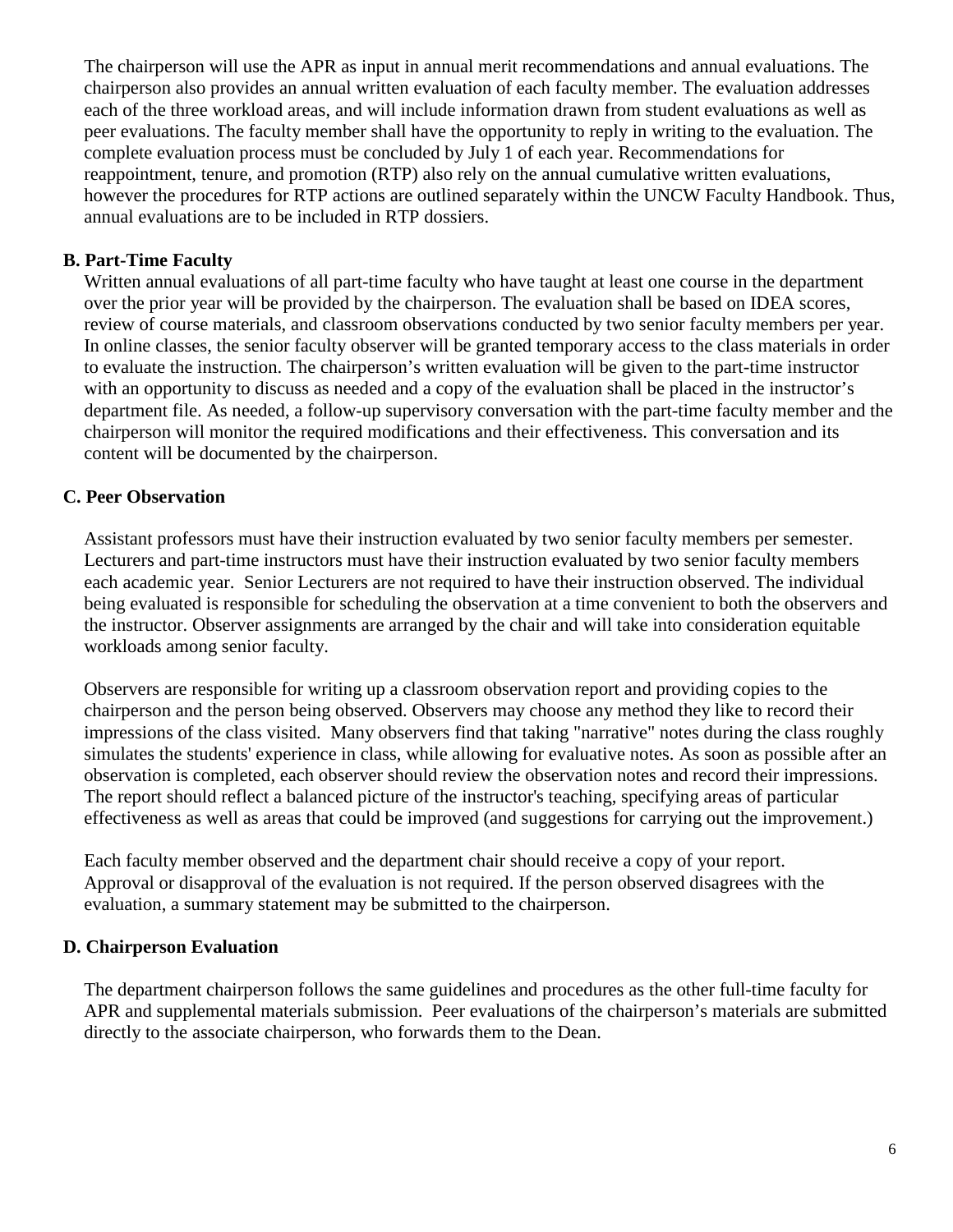#### **IV. Procedures for Submission of APR**

(1) The chairperson will send an individual link to the annual report survey to all full-time faculty members. Once surveys are completed, the chairperson will compile the responses into an APR report for the faculty member's review for accuracy before final submission for peer evaluation. A template for the APR may be found in the Appendix.

(2) Supplemental documents are to be uploaded by the faculty to the appropriate Sammy folder (e.g., Peer Review APR AY20xx-xx).

(3) Peer evaluators submit their assessments using the electronic forms provided (located in the Sammy folder).

(4) Schedule for submission and evaluation:

(a) Last Friday in March: The chairperson sends the survey link to each faculty member.

(b) Second Thursday in April: The report is generated by the chairperson with each individual's survey submission, and should be reviewed by this date. Annual productivity supporting documentation is due online (Sammy folder – convert to pdf format as much as possible).

(c) Second Friday in April: Compiled Annual Productivity Reports and supporting documents are made available to the faculty peer reviewers (and possibly earlier as they become available).

(d) Fourth Friday in April (or first Friday in May if there is no fourth Friday): Completed peer review evaluation forms are due to the chairperson (except reviews of chairperson, which are due to the associate chair).

#### **V. Guidelines for Evaluation**

Evaluations should be conducted in the spirit of collegiality. This is an assessment of our colleagues' contributions, not a ranking (i.e., we are not stacking one person against another). Evaluations should be fair, constructive, and honest.

Evaluators should take a holistic approach to their evaluations in each of the three work areas. The specific criteria (outlined below) for meeting or exceeding expectations are meant to be considerations, not to be used as a checklist (e.g., to exceed expectations in teaching, one doesn't have to serve on multiple thesis committees). In evaluating research, for example, one should take into consideration both the quantity and quality of a colleague's publications, work in progress, involvement in seeking grant funding, and other engagement in research activities.

Evaluators should take into consideration the amount of responsibility assigned in the area being evaluated. For example, if a faculty member is assigned 25% of their total responsibility to service, then peer evaluators should evaluate the quality of performance based on the reported percentage.

The assessment must be essentially positive and diagnostic, designed to be helpful to the faculty member. Written comments are required to support all numeric ratings. These comments are helpful to the person being evaluated, and to the chairperson in summarizing the peer ratings in the annual evaluations.

The chairperson has the discretion to exclude evaluations that are incomplete, or that the chairperson deems to be at odds with the evaluation policy (i.e., not done collegially or holistically).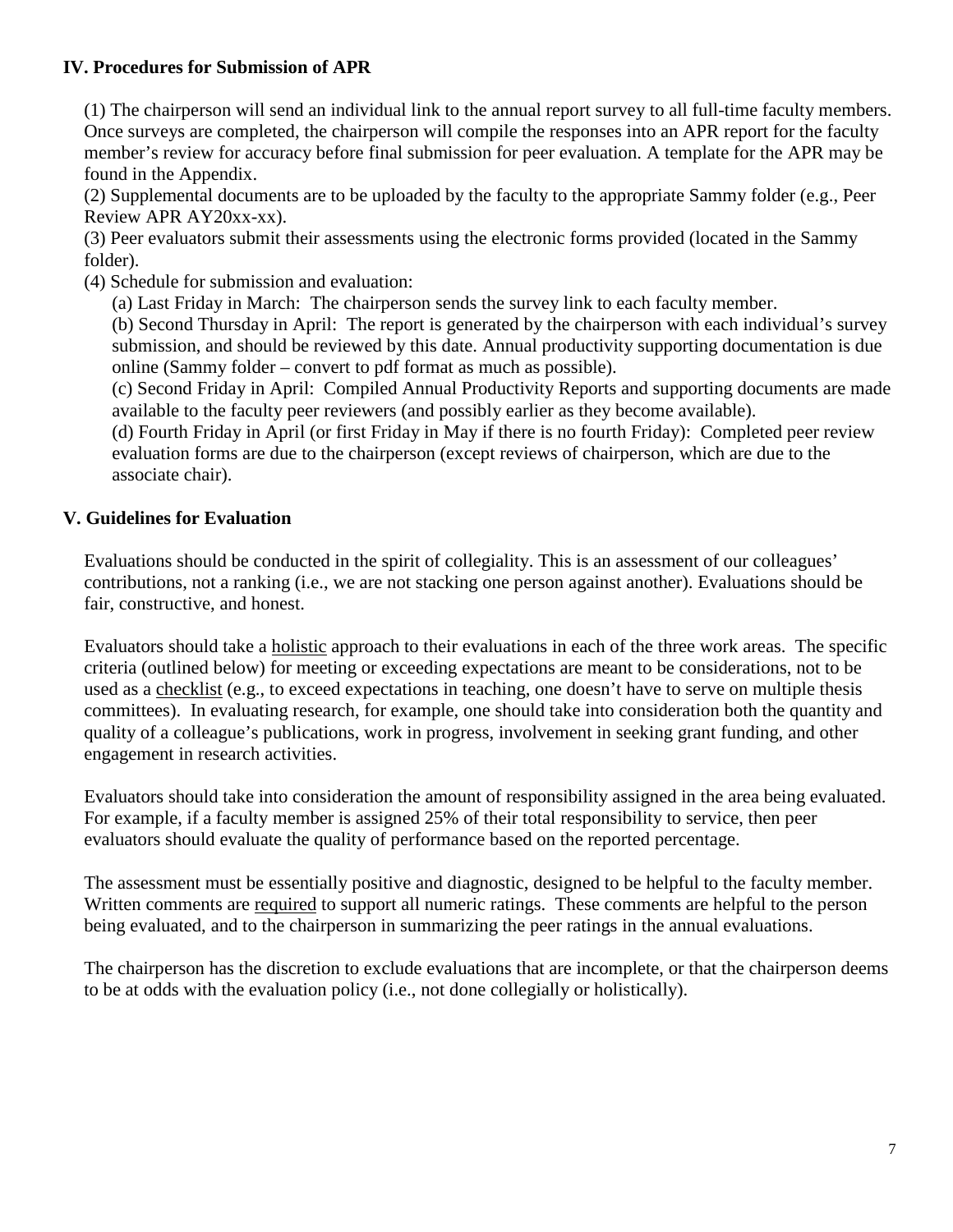#### **VI. Supplemental Documentation**

APR materials uploaded to the Sammy folder should include:

| <b>Teaching</b> | • Syllabi for all classes taught (must include specific information about the goals and    |  |  |  |
|-----------------|--------------------------------------------------------------------------------------------|--|--|--|
|                 | requirements of each course, the nature of the course content, and the methods of          |  |  |  |
|                 | evaluation to be employed);                                                                |  |  |  |
|                 | • assignments (one or two representative);                                                 |  |  |  |
|                 | • exams (one or two representative);                                                       |  |  |  |
|                 | • optional documentation of innovative assignments (one or two); notification of teaching  |  |  |  |
|                 | grant awards                                                                               |  |  |  |
| <b>Research</b> | • Electronic copies of all scholarly publications (in print or in press) during the review |  |  |  |
|                 | period; table of contents for books published or in press in last three years;             |  |  |  |
|                 | • grant proposal abstracts, both funded and under review, in last three years;             |  |  |  |
|                 | • notification of research grant awards                                                    |  |  |  |
| <b>Service</b>  | • No supplemental documentation required                                                   |  |  |  |

#### **VII. Criteria for Peer Evaluation**

Peer reviewers will summarize their evaluations in each work area as follows:

- 1: Below expectations
- 2: Meets expectations
- 3: Exceeds expectations

These evaluations should be weighted appropriately by the percentage effort faculty specified for each area. Where faculty members have 0 percent effort in an area—given differential workload assignments—they should not be evaluated in that area.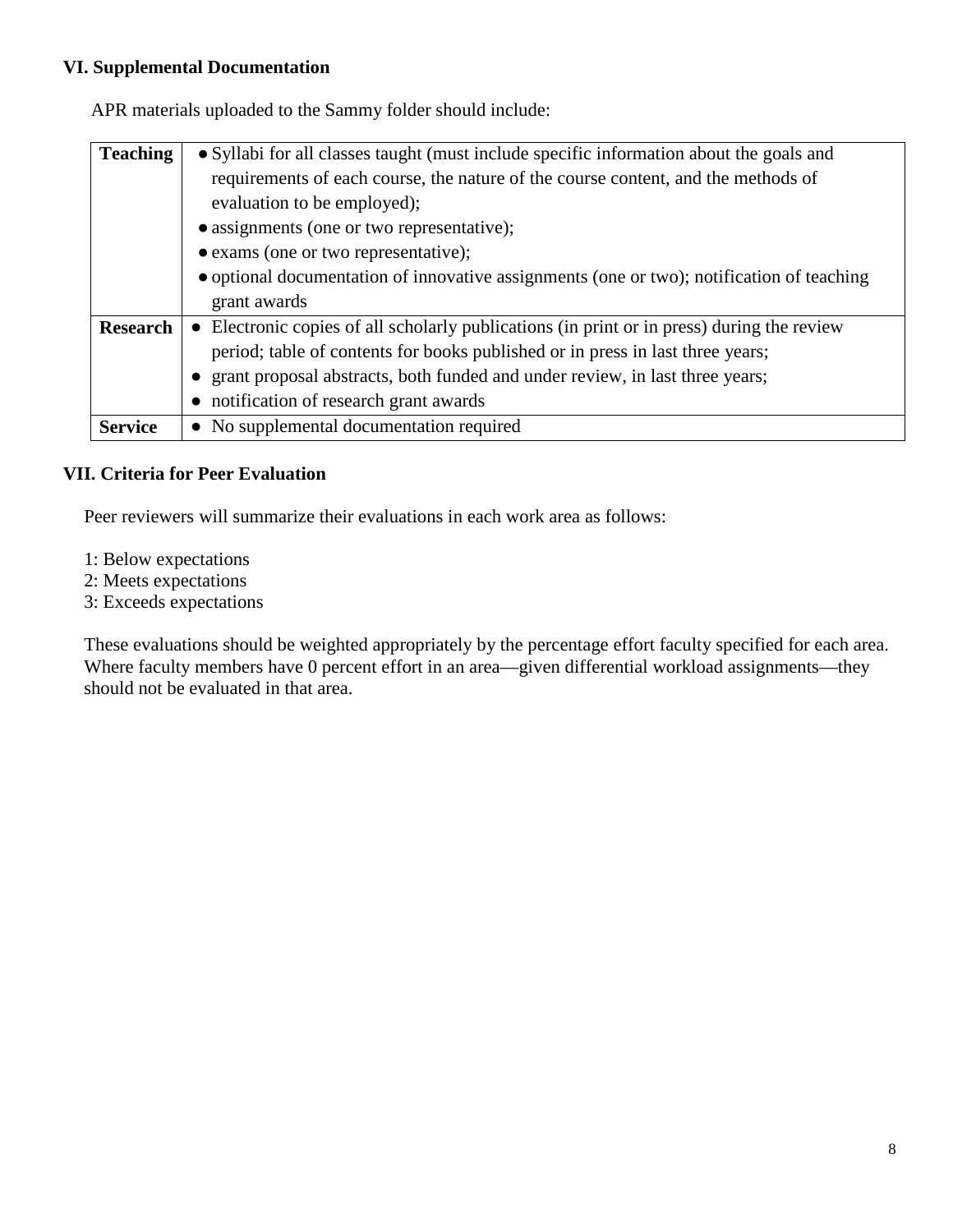| <b>Evaluation</b>          | <b>Teaching</b>                                                                                                                                                                                                                                                                                                                                                                                                                                                                                                                                                                               | <b>Research</b>                                                                                                                                                                                                                                                                                                                                                     | <b>Service</b>                                                                                                                                                                                                                                                                                                                                                                                                                                                                                                                                                                                                                                                                                                                                                          |
|----------------------------|-----------------------------------------------------------------------------------------------------------------------------------------------------------------------------------------------------------------------------------------------------------------------------------------------------------------------------------------------------------------------------------------------------------------------------------------------------------------------------------------------------------------------------------------------------------------------------------------------|---------------------------------------------------------------------------------------------------------------------------------------------------------------------------------------------------------------------------------------------------------------------------------------------------------------------------------------------------------------------|-------------------------------------------------------------------------------------------------------------------------------------------------------------------------------------------------------------------------------------------------------------------------------------------------------------------------------------------------------------------------------------------------------------------------------------------------------------------------------------------------------------------------------------------------------------------------------------------------------------------------------------------------------------------------------------------------------------------------------------------------------------------------|
| 1. Below<br>Expectations   | does not meet expectations                                                                                                                                                                                                                                                                                                                                                                                                                                                                                                                                                                    | does not meet expectations                                                                                                                                                                                                                                                                                                                                          | does not meet expectations                                                                                                                                                                                                                                                                                                                                                                                                                                                                                                                                                                                                                                                                                                                                              |
| 2. Meets<br>Expectations   | Considerations: teaching classes,<br>revising courses, and developing courses,<br>developing and/or implementing<br>innovative teaching strategies; advising,<br>mentoring students in academic matters;<br>supervising interns, DIS, honors, MA<br>theses; including students in research;<br>engaging students in applied learning;<br>engaging in professional development of<br>self and others in a discipline (e.g., CTE<br>workshops, webinars, conference<br>presentations, SOTL research, innovative<br>assignments); securing grant -supported<br>funds for educational activities. | Considerations: at least one peer<br>reviewed article, book, edited book,<br>book chapter (findings from scientific<br>research in scholarly/academic presses)<br>every three years; academic conference<br>presentations $(1-2)$ every three years;<br>involvement in seeking internal and/or<br>external funding, demonstrates<br>engagement in research activity | <b>Considerations: * Department</b><br>committees: Meet the expectations for<br>departmental service for your rank<br>(minimum score 3 for non-tenured, 6 for<br>tenured) (refer to matrix); other<br>departmental service: at least one recurring<br>department service event, such as Majors<br>Fair, Seahawk Saturday, CAS Open House;<br>College and University: tenured faculty<br>are expected to participate regularly<br>through elected/appointed positions (such<br>as Faculty Senate, RTP);<br>Profession: professional association<br>membership within the discipline,<br>conference attendance, reviewing<br>manuscripts, committee/section<br>involvement;<br><b>Community service:</b> service related to<br>one's professional expertise is encouraged |
| 3. Exceeds<br>Expectations | Considerations: significant<br>accomplishments in three or more of the<br>aspects listed above; received a teaching<br>award                                                                                                                                                                                                                                                                                                                                                                                                                                                                  | Considerations: demonstrable success<br>in procuring internal and/or external<br>funding; two or more peer reviewed<br>articles, books, edited books, book<br>chapters (findings from scientific<br>research in scholarly/academic presses)<br>every three years; academic conference<br>presentations (3 or more) every three<br>years                             | Considerations:*<br>College or University: chaired a<br>committee or engaged in multiple service<br>commitments at that level;<br>Professional: demonstrated either<br>leadership or extensive service to<br>professional associations, or received a<br>service award                                                                                                                                                                                                                                                                                                                                                                                                                                                                                                  |

\* Note that college/university service obligations vary by rank.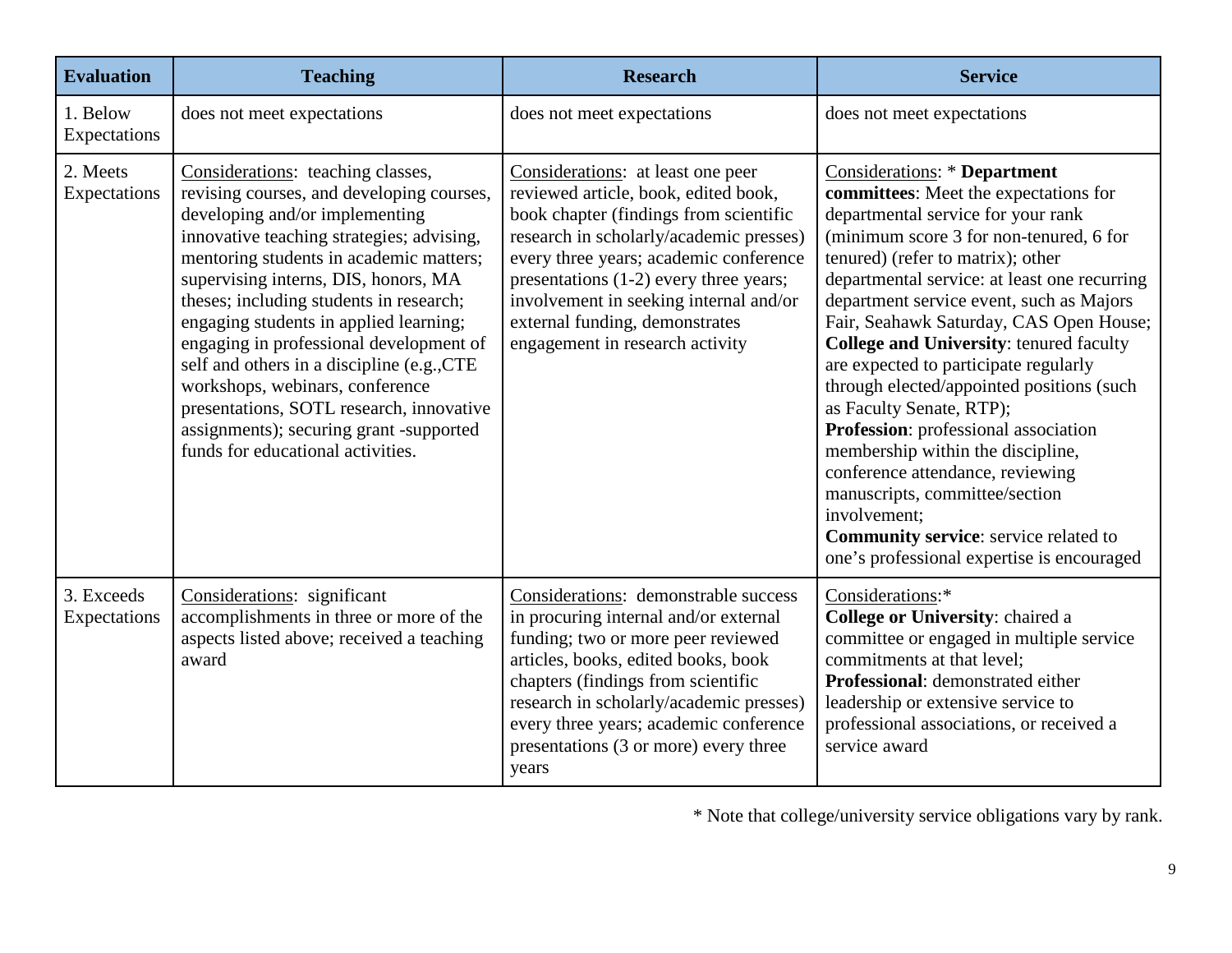# <span id="page-11-0"></span>**FACULTY MEETINGS**

Faculty meetings shall be scheduled by the chair when necessary, but normally no more than once a month. The meeting shall be set at a time when faculty members are best able to attend. The chair may request that teaching schedules be arranged so that a specific time (e.g., Thursday at 3:30 p.m.) is regularly available for meetings. This reserved time slot is also a good time to schedule departmental committee meetings.

To provide ample time to prepare for the meeting, the chair will distribute a tentative agenda to all faculty at least two days prior to the scheduled meeting. Faculty have the opportunity to request topics to be added to the agenda. A final agenda will be distributed to faculty no later than the morning of the meeting. Minutes will be taken of all department meetings. A hard copy of all department minutes shall be maintained in a binder and placed in the main office. Faculty meetings are open to all fulltime department faculty and full-time office staff.

## <span id="page-11-1"></span>**BUDGET INFORMATION**

The chair will inform the department of the annual budget allocation, in addition to updating the faculty on the status of remaining funds throughout the academic year.

## <span id="page-11-2"></span>**COMMITTEES**

The Department of Sociology and Criminology has, among several standing committees, two standing committees, one for each of the two programs. An undergraduate program coordinator, selected by the faculty in that program, is responsible for organizing class schedule requests and other issues of relevance. Other committees will be formed as the need arises. A [list of committees](#page-55-0) can be found in the appendix.

# <span id="page-11-3"></span>**EQUIPMENT/COMPUTER PURCHASES**

The departmental chair will solicit requests for equipment/computer items once each year (usually fall semester). Requests for equipment items and requests for computer needs are made separately. Any faculty member may submit a request for a portion of equipment/computer funds. The chair will compile the requests and present them to the department for approval. If the requests are larger than the appropriation, the department chair in collaboration with the faculty shall determine the allocation priority. In general, the following rank-ordered listing should serve as a guideline when the department must allocate limited equipment/computer funds:

- 1. Necessary faculty office furnishings.
- 2. Required instructional equipment.
- 3. Department office and equipment needs.
- 4. Equipment serving a combination of needs (e.g., research, instructional, and administrative).
- 5. Research equipment.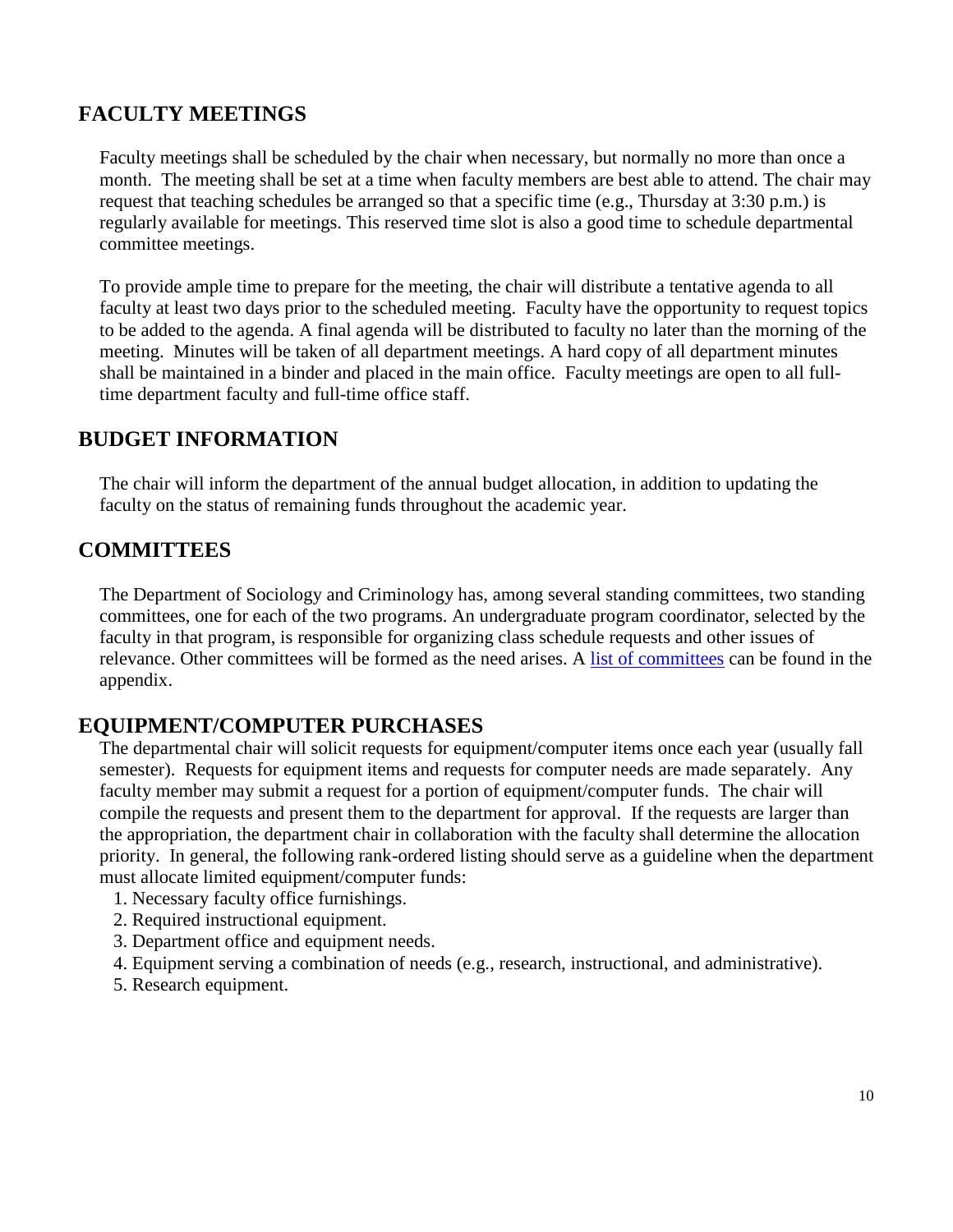# <span id="page-12-0"></span>**OFFICE PROTOCOL**

#### **Office Staff**

The Administrative Assistants shall perform duties as prescribed by the chair, in coordination with the faculty, and consistent with the official administrative work plans.

If a staff vacancy occurs, the chair will select a committee of two faculty members, one from each program, to assist in the search process. The final employment decision will be the chair's.

#### **Work Requests**

All office-related work requests are to be recorded in the work request log in the main office. The work material is placed in the tray under the log sheet. Work requests that do not follow this process are disruptive to the office workflow and are likely to get lost. Do not give work requests directly to work/study students. Always give a due date and time on work requests.

If work requests are emailed, they should be sent to both office staff. This prevents work being missed in case one is not in the office. The email should have clear directions including what needs to be done, when it is due, and the number of copies to be made., and, if it's an exam, whether or not answer sheets are needed.

#### **Copying**

Each faculty member's ID cards will work in all photocopying machines in Bear Hall and in the library photocopying machine.

Exams and work requests with confidential information should be emailed to **both office staff** and once they complete the assignment they will lock the information in your faculty file. Please note that no undergraduate student may be involved in preparing, collating, distributing, grading, or shredding exams for faculty.

Course packet copying fees will be handled through the Bookstore.

#### **Other Services**

Please inform the **both office staff** if you need to cancel, relocate, or change a class. Relocations or changes in a class must follow CAS Policy and approvals. With adequate notice, they will make and post cancellation signs outside the classroom. The office staff will check their voicemail and email first thing in the morning for class cancellation notices.

A FAX machine, and computer with color printer, and scanner are available in the main office for faculty use.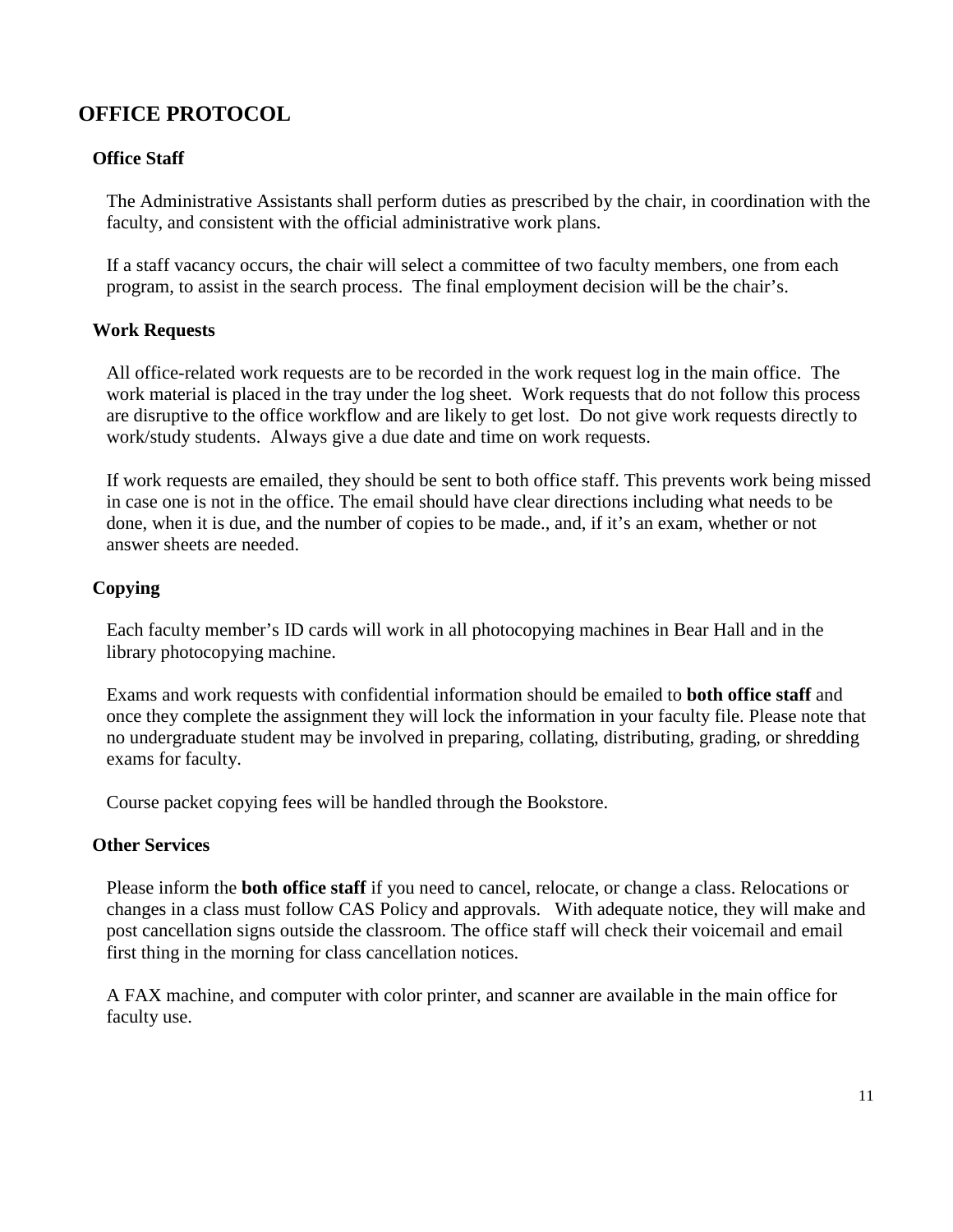Audio-visual equipment should be reserved. Please do not send students to the office to get AV equipment. Equipment is kept in a locked file cabinet and should be returned there after use. Promptly report any problems with AV equipment to the office staff and put a note on the failed machine.

Out-going inter-campus and US mail can be placed in the mailbag in the bin within the faculty mailboxes. This mail leaves the department every day. Mail is delivered at 11:00 a.m. every day. Special mailings through the campus post office need the approval of the chair and the department account number.

The office assistants handle the following:

- Copier problems- (please leave them a note if the copier breaks at night)
- Office supplies and equipment needs
- Travel requests and reimbursements
- Budget
- Assigning Advisees
- Class and classroom scheduling
- Student correspondence
- Classroom space issues
- Physical plant needs
- Human Resources Paperwork

If you have problems with lights, room temperature, rats, bugs, locks, etc. you may do a work request online or report it to the staff. If you have problems with your computer, contact the office staff or the help desk (x4357). Notify campus security and the department chair of security or safety problems.

Most forms used by faculty are online. Copies of some forms are in the file cabinet in the department office.

Local and long distance FAX and telephone services are available to faculty. Dial "9" to get off campus, "9-1" to make "800" call, "1" to make long distance calls, and "0" for operator (who can connect you to the telephone company operator). These resources come out of the departmental budget.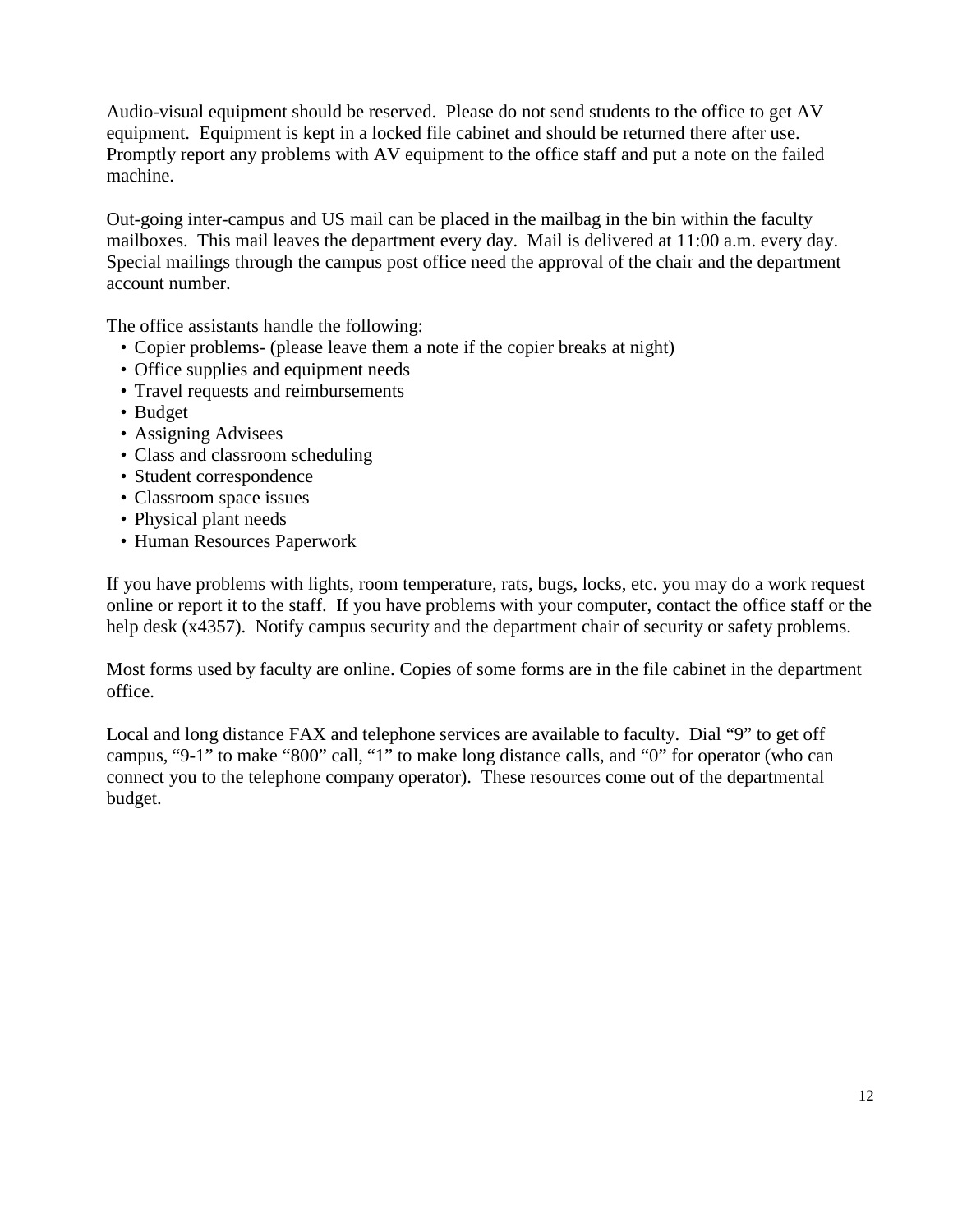# <span id="page-14-0"></span>**TRAVEL REIMBURSEMENT**

All travel must be authorized prior to the beginning day of travel by completing a separate Travel Authorization form for each employee involved in official university travel. A Travel Authorization form must be processed for all travel, even when the traveler is not requesting a travel advance or reimbursement. Additional justification or documentation prior to authorization of travel may be required by the approving authority.

All travel is subject to availability of funds; therefore, the university reserves the right to limit the cost of travel to the limits established prior to the trip.

It is advisable to do the Travel Authorization as soon as reservations are made for airfare, hotel, etc. It is important to not put off this process so that funds can be encumbered to cover the cost of the trip. All travel outside the contiguous United States (including travel to Alaska and Hawaii) requires approval by the Chancellor or appropriate Vice Chancellor. International travel requires more time to allow the travel authorization to be sent to the Provosts Office for approval so it is important to get this done early.

Faculty shall be reimbursed for the full amount (the full department allocation per faculty member) if the individual is a participant in the conference program, e.g., reading a paper, discussant, chairing a session, an officer, etc. At the chair's discretion, partial funding can be provided for conference attendance. Full or partial funding for professional travel can be provided if in the chair's view the travel warrants it.

Airfare arrangements should be made only with university contracted travel agencies in order for it to be direct billed. There are two agencies: Maupin Travel (919) 821-2146 and Fellowship Travel International (FTI). Note that FTI is for International Programs only. University employees are encouraged to use the most economical means of travel.

If other sources, such as websites are used, the traveler must pay with a personal credit card and be reimbursed AFTER the travel takes place. Any ticket or portion of a ticket that is not used for the previously authorized business travel must be returned to the Travel Coordinator in Accounting immediately with a written explanation.

For refunds, original receipts must be submitted (no photo copies or credit card receipts).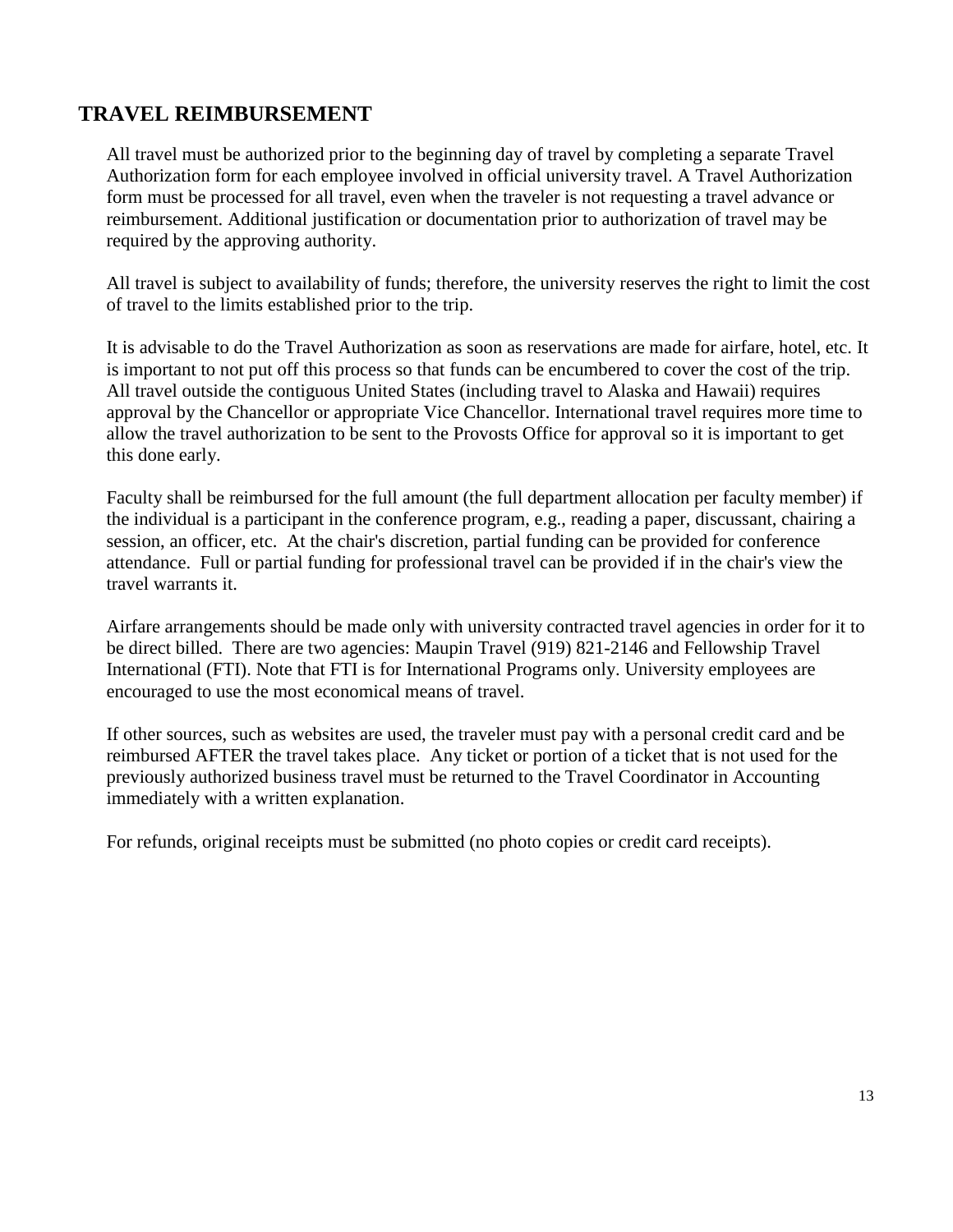# <span id="page-15-0"></span>**STUDENT ADVISING**

All faculty share student academic advising responsibilities. The department provides two options for student academic advising: [1] Online Advising and [2] Group Advising. One week before advising is to begin, students will receive an email from the department notifying them of their two options. We have developed an Online Academic Advising Portal in UNCW's Canvas learning management system that students can use for more information on both options as well as general information about policies and procedures about the sociology and criminology majors and concentrations.

#### **Online Advising**

With this option, students self-enroll in the online academic advising course available on Canvas. After logging in, students watch a brief video on "Completing the Sociology or Criminology Major" and complete a brief survey indicating that they understood the video. At this point, they may request their personal identification numbers (PIN).

Faculty advisers must complete two steps. First, they should enroll in the advising course on Canvas and set their preferences for how students may sign up for a one-on-one advising meeting. This can be done within Modules-->"Schedule an Appointment with your Academic Advisor after you attend Group Advising or Completed Online Advising" at the bottom of the page. Faculty need to update their information every semester. Second, faculty need to enter the PIN numbers of their advisees who have completed the Canvas course and PIN request. As your advisees complete the survey, you will need to use the gradebook in Canvas to enter a grade of "0" and a comment that includes their four-digit PIN number. The student is automatically notified once the grade is entered. Students should receive their PIN within three days of completing the survey. Therefore, this will require faculty checking the Canvas site on a somewhat regular basis to see which of your advisees are ready to receive their PIN.

#### **Group Advising**

One week before advising is to begin, students will receive an email from the department notifying them to sign up for one of six group advising sessions. The sign-up sheets will be posted on the doors to the main department office. Students are required to review their degree audits and to bring their audits with them to their group advising session. After each advising session, students will receive their PIN.

At the group advising sessions, students will receive an overview of university, departmental, and program requirements. At each session, several faculty members will be on hand to answer individual student questions, as well. It is strongly suggested that new faculty consult the additional advising information available in the UNCW Advisor's Handbook; the UNCW Undergraduate Catalogue; the major and minor requirements checklists available in the department office, and on the department website.

Although the primary method of advising is in the large-group format, each student is also assigned a primary faculty advisor. If students have individual issues or questions that are not covered by the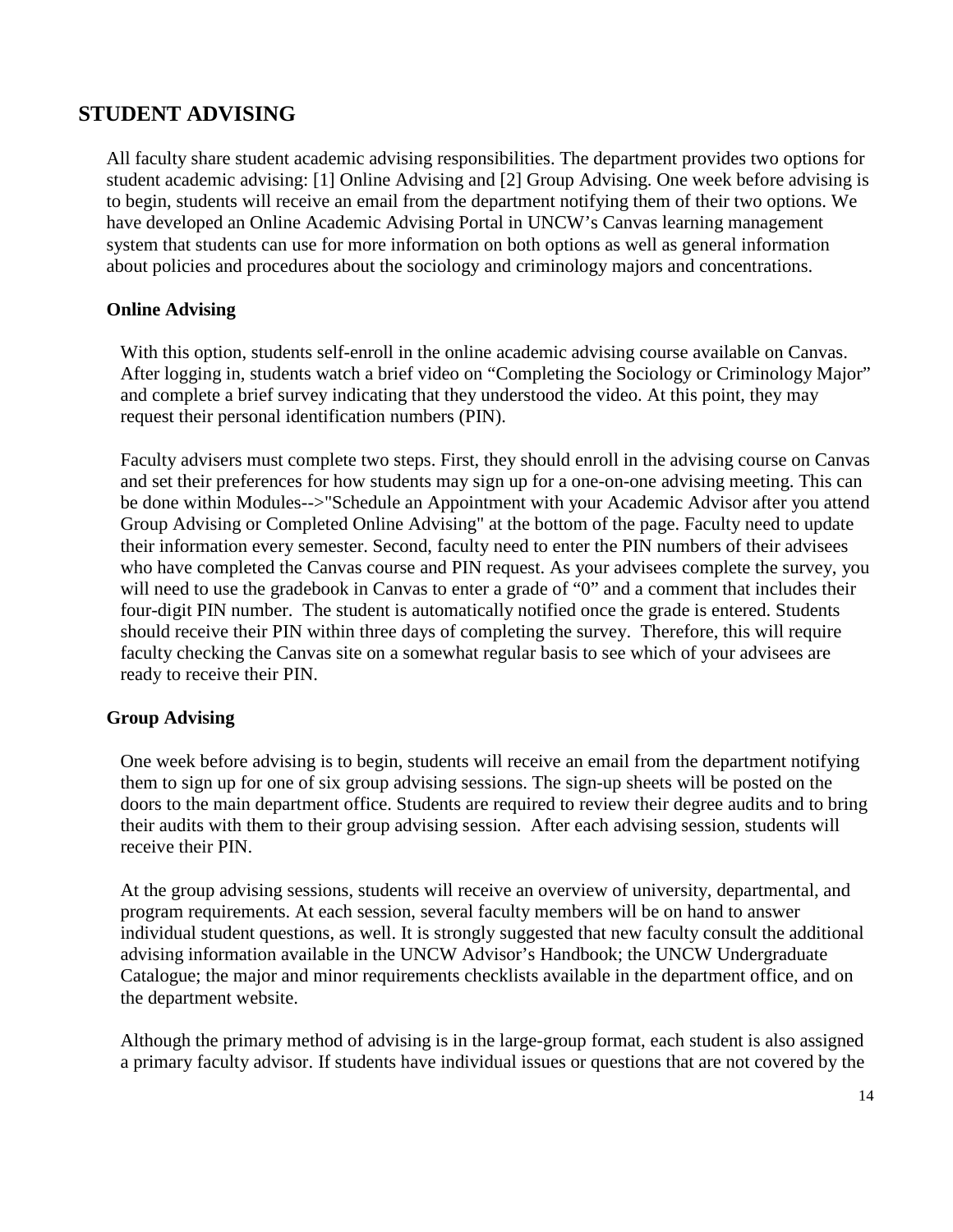group advising sessions, the students may schedule an individual advising session with their primary faculty advisor, after attending a group advising session. New faculty should consult the above resources or speak with a senior faculty member should individual student questions arise. It is important that we provide students with accurate and timely academic advice.

New assistant professors will have no advisees their first semester and a reduced advisee list their second semester. After that time, they will be assigned a full complement of advisees.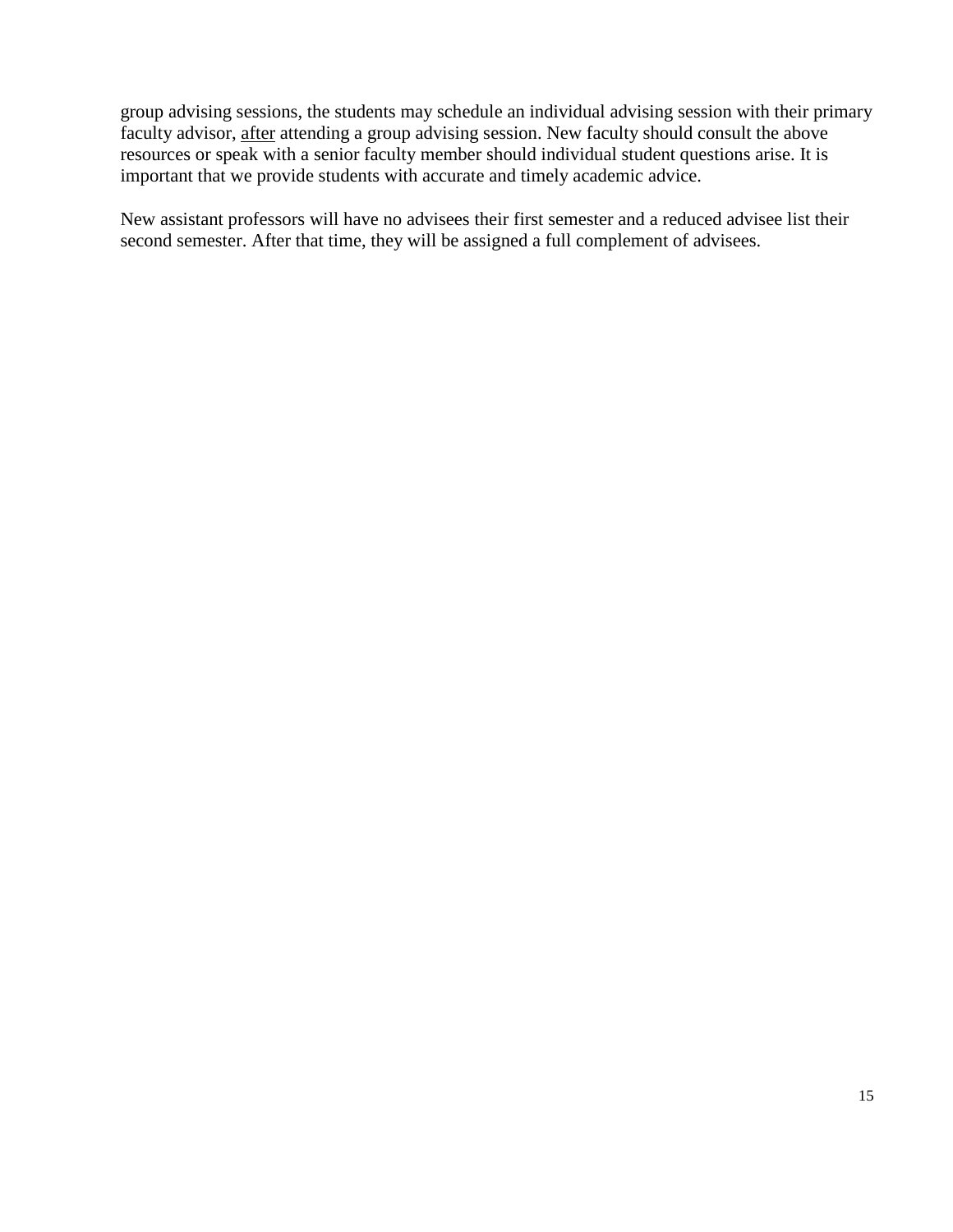# **POLICIES**

# <span id="page-17-1"></span><span id="page-17-0"></span>**FACULTY RECRUITMENT**

The Provost, Dean of the College of Arts and Sciences, and the UNCW Human Resource Office establish the major steps involved in faculty recruitment at the administrative level. The procedures are provided in writing to the department chair at the start of the hiring process. For legal reasons, departments are required to follow these procedures closely when recruiting faculty.

In brief, the procedures include development of a description of the position, announcing the position in appropriate professional outlets, establishing a search committee whose responsibility it is to screen applications and recommend final candidates to the department, interviewing final candidates by the department faculty and the appropriate dean, and submitting a recommendation to the chair and to the dean. The compliance officer reviews the hiring process and applicant pools. The department chair and recruitment committee chair are responsible for filing various forms required by the dean and the compliance officer in a timely manner.

While the major steps involved in faculty recruitment are administratively determined, the department has considerable discretion in the recruitment process. Similarly, each program within the department has a good deal of flexibility in how it conducts a faculty search. Nonetheless, the following department guidelines should be adhered if feasible.

#### **Department Guidelines**

- 1. Either the sociology or criminology program tracks may recommend to the department the hiring of a new faculty member (either a new or replacement position). The program track shall determine the "type" of person to be recruited based on curriculum needs and student demand. Should the university authorize the positions, the program track bears the major responsibility for the selection, screening, and interviewing of candidates.
- 2. The department chair shall seek volunteers to serve on the recruitment committee. The department chair shall also appoint a chair of the recruitment committee. Faculty from outside the program area may serve as members of the recruitment committee, including, when relevant, faculty from outside the department. The department chair serves as a nonvoting member of the recruitment committee.
- 3. The department chair shall keep the entire department informed of the recruitment progress throughout the recruitment process.
- 4. The university adheres to a policy of Equal Employment Opportunity/Affirmative Action. Thus, the department shall be mindful of this policy in its recruitment decisions. In practice, this means the department will make a special effort to seek out and identify minority candidates to fill faculty positions.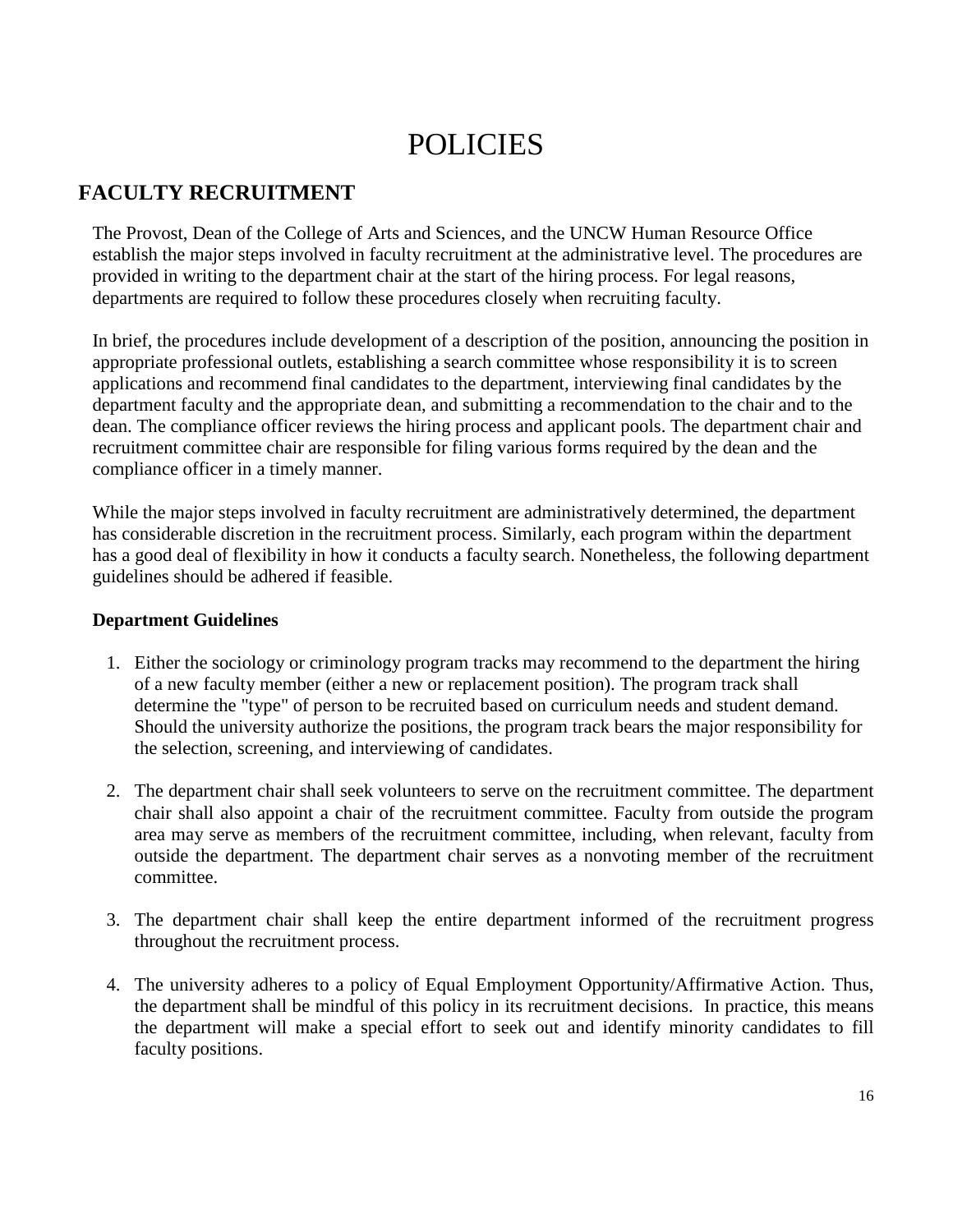- 5. The recruitment committee will ultimately narrow the applicant pool to a short list (e.g., 10-15 applicants). The recruitment committee and its chair shall contact by telephone applicants on the short list for further screening. The purpose of the call is to determine if the applicant's interest in the position continues, and to clarify information in the applicant's file. Additional information (e.g., examples of written work, teaching evaluation, etc.) may be requested of the applicants at this time.
- 6. The vitae of the short list of applicants will be available to the department faculty. This includes letters of recommendation, examples of written work, course outlines, teaching evaluations, and other supporting materials requested of the applicants.
- 7. The department chair in collaboration with the recruitment chair will organize the on-campus interview so that sufficient time is available for all activities and expectations to proceed smoothly. Normally, this will mean that a one and one-half day interview should be planned. In addition, the faculty and candidate are to be provided with a schedule of events, with adequate time for relaxation for the candidate.
- 8. It is the responsibility of the department chair to clearly communicate to each candidate during his or her interview the nature and expectations of the position. Information on tenure and promotion, salary, resources, etc. should be provided. Also, relevant pamphlets and written information should be given to each candidate, such as Chamber of Commerce brochures, real estate packages, and the University Catalogue.
- 9. The faculty should be mindful of the importance of projecting to candidates a positive image not only of our work but also the university and the community as well. In this regard, the faculty should make every effort, at minimum, to introduce themselves to interviewing candidates. In addition, faculty should try to attend talks given by candidates, lunches, socials, etc. This applies to department faculty not in the program track as well.
- 10. The recruitment committee will recommend to the department the applicant to be offered the position. The department will then recommend its choice to the department chair. If there is disagreement between the recruitment committee and the department on a candidate, the groups should discuss the issue. If no agreement is reached, the department chair shall decide, taking into consideration the positions of the recruitment committee and the department.
- 11. Applicants will be notified of the status of their applications in a timely manner. Applicants who clearly do not meet our requirements should be notified immediately of our withdrawal of their candidacy after the advertised deadline. Normally, letters notifying the remaining unsuccessful applicants will await a final hiring decision. Unsuccessful applicants who were invited to campus for an interview will be notified by telephone by the department chair.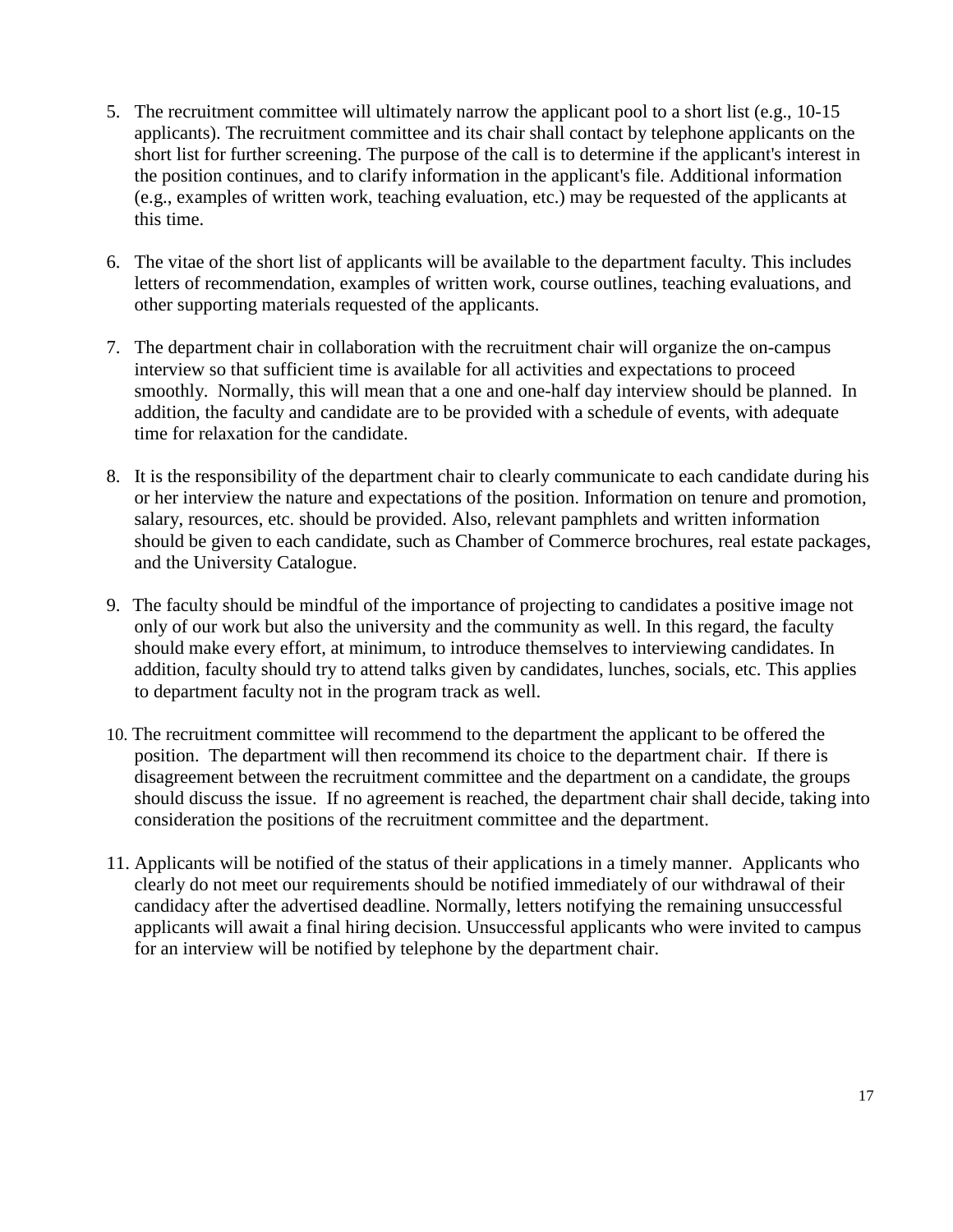# <span id="page-19-0"></span>**GRADUATE FACULTY STATUS**

The basic requirements to become graduate faculty at the university level are outlined by the Graduate [School's policy.](http://uncw.edu/gradschool/council/graduatefacultycriteria.html) In addition to these requirements, the department determines eligibility for graduate faculty status utilizing the following criteria:

- Department graduate faculty should normally publish at least two articles of scholarly merit in a peer-reviewed journal or one scholarly book every five years. Major scholarly works other than peer-reviewed articles (i.e., book chapters and monographs) should satisfy the requirement. Other professional writing such as technical reports, encyclopedia entries and book reviews may be considered as part of one's scholarly accomplishments. Obtaining external funding is highly valued and will be viewed favorably.
- Department graduate faculty shall maintain active involvement in professional associations at the international, national and/or regional level. This includes a research presentation or other activities such as holding office, organizing sessions, etc. at one or more regional, national, or international scientific meeting within five years.

The spirit of the above criteria is to be inclusive rather than exclusive and to fully recognize the various means and methods of maintaining an active scholarly life. However, should the above criteria clearly not be met, the department chair and members of the department graduate faculty will conduct a review of the applicant. Any special circumstances will be considered in the formulation of a recommendation. The committee, may, for instance, agree to waive a research presentation at a meeting if a candidate publishes more than two research papers in the five-year period.

# <span id="page-19-1"></span>**SENATOR SELECTION**

It is the department's position that all faculty members should have the experience of serving on the Senate. Consequently, department representatives on the University Faculty Senate are typically selected on a rotating basis. However, we should strive to have at least 2 senior faculty in the senate at any one time for continuity.

# <span id="page-19-2"></span>**SENIOR FACULTY**

For reappointment of assistant professors and for all tenure recommendations, "senior faculty" is defined to include all tenured faculty in the department. For promotion recommendations, "senior faculty" is defined to include all tenured faculty holding at least the rank for which the candidate is seeking promotion. That is, tenured associate and full professors recommend regarding promotion to associate professor; full professors recommend regarding promotion to full professor. If there are fewer than five full professors (excluding the chair) in the department, full-time associate professors with the longest service to the department are granted senior member status to regain this minimum. If there is more than one associate professor with the same length of service required to achieve the minimum, then all those associate professors with that length of service will be included.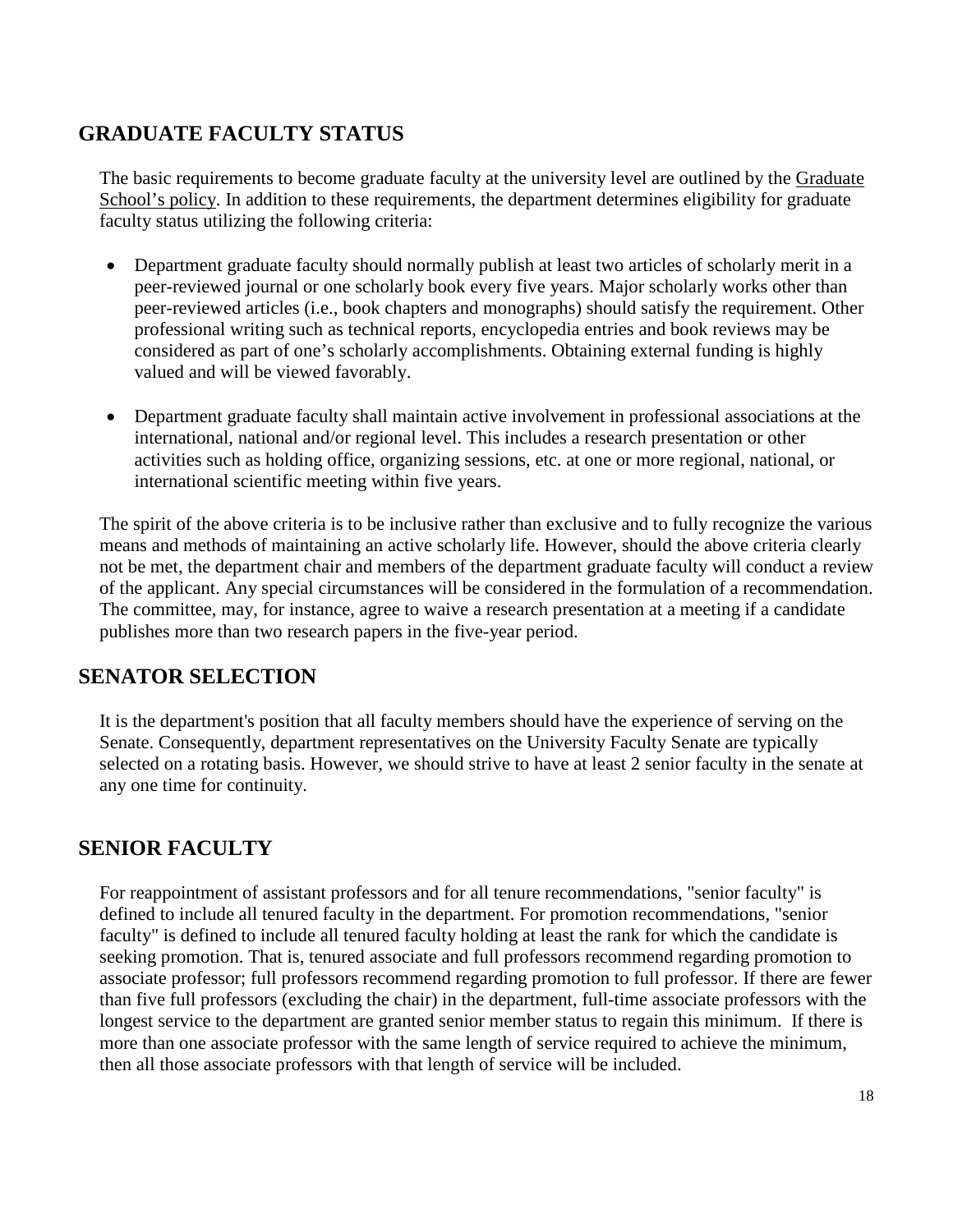# <span id="page-20-0"></span>**PART-TIME FACULTY**

The department may need to hire part-time and full-time temporary faculty. Before such employment can be offered, the chair will consult with the faculty from the relevant program for their input and recommendation.

Part-time faculty must be available for consultation with students either before or after classes they teach. The department shall provide space for part-time faculty to meet with students. In addition, parttime faculty will receive university email accounts and provide students with their university email address to facilitate opportunities for questions and consultation. Part-time faculty must conform to all department and university policies and procedures related to their teaching duties.

All part-time faculty members must receive a formal orientation conducted by the chair. The chair will develop the procedure, format and content of the orientation, and make this information available in written form to the department.

The chair must assign a "teaching mentor" to each part-time faulty member, as determined by the chair. The teaching mentor must be a member of the senior faculty (tenured associate or full professor) from the program within which the part-time faculty member is teaching.

The evaluation of part-time faculty teaching shall be based on (a) IDEA scores and the department subjective evaluations for each course taught each semester, (b) review of course materials, and (c) classroom observations conducted by two senior faculty members per year, which will be submitted to the chair. One of the senior faculty may be the "teaching mentor."

# <span id="page-20-1"></span>**REAPPOINTMENT, PROMOTION AND TENURE**

[University policies guide department policy. Consult with the University Faculty Handbook for official university policy on reassignment, promotion and tenure.]

It is highly recommended that faculty anticipating any RPT application meet with the Department Chair and at least one senior faculty member in the semester prior to application.

#### **Department Voting**

Only tenured faculty vote on reappointment, promotion, and tenure matters. All tenured and tenuretrack faculty vote on programmatic matters. All full-time faculty vote on routine business matters. The Department Chair determines the type of discussion and whose vote will be solicited on a case-by-case basis.

#### **External Review for Promotion and Tenure**

The candidate will advise the Chair of his/her desire to use external reviewers no later than the semester prior to the formal application for RPT. At that time the candidate will provide the Chair the names and address of three individuals (excluding the candidate's doctoral advisory/dissertation committee members).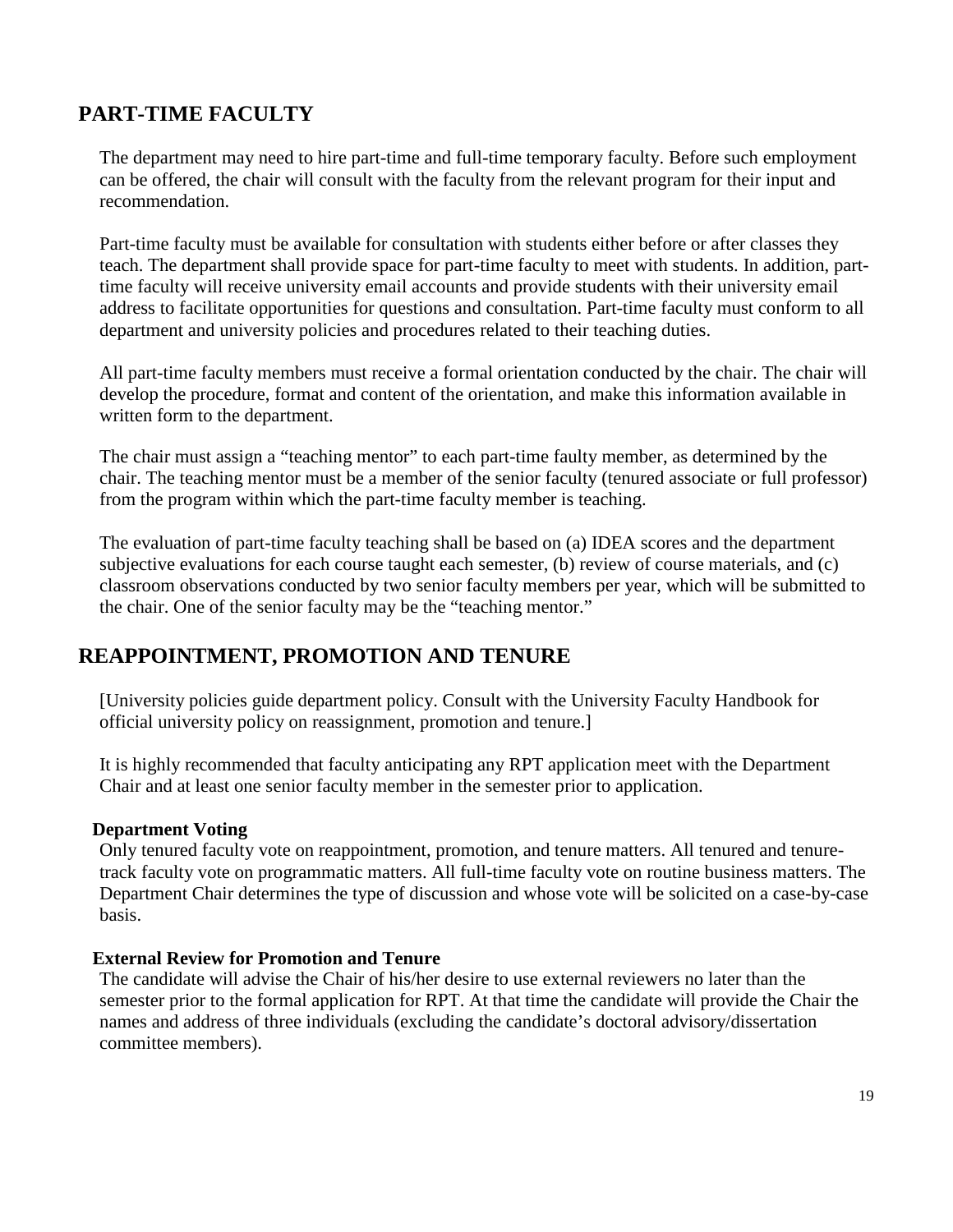The process for soliciting and using the External Reviews is as follows:

- a) The candidate will provide for the Chair the names and address of three individuals (excluding the candidate's advisory/dissertation committee).
- b) After consultation with the Senior Faculty, the Chair shall select two reviewers from the list.
- c) Reviewers will be contacted by the Chair and asked to make a written recommendation on the promotion/tenure decision. The reviewers will be provided with the candidate's dossier, and University and Department policies on promotion and tenure.
- d) The reviewers' written, confidential assessment will be added to the candidate's dossier. Senior Faculty will see this assessment prior to the Chair's meeting with the Senior Faculty members.

#### **Chair's Role in Reappointment, Promotion and Tenure**

The department chair must establish and notify the faculty regarding the department RPT calendar including due dates for application within one week of the posting of the university RPT calendar.

The department chair will convene a meeting in executive session of tenured faculty to consider reappointment, promotion and tenure applications. Prior to that meeting the chair will have solicited written feedback (to be kept anonymous) from all senior faculty regarding their individual recommendations for or against promotion and tenure of the applicants. The chair will summarize the individual recommendations during the executive sessions meeting, facilitate and record the conversation and its outcome. The chair will call for an advisory vote of the senior faculty, and record that vote. The chair will write a memo to the Dean documenting the senior faculty's recommendation as well as his/her recommendation. All diverse views will be reflected in the memo. Five days prior to forwarding the dossier to the Dean, the chair will inform the senior faculty, in writing or electronically, as to the nature of the recommendation from the Department. If a majority of the senior faculty disagrees with the recommendation from the Chair, they have the right to submit a separate elaborated recommendation to the Dean. One separate recommendation is permitted which must be signed by a majority of the Department's senior faculty. All recommendations will be forwarded to the Dean as part of the candidate's RTP dossier.

#### <span id="page-21-0"></span>**POST-TENURE REVIEW**

#### **a. Faculty to be reviewed**

PTR is required of all tenured faculty whose primary responsibilities (50% or more) are teaching and/or research and/or service. The chair, the dean of the College of Arts and Sciences, in concert with the provost, shall determine whether that person meets the criteria for mandatory review.

#### b. **Timetable**

Faculty for whom PTR is required must undergo a review no later than the fifth academic year following the most recent of the following review events: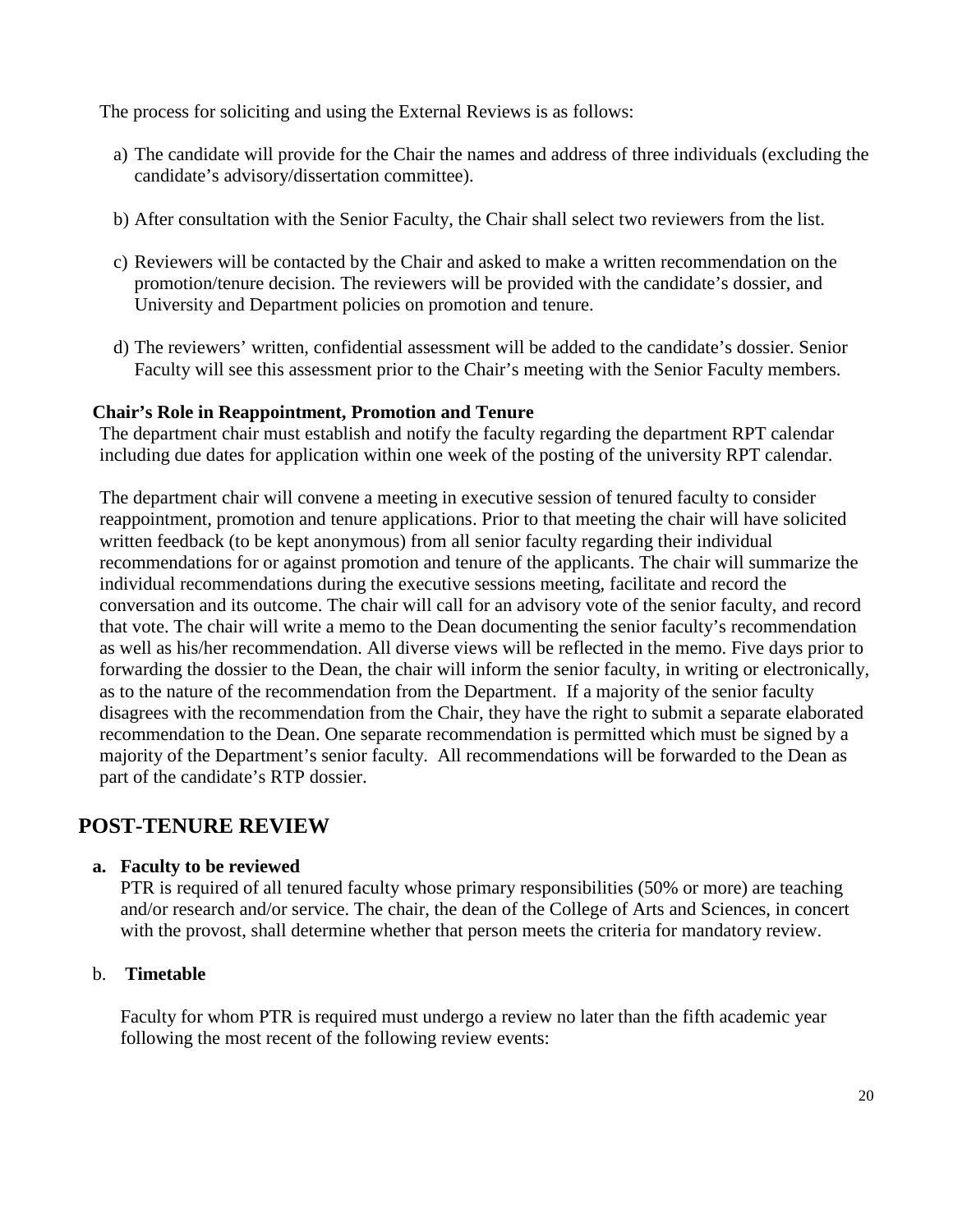- 1. award of tenure and/or promotion at UNCW
- 2. prior post-tenure review
- 3. return to faculty status following administrative service of two years or more

Exceptions shall be made in the following cases:

i. A period when a faculty member is on leave from professional duties shall not be included as part of the five years between mandatory review events; in such cases, the maximum interval shall be extended accordingly. See UNCW policy 03.240 Postponement of Reappointment, Tenure, Promotion and Post-tenure Review.

ii. A period when a faculty member has reassigned time shall be included as part of the five years between mandatory review events; however, a faculty member who is temporarily assigned to duties away from the Wilmington area (e.g., Swansea, Wales, but not to include teaching in programs offered at distance locations, i.e., Onslow County) during the period when a review is required shall undergo review during the semester when duties in the area are resumed.

iii. PTR is not required of a faculty member who is in phased retirement or has officially set an irrevocable retirement or resignation within the next 12 months.

At the beginning of each academic year, each dean shall provide department chairs/school directors a list of faculty required to be reviewed during that year.

#### c . **Procedures**

Performance shall be reviewed for the preceding five years, unless one or more of the above conditions exists. At the beginning of the PTR cycle, faculty members will prepare, in consultation with their chair/school director, a brief written five-year plan or set of goals consistent with the expectations of the department/school. This plan can be modified annually by the faculty member in consultation with the department chair/school director as deemed appropriate.

A faculty member being reviewed shall provide a succinct written report, for the period being evaluated, on all aspects of professional activities in teaching, research/artistic achievement, and service. Faculty members who have professional responsibilities or modified assignments that affect the balance of their duties between teaching, research, and service must note this in their report, and the PTR process at all stages must take this balance into account. The report shall include (where applicable) courses taught, theses and dissertations directed, and all evaluations of teaching; documentation of publications, performances, and presentations; service activities; copies of all annual evaluations for the years under review; and the goals established by the faculty member and a brief statement of progress toward achieving the goals.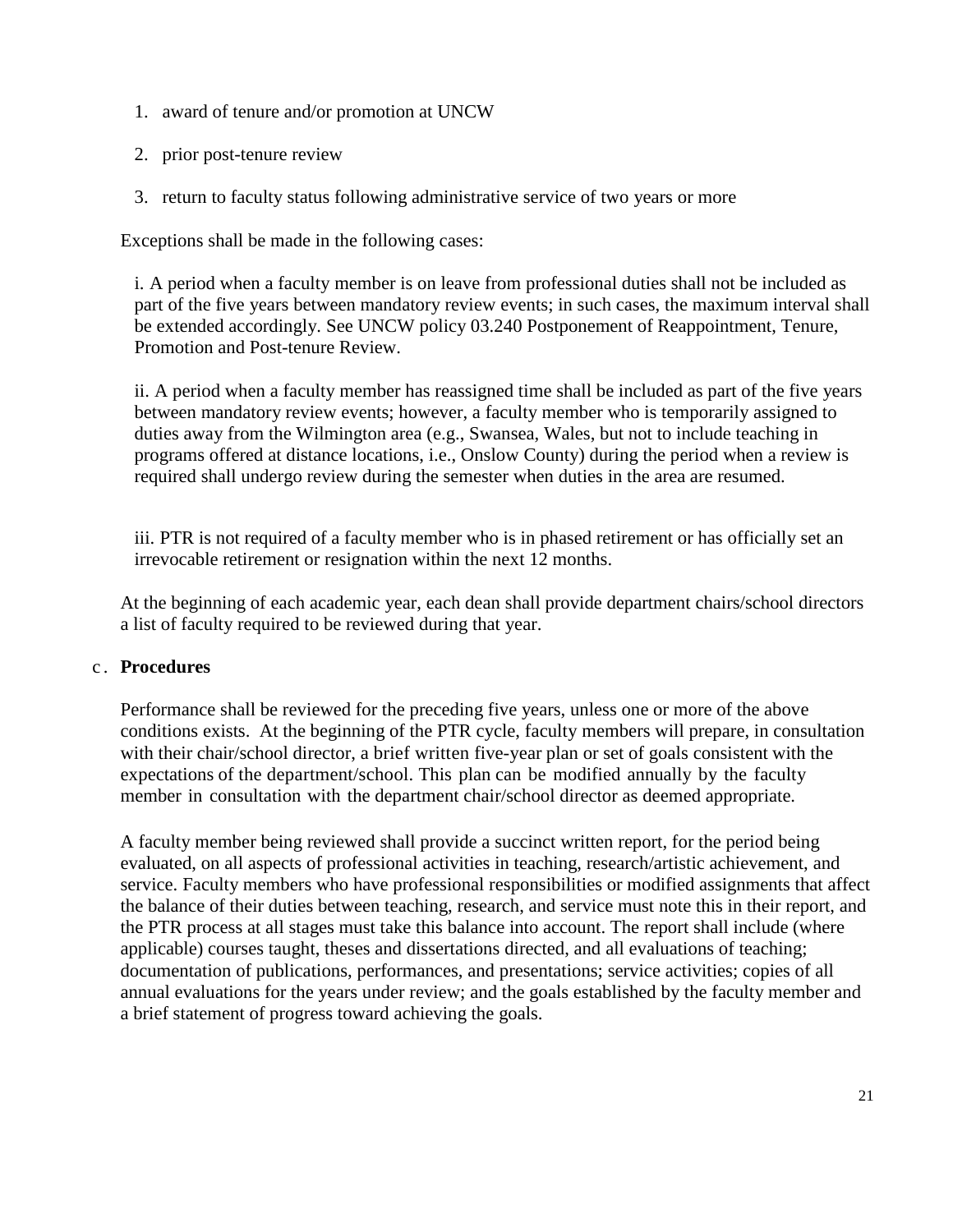PTR must include peer review of faculty professional performance by three tenured colleagues of the faculty member's record in teaching, research/artistic achievement, and service. All members of the peer review committee must be tenured faculty. The faculty member being reviewed shall not have the option of selecting members of the peer review committee.

The peer reviewers shall present a written peer review committee recommendation, either individually or collectively. The peer review committee recommendation is advisory to the department chair. The department chair will develop a written evaluation. The evaluation by the department chair shall state whether the faculty member's overall professional performance *exceeds expectations*, *meets expectations* or *does not meet expectations* and the major reasons for the determination.

Criteria for meeting expectations are professional competence and conscientious discharge of duties in relation to the goals/plan established at the beginning of the review period, taking into account distribution of workload as assigned by the department chair/school director. Performance below these criteria does not meet expectations.

Criteria for exceeds expectations are sustained excellence in the teaching, research/artistic achievement, and service portfolio; and professional performance that is substantially above expectations and that significantly exceeds the performance of most faculty in the unit and the university.

The chair will inform the PTR peer review committee of the outcome of the recommendation. The department chair shall provide a copy of the chair's written evaluation and the peer review committee recommendation to the faculty member and shall meet with the faculty member to discuss the evaluation. The faculty member has the option of attaching a written response to this evaluation. No later than ten days after the evaluation meeting, the department chair shall forward the faculty member's PTR report, a list of the peer evaluators, a copy of the written evaluation, and the faculty member's written response, if any, to the appropriate dean.

The dean will conduct an evaluative review of these materials and provide the department chair and the faculty member a written statement reporting the outcome of the review (*exceeds expectations, meets expectations or does not meet expectations*) and the major reasons for the determination. The faculty member has the option of attaching a written response and requesting a meeting with the dean to discuss the evaluation. This written response should be presented within ten working days of the dean's written notification to the faculty member.

If the department chair and dean each conclude that the faculty member's performance meets or exceeds expectations, the PTR process is complete. In order for a faculty member to receive a final rating of exceeds expectations, the chair/school director and the dean must both render a rating of exceeds expectations. Otherwise, the final rating is reported as meets expectations. If the department chair/school director and dean agree that the faculty member's performance does not meet expectations, the faculty member and chair/school director will, in consultation, create an individual development or career plan that includes specific steps designed to lead to improvement, a specified timeline in which improvement is expected to occur, and a clear statement of consequences should improvement not occur within the designated timeline.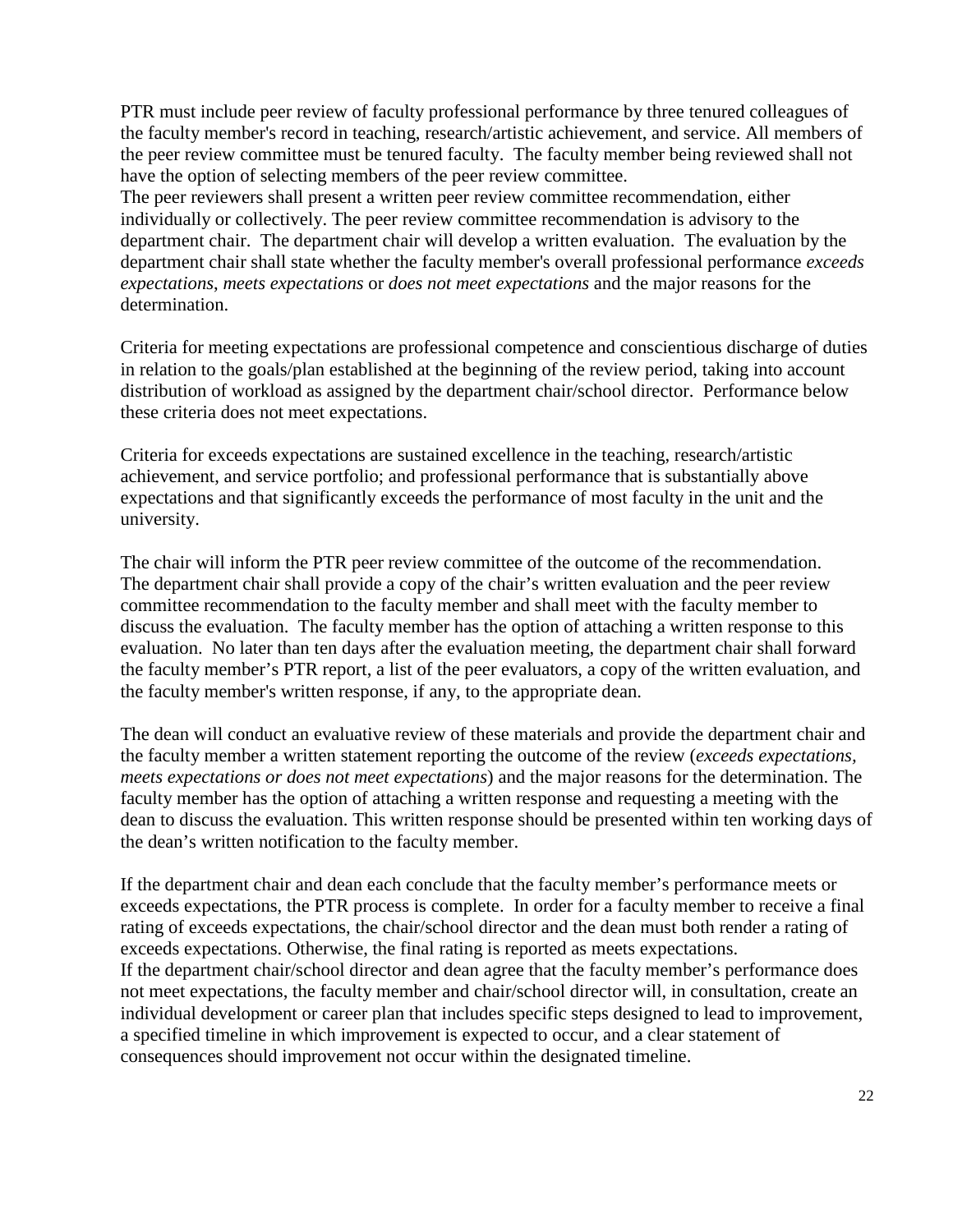If the evaluations of the department chair and the dean differ from one another, and either provides an evaluation of does not meet expectations, the PTR process will proceed to the University RTP Committee for an evaluative review. The submitted materials, along with the department chair/school director and dean evaluations, and any written responses by the faculty member, should be forwarded to the RTP committee within fifteen working days of the dean's notification to the faculty member.

The Chair of the University RTP committee will provide the Provost a written recommendation reporting the outcome of the committee's review (*exceeds expectations, meets expectations or does not meet expectations*). The committee's recommendation is advisory to the Provost. The Provost will render a final decision, in writing, to the faculty member, chair/school director, and dean. The Provost's decision completes the PTR process.

Throughout the process, reviewers at any level should recuse themselves if they believe their relationship with the faculty member prevents them from fair and objective consideration of the faculty member's performance for PTR. No person related to or having a romantic relationship with the faculty member may deliberate or recommend on a PTR action. Accordingly, deliberations must follow the UNCW 08.190 Employment of Related Persons (Anti-Nepotism) Policy.

All documents that played a substantive role in the review, all evaluative reviews (including peer review committee recommendations) and actions taken as a result of the review will be maintained in the faculty member's personnel file located in the appropriate department/school/dean's office. These files will be maintained for a period consistent with the UNC General Records Retention and Disposition Schedule. Faculty may appeal any decision within the PTR process if the faculty member feels his or her rights were violated or that procedural irregularities cast doubt on the validity of the decision.

The dean will provide the Provost with a written report listing the name of faculty members reviewed during the academic year, a summary of the outcomes of those reviews, confirmation that all UNCW PTR policies and procedures were followed, and any additional information as required by UNC General Administration.

#### **d. Outcomes**

The department chair, dean, and Provost (when applicable) shall be responsible for providing the faculty member under review with written feedback clarifying the reason for the assessment. Information regarding an assessment that falls into the category of exceeds expectations will be shared with relevant parties in regard to university rewards and awards. Information regarding the assessment that falls into the category of does not meet expectations, whether that evaluation comes from the department chair/school director, dean, or Provost, will include a description of the faculty member's assigned duties and directional goals established. In the case of performance judged to meet expectations, the department chair/school director or dean shall forward to the faculty member a copy of the evaluation by the deadline set by the Provost.

Normally, within ten working days of receipt of the evaluation or within ten working days following the denial of an appeal of the finding of does not meet expectations, the department chair/school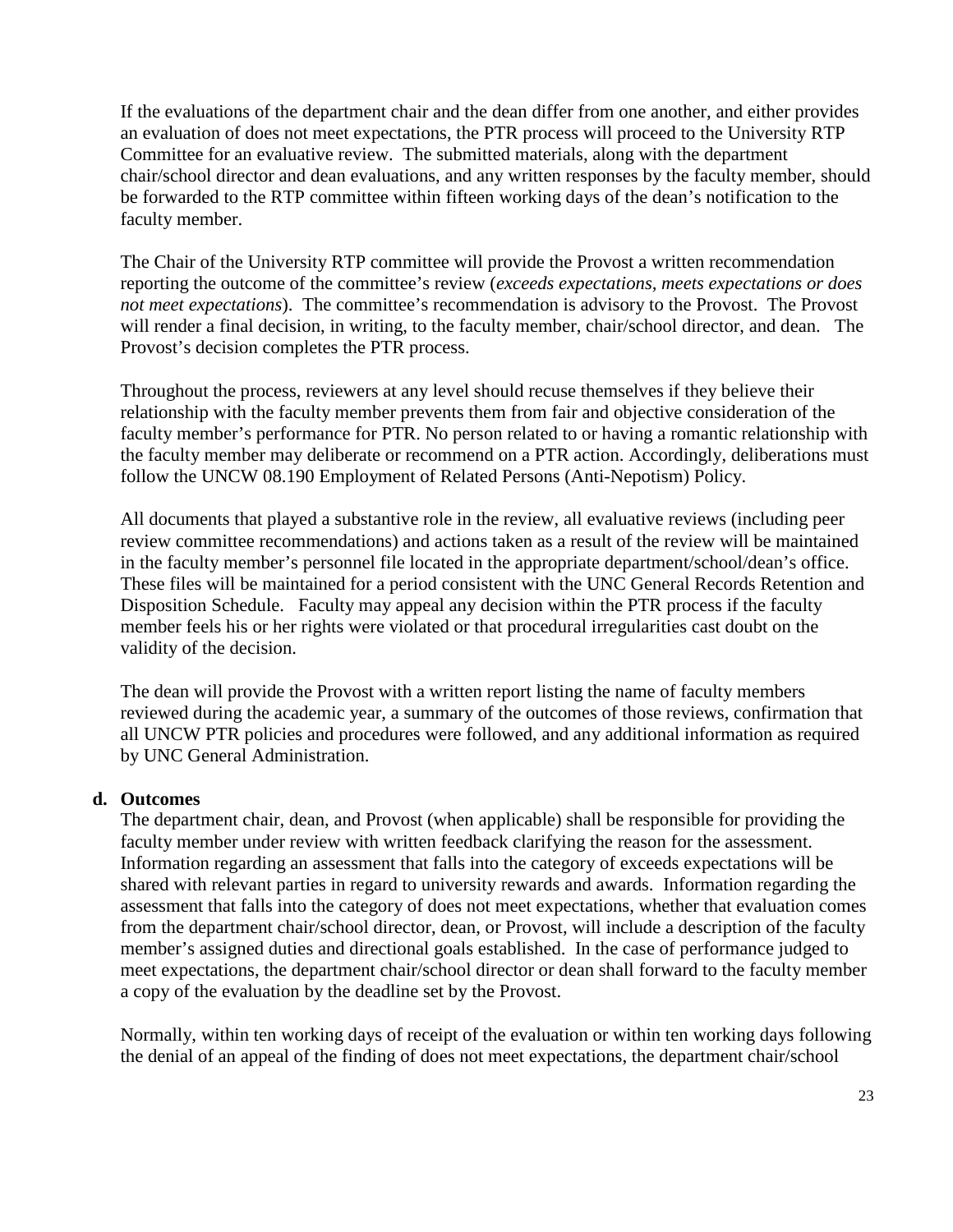director and faculty member shall meet and, in consultation, begin to create a development plan that is the product of mutual negotiation. The plan should respect professional self-direction and should be flexible enough to allow for alteration. The plan should represent both a commitment to improvement by the faculty member and to the support of that improvement by the department chair/school director, dean and institution. Establishment of a development plan is not a disciplinary action; rather it is a mechanism for committing to specific development goals and strategies. The plan should be developed within one month after the initial meeting and shall include the following:

- 1. specific strategies and steps designed to lead to improvement,
- 2. delineation of specific outcomes that constitute improvement,
- 3. resources to be committed, if any,
- 4. a specified timeline, not to exceed three years, in which the improvement is expected to occur,
- 5. a statement regarding new allocation of responsibilities, if duties are modified as a result of an assessment,
- 6. a statement of the process by which performance under the plan will be evaluated and feedback provided to the faculty member, including possible peer mentoring processes, and clear specification of who will conduct the evaluation. The evaluation must include at least semi-annual progress meetings with the department chair/school director, followed by a report to the dean.
- 7. a clear statement of consequences should the improvement not occur in the designated timeline.

The faculty member and the department chair shall sign the development plan, and the department chair shall forward a copy to the dean who must approve the plan and any resources to be committed.

Progress toward achieving goals in the development plan will be reviewed in subsequent performance reviews by the department chair, who will provide detailed feedback to the faculty member. These reviews will occur semiannually. A copy of these reviews will be provided to the dean. At the end of the time specified in the development plan, the department chair will review the faculty member's performance and make one of the following recommendations: (1) the faculty member's performance has improved and no further action is necessary pending the next regularly scheduled PTR, (2) the faculty member's performance has improved but not to the expected level, requiring adjustments in the developmental plan and/or the faculty member's workload, or (3) the faculty member's performance continues to be below expectations, in which case the chair/school director may recommend to the dean the imposition of appropriate sanctions.

If the dean agrees with the department chair/school director recommendation that no further action is necessary, the review process stops pending the next regularly scheduled PTR, i.e. the date five years from the original PTR date. If the dean agrees with the recommendation for adjustments in the development plan and/or workload, the changes are implemented and the performance will be reevaluated semiannually. The post tenure review stops when the performance meets the expected level within the specified timeframe. If the dean agrees with the department chair/school director recommendation for the imposition of serious sanctions, the dean forwards this recommendation to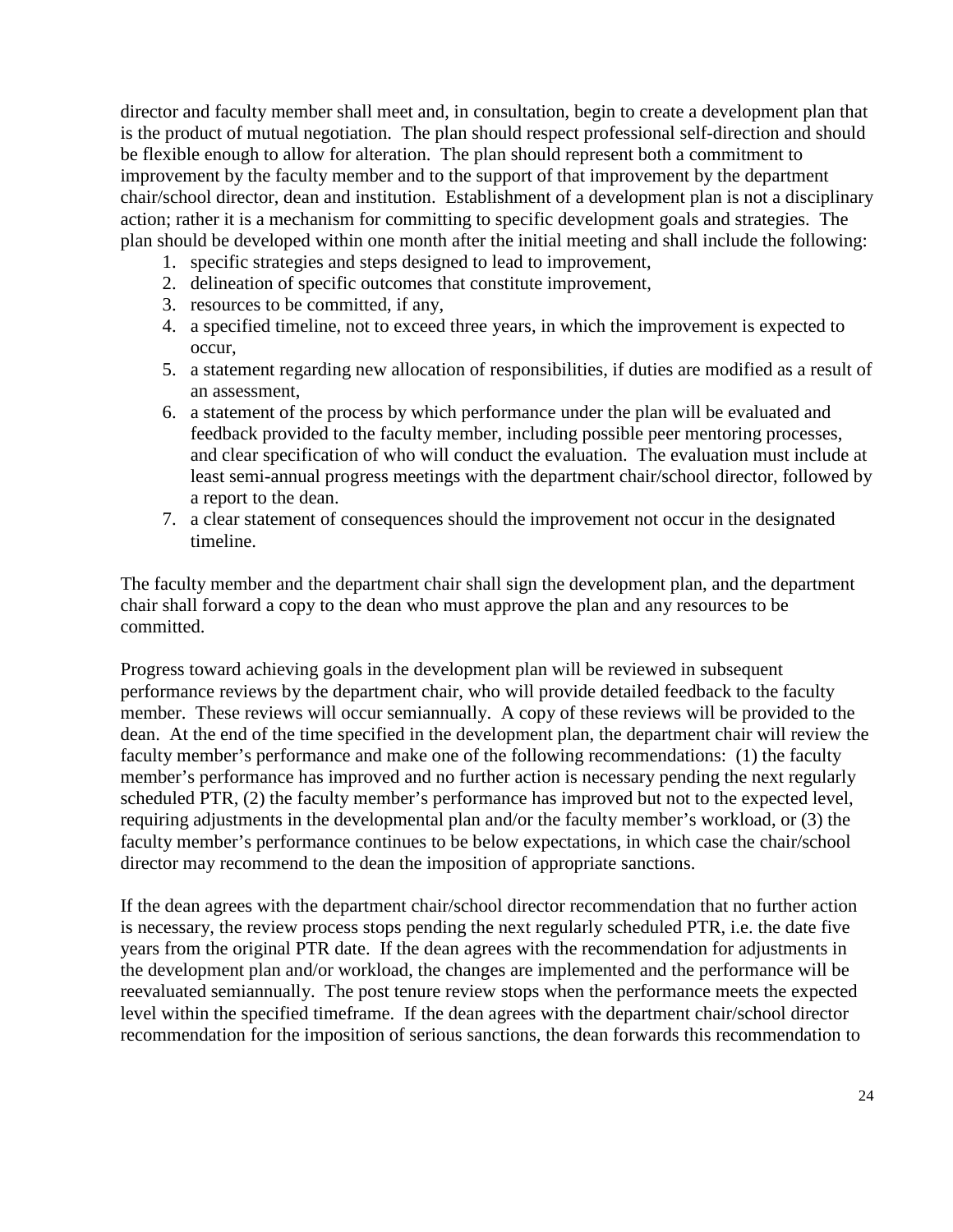the Provost, who will make the final decision regarding such action. Serious sanctions that may be imposed include demotion, salary reduction and recommendation for discharge.

If the dean disagrees with the department chair evaluation of progress toward achieving goals in the development plan, the dean, department chair and the faculty member shall meet with appropriate offices within the University as agreed upon by all parties to resolve the issues. If differences cannot be successfully resolved, the issue will be forwarded to the Provost or his/her designee for final arbitration and resolution.

#### **e. Due process**

The Code states: "A faculty member who is the beneficiary of institutional guarantees of tenure shall enjoy protection against unjust and arbitrary application of disciplinary penalties. During the period of such guarantees, the faculty member may be discharged or suspended from employment or diminished in rank only for reasons of incompetence, neglect of duty, or misconduct of such a nature as to indicate that the individual is unfit to continue as a member of the faculty" (VI: 603). Due process and the right of appeal as specified in The Code and UNCW's Policies of Academic Freedom and Tenure (Chapter IV.A) shall be guaranteed. The outcome of evaluation should be confidential—that is, confined to the appropriate university persons or bodies and the faculty member being evaluated—and released only at the discretion or with the consent of the faculty member.

A faculty member may appeal to the Faculty Professional Relations Committee (FPRC) a finding of does not meet expectations, a finding of non-compliance with a development plan, or the imposition of sanctions other than discharge, suspension from employment, or diminishment in rank. A faculty member may appeal the imposition of serious sanctions (discharge, suspension from employment, or diminishment in rank) to the Hearings Panel as specified in Chapter VI of The Code.

#### **f. Appeals**

A faculty member may appeal a finding of does not meet expectations if there has been an alleged violation of due process. The appeal must be made by letter to the chair of the Faculty Professional Relations Committee - FPRC (Faculty Senate Article V.B.1), within ten working days after the faculty member has received the written evaluation from: 1) the department chair/school director, and dean, and/or (2) the Provost. Faculty may also appeal a finding of non-compliance with a development plan using the above process. Again, this appeal must be based on violation of due process.

The FPRC, with assistance from the UNCW Office of General Counsel, reviews the request of the faculty member in order to determine whether the decision may have been based upon violation of due process. A finding of does not meet expectations or a finding of non-compliance with a development plan may not be based upon (1) the faculty member's exercise of rights guaranteed by either the First Amendment to the United States Constitution or Article I of the North Carolina Constitution; (2) discrimination based upon the faculty member's personal characteristics, such as age, color, handicap, national origin, race, religion, sex, or sexual orientation; (3) personal malice; or (4) procedural irregularities that cast reasonable doubt upon the validity of the decision and which may include but are not limited to the following: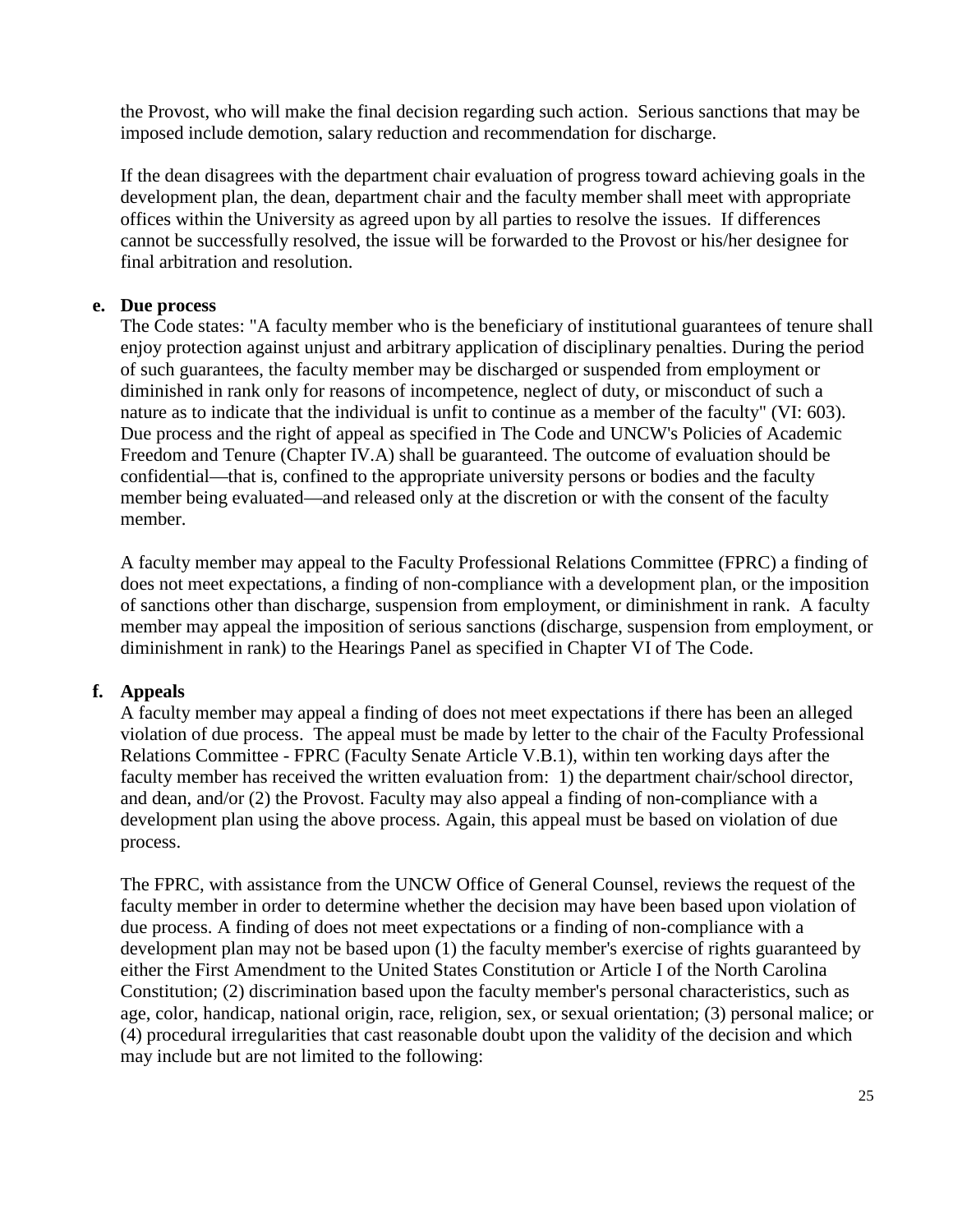- i. a process not in compliance with the policies and procedures set forth in this document
- ii. a process not in compliance with the policies and procedures set forth in the departmental/school/college PTR policy
- iii. a process not in compliance with existing policies of faculty evaluation published in The Code or the UNCW Faculty Handbook
- iv. a finding of does not meet expectations that is inconsistent with the faculty member's annual evaluations for the period under review, unless reasons for the finding are both extraordinary and also clearly and reasonably articulated in writing
- v. a finding of non-compliance with a development plan that is inconsistent with the terms stated in the development plan.

Based on issues of due process, the committee will determine whether or not the appeal should be upheld and communicate a recommendation to the Chancellor or Provost, as appropriate. If the Chancellor or Provost decides to uphold the appeal, the PTR process will be reinitiated. If the appeal is not upheld, the PTR process is concluded.

#### **g. Failure to agree on a development plan**

If a mutually acceptable plan is not reached within one month after the initial meeting, the currently existing mediation process of the University shall be utilized. If a mediated settlement cannot be achieved utilizing this process, the Associate Vice Chancellor of Human Resources or his/her designee shall advise adjustment by the dean, and the dean shall act as arbitrator in the development of a plan. The dean has the authority to utilize appropriate University offices and services to assist with achieving agreement on the development plan. If, after arbitration, a faculty member refuses to formulate the development plan, the dean will refer the faculty member to the Provost for final arbitration and resolution. Failure of the faculty member to participate in good faith toward the creation of the development plan may result in the imposition of sanctions up to and including dismissal.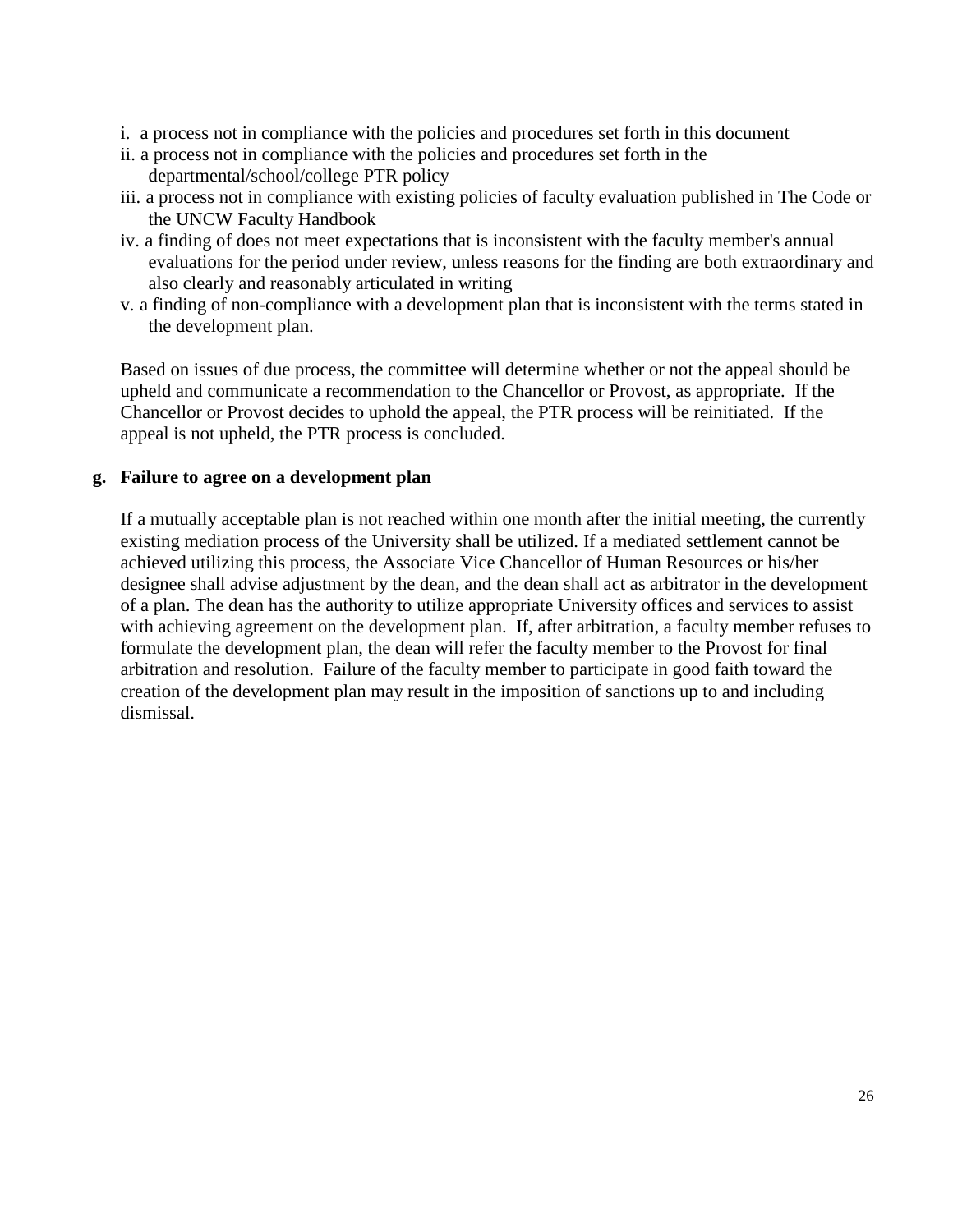# <span id="page-28-0"></span>**Faculty Workload Policy**

- Objective: To enable faculty to most effectively perform their professional responsibilities and to enhance opportunities for progress in their respective disciplines.
- Rationale:As teaching is the primary mission of the university, and as non-teaching activities are a significant part in any given semester of an individual faculty member's workload, the teaching load must often be adjusted to insure the quality of its delivery. Therefore, faculty teaching and non-teaching expectations must be flexible and coordinated, consistent with departmental needs, College of Arts and Sciences faculty workload policy, and the changing patterns of faculty interests.

#### **Standard Teaching Load**

In the Department of Sociology and Criminology a standard workload is the sum of a faculty member's total teaching, research and service activities. It is the equivalent of four 3-credit hour courses per semester (12 hours), in addition to the other faculty professional obligations. Faculty who are considered to be "research active" (which automatically includes all junior faculty) normally have a teaching load of three 3-credit hour courses per semester (9 hours). Faculty teaching the equivalent of four courses will have a lower research expectation than "research active" faculty.

#### **Reduced Teaching Load**

A Reduced Teaching Load is one course below the full load, including equivalents. A reduced teaching load must be proposed in communication with the Undergraduate Program Coordinator and must be ultimately approved by the Department Chair. To qualify, activity is required above and beyond normal expectations in one or more criteria.

#### *CRITERIA FOR REDUCED TEACHING LOAD*:

- course/curriculum concerns
- heavy academic advising
- accreditation program review
- technology training leave
- co-curricular activities
- academic administration
- compensation for prior overload
- online courses & other instructional

#### Instructional Research/Service

- externally funded research
- institutionally supported research
- institutional service
- service to the public
- service to the profession
- off campus assignment
- other research/service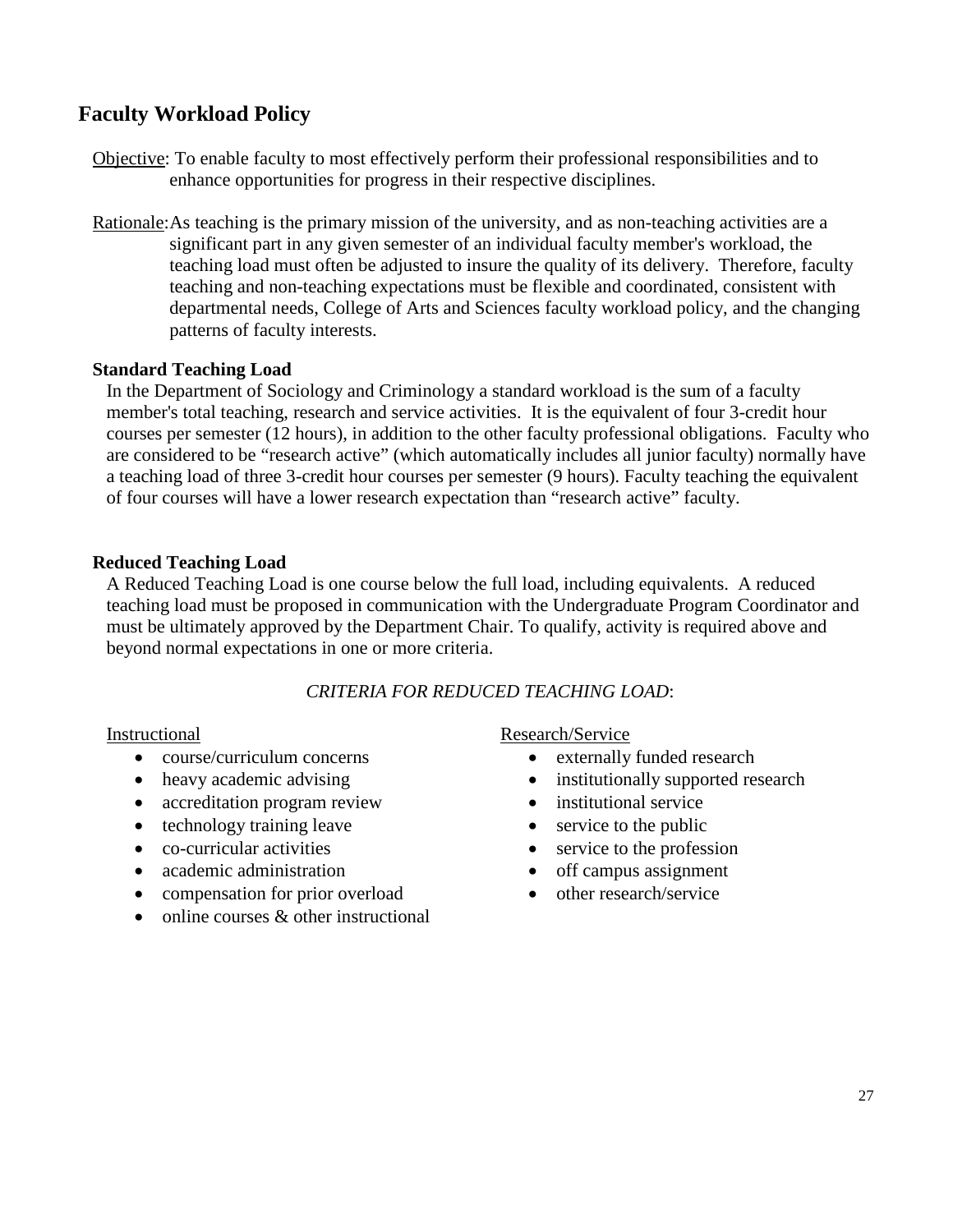#### **Teaching More Than Standard Load**

Sociology and Criminology faculty willing and able to teach more than the standard load should be appropriately rewarded. Quality of instruction should not be sacrificed and the criteria justifying assignment of the standard teaching load may remain intact, depending on the circumstance of the assignment. While teaching more than 12 credit hours in a semester should generally be discouraged, with appropriate justification, this option may be approved by the Chair. The associated compensation is the Chair's decision, after consultation with the faculty member.

*Twelve Credit Hour Compensation Options*:

- 1 future course reductions
- 2 reduction in research and/or service expectations
- 3 overload pay, if available
- 4 other compensation as determined by Chair and faculty member

#### **Use of Accumulated Workload Credit**

The department chair will be responsible for completing a Record of Banked CHEs for each semester in which these CHEs are earned and submitting this form to the department chair. The department chair will keep a copy of each of these forms in the faculty members file.

When a faculty has accumulated 3 CHEs s/he may petition the department chair for a one-course reassignment. In order for a course release to be granted for a particular semester, the chair will determine that all instructional needs can be met and obtain the approval of the Dean's office. Twoyear scheduling takes place each January, at which time the chair will determine course releases to be requested to the Dean's office for the following academic year, taking into account scheduling needs. The Dean's office has final approval on CHEs requests.

Normally, Criminology track faculty will be considered for reassignments in the fall semester and Sociology faculty in the spring semester. However, if there is no eligible candidate from the appropriate track, faculty members from the other track may be considered. If there are multiple requests made, the chair will award the reassignments using the following criteria in the order of listing:

- the faculty with the highest number of earned CHE's
- the faculty member with the lowest academic rank
- the faculty member closest to tenure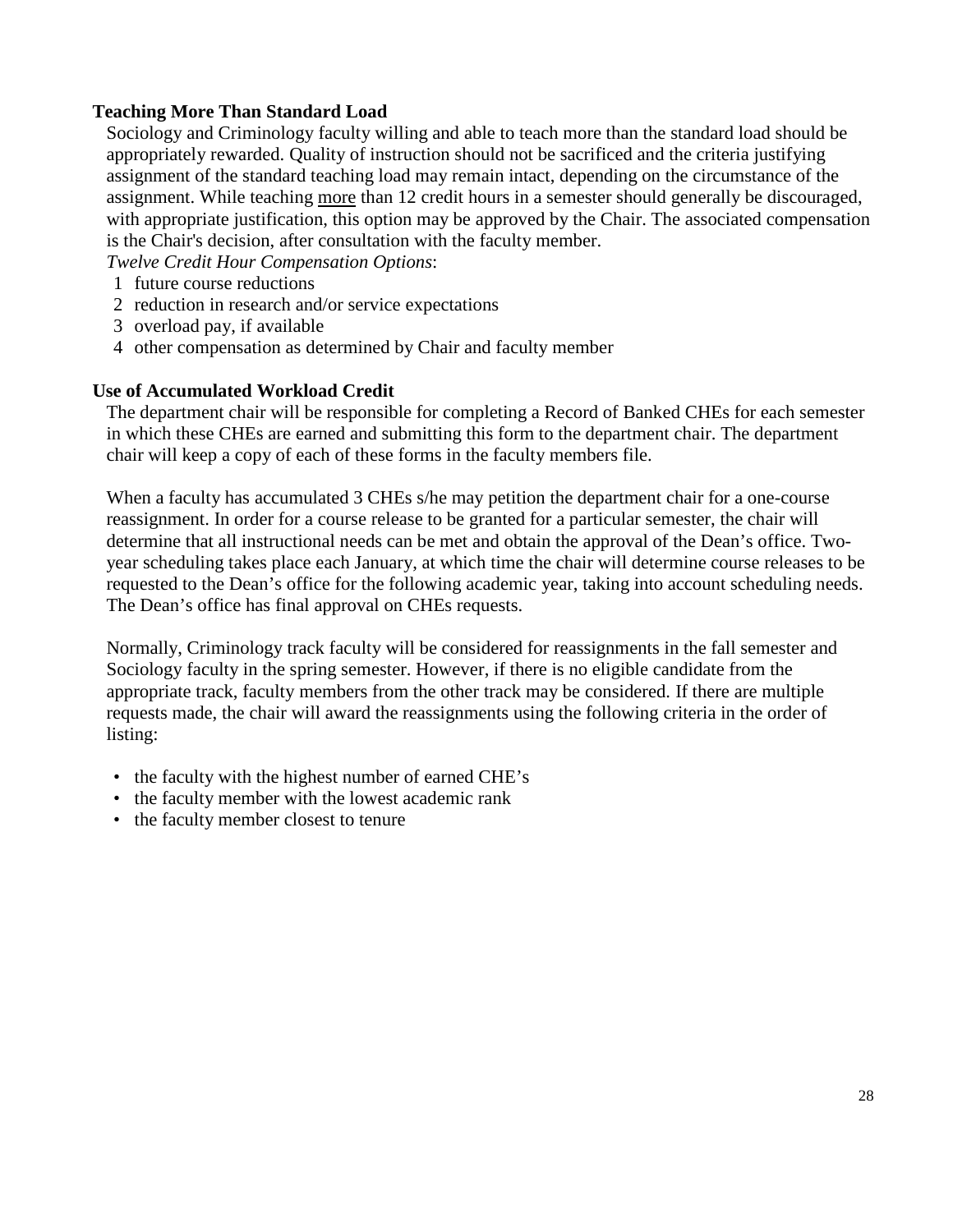#### **Credit Hour Equivalents**

Credit Hour Equivalents are the additional "credit hours" assigned for student contact, various instructional efforts, and any other activity outside the normal course structure. Equivalents combined with course credit hours (as listed in the University Catalogue) create a faculty member's teaching workload. The formula for computing CHEs is:

| <b>Work Performed</b>                   | <b>Credit Hour Equivalent</b>    |  |  |
|-----------------------------------------|----------------------------------|--|--|
| Taught SOC/CRM 491                      | @ .2 CHE per student credit hour |  |  |
| Taught SOC/CRM 498                      | @ .2 CHE per student credit hour |  |  |
| Taught SOC/CRM 499                      | @ .2 CHE per student credit hour |  |  |
| Taught SOC/CRM 591                      | @ .2 CHE per student credit hour |  |  |
| Supervised a Master's Thesis/Internship | 1 CHE                            |  |  |

#### **Conclusion**

Departmental resources and the program needs in a given year must be considered as the mix between teaching and non-teaching is formulated into the department's faculty workload structure. While this document is the official workload policy of the Department of Sociology and Criminology, there are times when the chair, because of curricular needs, may determine that it is necessary to exceed the standard teaching load for a faculty member during a particular semester or perhaps deny a workload request. Close communication between the chair and faculty, particularly the program coordinators, is most important in these deliberations.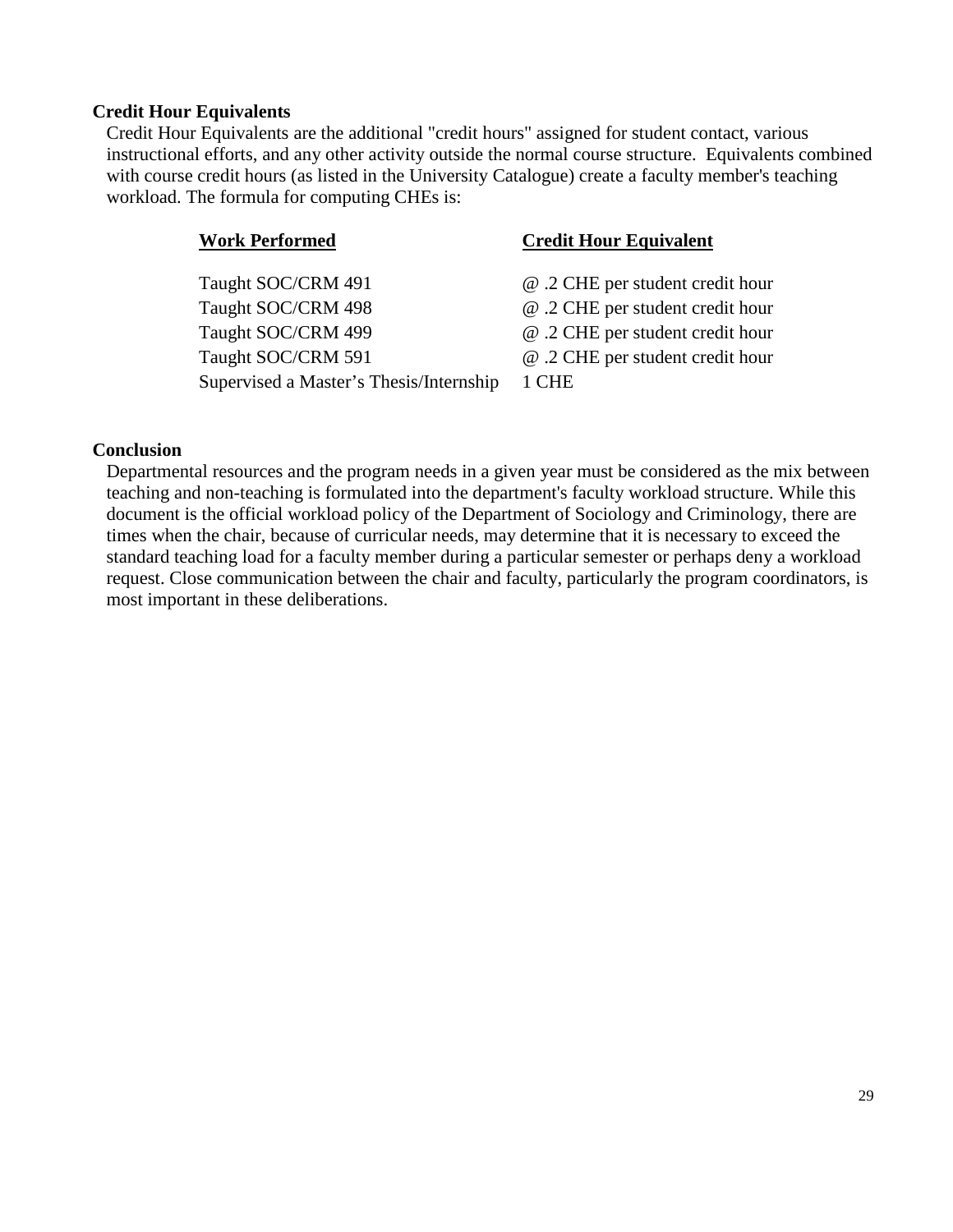# <span id="page-31-0"></span>**FACULTY DEVELOPMENT & MENTORING POLICY**

The goal of faculty development is to provide resources for faculty members to cultivate skills and knowledge related to teaching, research, and service. In addition to informing faculty of professional development opportunities available on campus, the department specifically provides allotted professional development funds to be spent on travel to conferences and resources (ex. software) that can be used to enhance teaching, research or service.

Faculty development is available to all tenure-track and tenured faculty. Resources are available to phased retirees on a case-by-case basis and to lecturers upon request and the department's ability to support it. The department does not offer professional development funds to part-time instructors. Travel to professional association conferences within the fields of sociology and criminology have priority for faculty development.

The goal of the mentoring program is to assist tenure-track faculty in their transition to the department, offer feedback and suggestions as to expectations and improvement, and act as a sounding board for any questions or concerns of the tenure-track faculty member.

Each tenure-track faculty member will be provided the opportunity to be paired with a mentor from the tenured faculty. At their request tenure-track faculty members will be assigned a volunteer mentor by the Chair. Each pair should set their own schedule at the initiation of the tenure-track member. Interactions may include observing classroom teaching, reviewing instructional materials, conferring on research plans and needs, discussing departmental expectations for tenure and promotion and any other issues deemed relevant by both participants. These relationships are expected to be confidential and supportive. Good mentoring is built on a strong relationship of honesty, trust, and good faith. If at any time during the mentoring relationship, either of the participants prefers to terminate the mentoring arrangement, s/he is free to do so without repercussions or negative consequence. Though we anticipate strong supportive mentoring to help shape a successful bid for promotion and tenure, participating in the voluntary mentoring policy does not in and of itself ensure successful outcomes of promotion and tenure applications.

Also, tenure-track faculty opting not to request a mentor should consult with the department chair on an alternate plan, to be devised by the chair and that faculty member.

#### <span id="page-31-1"></span>**Support for Research**

<span id="page-31-2"></span>The Department encourages efforts to expand opportunities for faculty research and professional development. Further, the Department encourages faculty members to avail themselves of existing professional development opportunities for which they qualify, including but not limited to: Research Reassignment Awards, Charles L. Cahill Awards, Summer Research Initiatives, and faculty travel to research sponsored awards.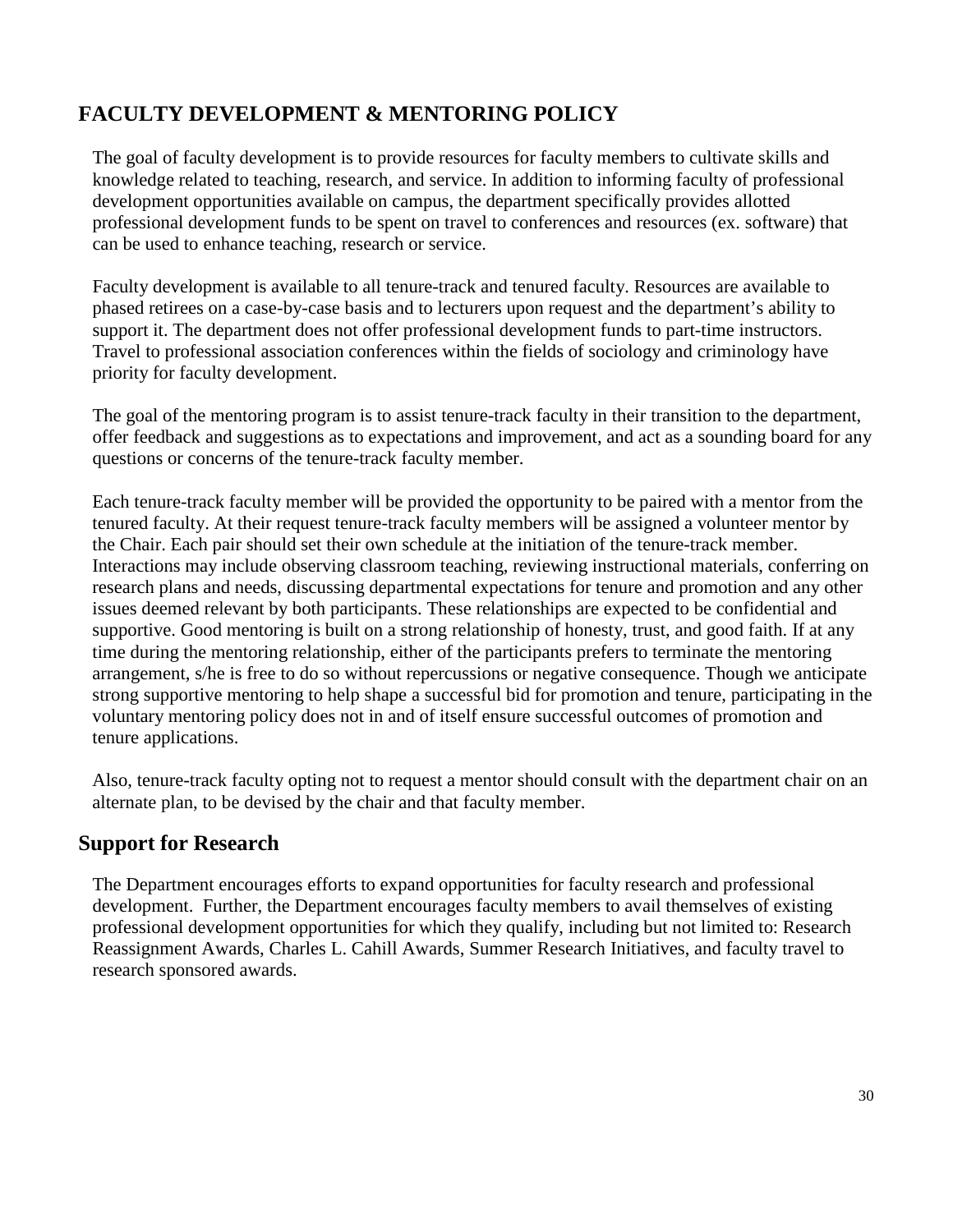# **Distance Learning**

Students in the Onslow County Criminology Extension Program will be assigned a permanent advisor as are all students in the program. Typically, this advisor will be the Director of the Onslow County Extension Program, with the chair serving as 'back-up' advisor on degree-specific needs. The advisor and the Department Chair will work closely to monitor student needs and progress. Scheduling and management of this program will be a coordinated effort among the Director, the Department Chair, Associate chair and Undergraduate Coordinator.

# <span id="page-32-0"></span>**DEPARTMENT PLANNING**

Planning is an essential process in departmental development and should reflect the university's and department's missions. Specifically, the department will engage in ongoing planning at department meetings and retreats.

# <span id="page-32-1"></span>**SUMMER SCHOOL**

Scheduling of courses for summer school is the responsibility of the chair, in coordination with the associate chair and faculty in the two programs. The summer schedule should optimize the department's credit hour production, while at the same time attempting to satisfy program and individual needs. The department's summer program should reflect a balance between what is marketable in summer offerings and faculty-student-department preferences and needs. Faculty on phased retirement shall retain the right to teach in the summer school program during their phased retirement period.

#### *The following specific guidelines are recommended*:

- 1. The two program areas should be represented in the summer school schedule.
- 2. Faculty should alternate first and second session teaching from year to year.
- 3. Full-time, tenure track, and phased retirement faculty should have priority in summer teaching.
- 4. Each program develops its own schedule recommendation.
- 5. Opportunity to teach should be rotated among faculty if funds are limited.
- 6. Opportunity to teach more than one course should be rotated among faculty if funds are limited.
- 7. Teaching priority should be given to individuals who did not teach the previous summer.
- 8. Each program should have the responsibility of determining who will teach in its area in the event of insufficient funding. However, the chair must ultimately approve these decisions.
- 9. As is financially feasible, the department will support summer study abroad programs, attempting to obtain funding for these from outside sources.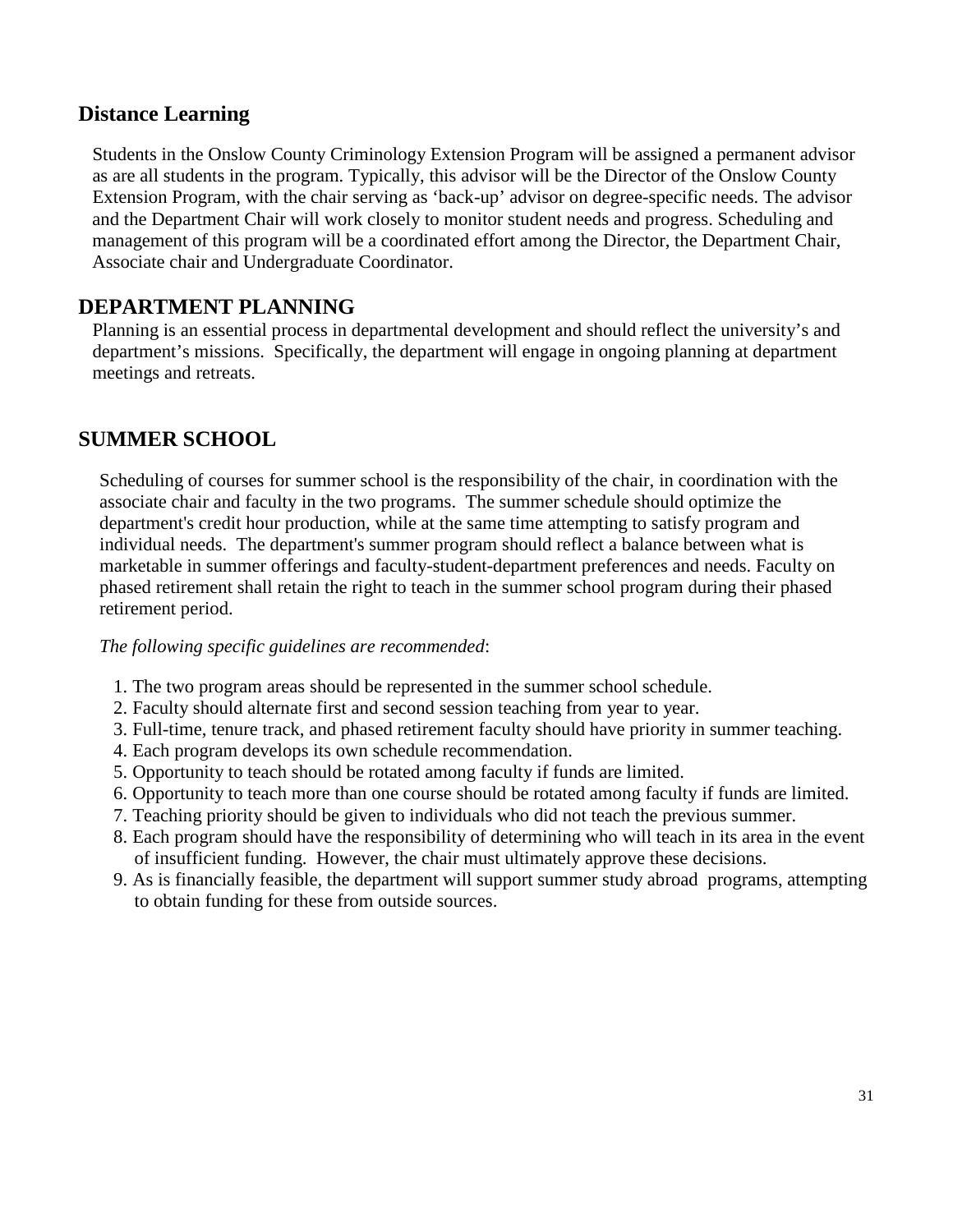# <span id="page-33-0"></span>**FACULTY COURSE INFORMATION**

Student grades may be posted on office or classroom doors only in a form that will protect student privacy i.e. that will not enable students to determine the grades of other students. Each course taught within the department must have a written (or electronic) syllabus that includes specific information about the goals and requirements of each course, the nature of the course content, course-relevant Student Learning Outcomes (SLOs), and the methods of evaluation to be employed. Individual faculty have discretion regarding the return of exams, papers, or other student work to students.

# <span id="page-33-1"></span>**ONLINE COURSES**

The department encourages its faculty to offer online courses. Faculty who offer an online course for the first time will have a reduction in course enrollment to 20 maximum in upper division courses, 25 maximum in lower division courses. Course enrollments for online courses will be the same as classroom courses for faculty who have taught online previously. Faculty are discouraged from offering their entire schedule online in any one semester. Both summer session courses may be offered online.

# <span id="page-33-2"></span>**FACULTY OFFICE ASSIGNMENTS**

The department chair – in collaboration with the Dean's office and affected faculty members – assumes responsibility for decisions about faculty office assignments. In many situations, the assignment of faculty offices is straightforward and agreeable to all (e.g., merely rotating offices between the incoming and out-going department chair). Occasionally the allocation of faculty office space poses a dilemma. The following is a guide to help the department chair make the best decision regarding faculty offices.

#### **General Guidelines:**

- 1. Faculty office assignments are based on seniority (time served at UNCW) regardless of rank.
- 2. Full-time faculty with more seniority may not displace full-time faculty with less seniority.
- 3. If full-time faculty have equal seniority, office preference is decided by highest rank or first to achieve current rank.
- 4. Individuals on phased retirement relinquish seniority rights.
- 5. Full-time faculty returning to the department after an administrative assignment (e.g., department chair, college or university–level administration, director) may not displace a full-time faculty member from an office.
- 6. Faculty returning from administrative assignment will be assigned a suitable office as soon as possible.
- 7. Full-time faculty should not be required to share office space.
- 8. Full-time faculty on reassignment for one semester or less should not be required to share their office.

# <span id="page-33-3"></span>**POLICY FOR ASSESSING SENIOR SEMINAR**

At the end of each semester, all capstone instructors (SOC 495, SOC/CRM 496, CRM 495) will use our [capstone rubric](#page-53-0) to evaluate their all their capstone course papers and will enter the data in the online Qualtrics survey no later than the end of the first week of the following semester.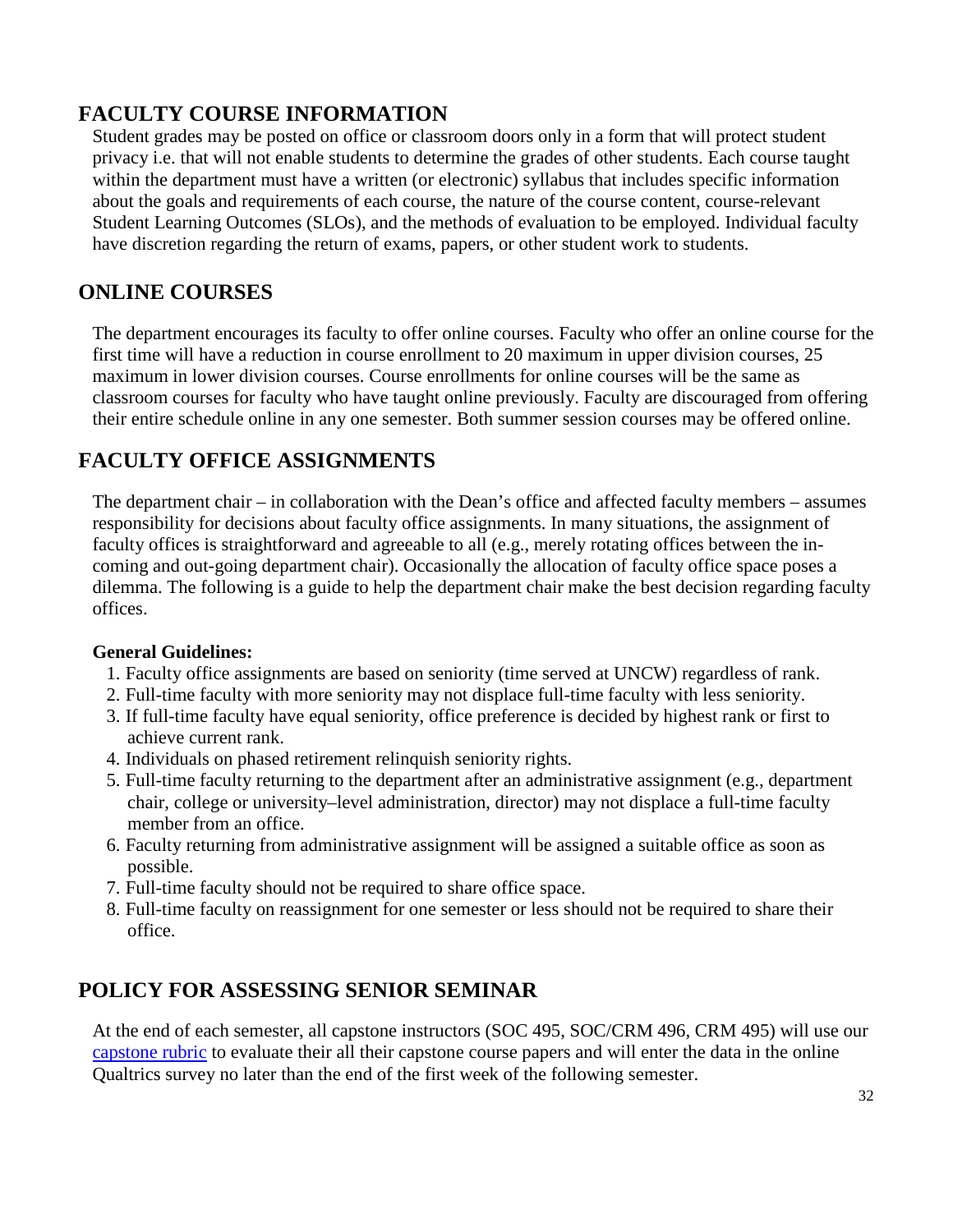# **PROGRAM INFORMATION AND REQUIREMENTS**

# <span id="page-34-0"></span>**DEPARTMENT OF SOCIOLOGY AND CRIMINOLOGY**

The Department of Sociology and Criminology at the University of North Carolina Wilmington offers undergraduate degree programs in sociology and criminology.

**THE SOCIOLOGY PROGRAM** offers a general introduction to the study of human society and social behavior. Sociology students learn about the social world and how to do research on human populations by collecting and analyzing social data. Majors can select the general sociology option or public sociology option and develop an area of concentration in human resources, health and aging, community organization and planning, criminology, inequality cultural studies, family or globalization. Students who select the public sociology option may also complete a related internship in the local community. Training in research skills and knowledge of social systems has wide application in a variety of work settings including business, government, and social service agencies.

**THE CRIMINOLOGY PROGRAM** offers a broad social science examination of criminology and the justice system. The multi-disciplinary nature of the curriculum enables students to gain a deeper understanding of American society and its diversity. Required core courses include Introduction to Criminal Justice, Criminology, Research Methods, Data Analysis and Senior Seminar. Students have three options to choose from: the Criminology Option, the Criminal Justice Option, and the Public Criminology Option. These options are designed to give students a firm understanding of the field while at the same time offering flexibility in course selection. Students may also complete a field placement in a local agency such as the Wilmington Police Department, the District Attorney's Office, Cape Fear Substance Abuse Center, or other criminal justice agency. The criminal justice option provides a direct career path in the justice field upon graduation. The criminology option is an excellent preparation for graduate school or law school. The public criminology option provides students with intensive training in using sociology/criminology to inform real life social issues.

The most updated track sheets for majors and minors can be found on the [department website.](https://uncw.edu/soccrm/)

# <span id="page-34-1"></span>**[CRIMINAL JUSTICE PRACTICUM MANUAL AND APPLICATION FORM](http://www.uncw.edu/soccrm/programs/CRM490%20Practicum%20Manual%20Updated%20March%202016.doc)**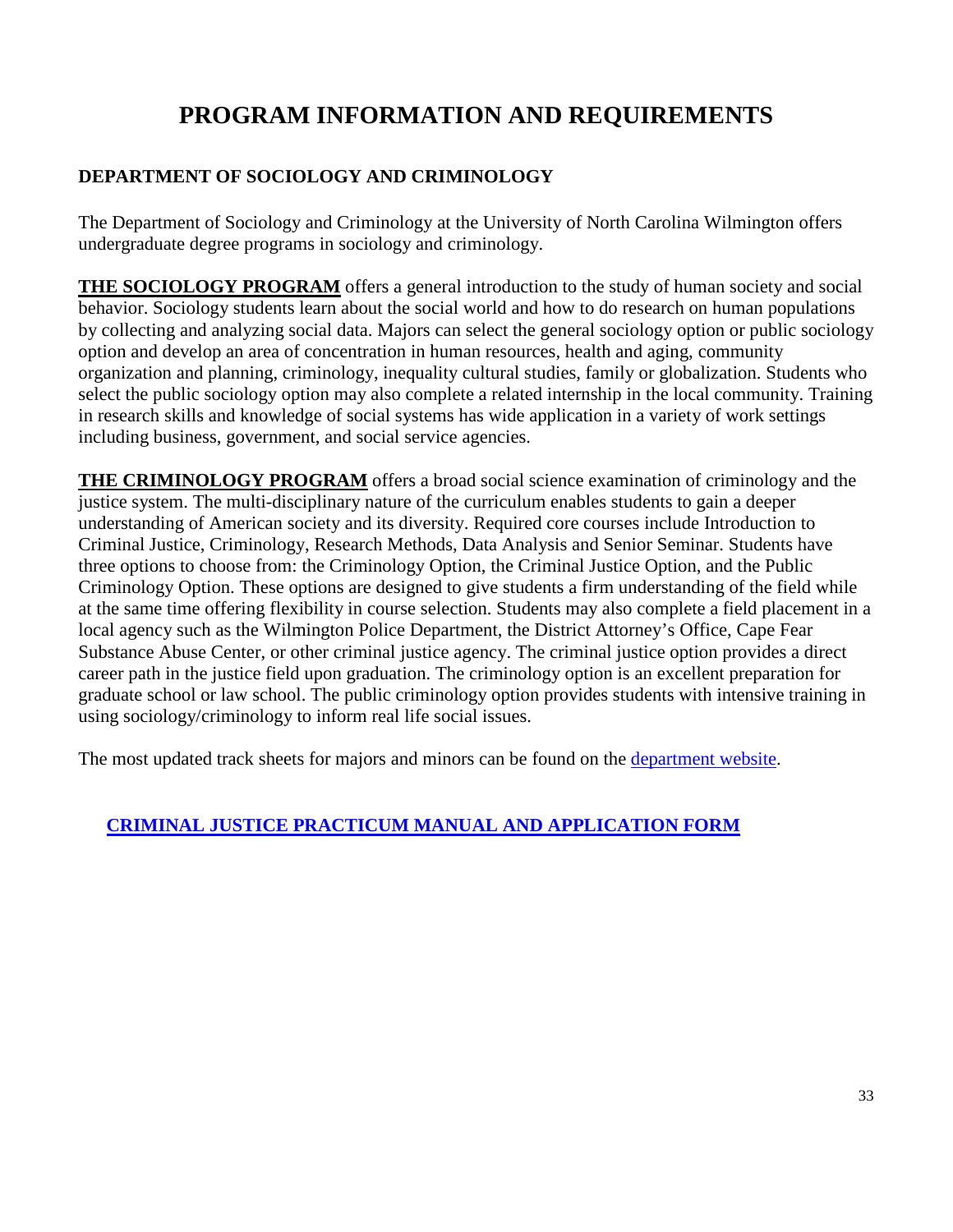# **DEPARTMENT GUIDELINES**

# <span id="page-35-1"></span><span id="page-35-0"></span>**GUIDING PRINICIPLES FOR COURSE SCHEDULES (ADOPTED 10/17/16)**

**I. Purpose:** To create a consistent and transparent policy on scheduling Fall and Spring semesters, as well as Summer sessions.

#### **II. Persons/Scope:** All faculty

**III. Guiding Principles:** In addition to complying with all college and UNCW guidelines this policy is guided by the principles below.

This scheduling process attempts to acknowledge and incorporate faculty preferences for both courses and times and the curricular needs of the department to create a schedule that meets student demands and facilitates student progress through our curriculum.

Faculty preferences include such issues as progress toward RTP or promotion, professional enrichment, and must be consistent with workload policy.

Faculty will work cooperatively and collectively to co-construct a schedule that provides variety in both content and times for all faculty in the department to rotate through preferred courses and times. In addition:

- 1. We must work more proactively to increase the number of majors in both of our undergraduate programs.
- 2. Monitor the number of sections we offer of both SOC 105 and CRM 105, to meet student demand.
- 3. Double sections of any class should be restricted as follows: only university studies classes can be 'doubled' so long as they are offered during 'prime-time' hours. No upper level classes can be scheduled as double sections.
- 4. In order to keep faculty preps to our customary "two preps per semester" practice, two sections should be at the 1xx or 2xx level (same class) and 1 section of an upper-level or graduate class, or 2 sections of upper level classes that fill regularly (e.g., CRM/SOC 300, CRM/SOC 301, SOC 345).
- 5. Required core courses for the majors can have multiple sections per semester, but not too many we need to meet, but not exceed, the demand. Undergrad Program coordinators should look at past enrollment trends in the required classes to identify the demand-level for these classes, and thus identify how many sections of these classes should be offered.
- 6. Upper-level degree electives should be offered without multiple sections in a semester so one section of Criminal Law, or one section of Social Psychology for instance – not two. Unless, as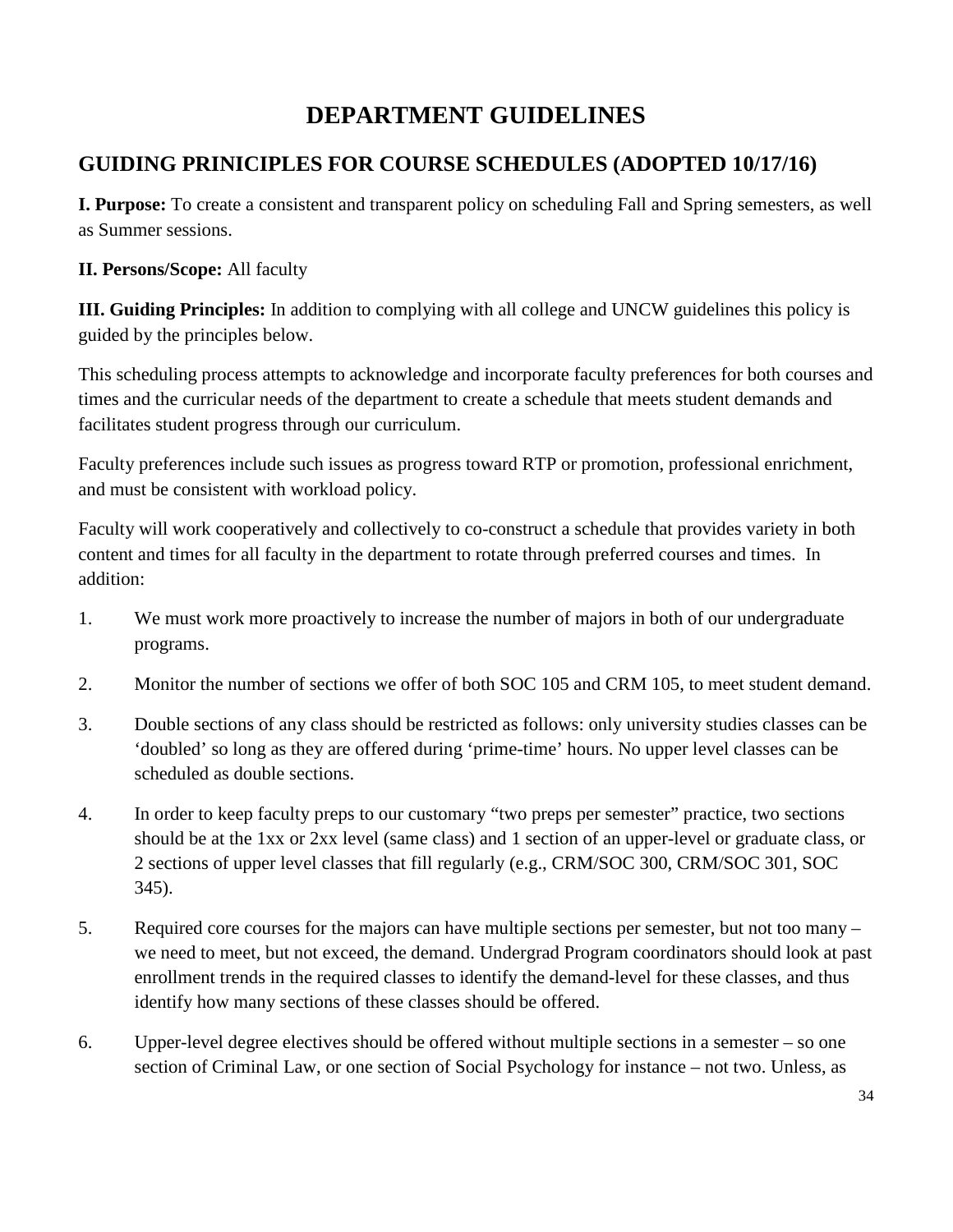indicated by past enrollment trends the class historically fills to capacity (such as SOC 335 or SOC 345).

- 7. One sociology senior seminar per major per semester should be our limit, until the student demand rises to the level that we have to offer more.
- 8. Use of the 3:30-4:45 T/Th teaching timeslot should be reserved for part-time lecturers. Full time tenured and tenure-track faculty should avoid this teaching time in order to participate fully in departmental meetings.
- 9. Deviations or exceptions to these guidelines require the approval of the Department Chair. Also, once the schedule is reviewed internally and submitted to the Dean's office, changes will be made only under emergencies or exceptional circumstances, and only with the approval of the Chair or Associate Chair.

**IV. Procedures:** The Chair of the department has final authority on approving and forwarding the department schedule. Drafting the schedule may be delegated in part or whole to department designees.

#### **A. Background:**

The department decided in spring 2015 to operate on a 2-year scheduling practice. We are keeping in mind that this 2-year schedule will be flexible in as much as there will certainly be changes made here and there. The guiding principle, however, is that we map out a 2-year sequence, particularly for all our core courses in the majors. This will provide a better understanding of electives and ability to offer more electives and substantive courses for our majors.

With this in mind, the Dean's office has a set of guidelines to which we must comply. These are:

- 1) No double sections for upper level classes (300 and 400)
- 2) No double sections at 8:00 am; or after 2:00 pm
- 3) Overloads should be avoided at all costs and be utilized for emergency purposes only. The desire is to keep our research active status strong, and overloads detract from the research active status for the whole university. If overloads are required, they should never be more than 1 per year per faculty member. Again, only on emergency-needed basis for full time faculty and must be approved from Dean's office.
- 4) Tenure track faculty should only be given an overload if there is no other option and must be approved by Dean's office.
- 5) Part-timer lecturers can only teach 3 courses per semester at the entire university (not just per department). The Chair will communicate with the part time lecturer to confirm their teaching load across campus.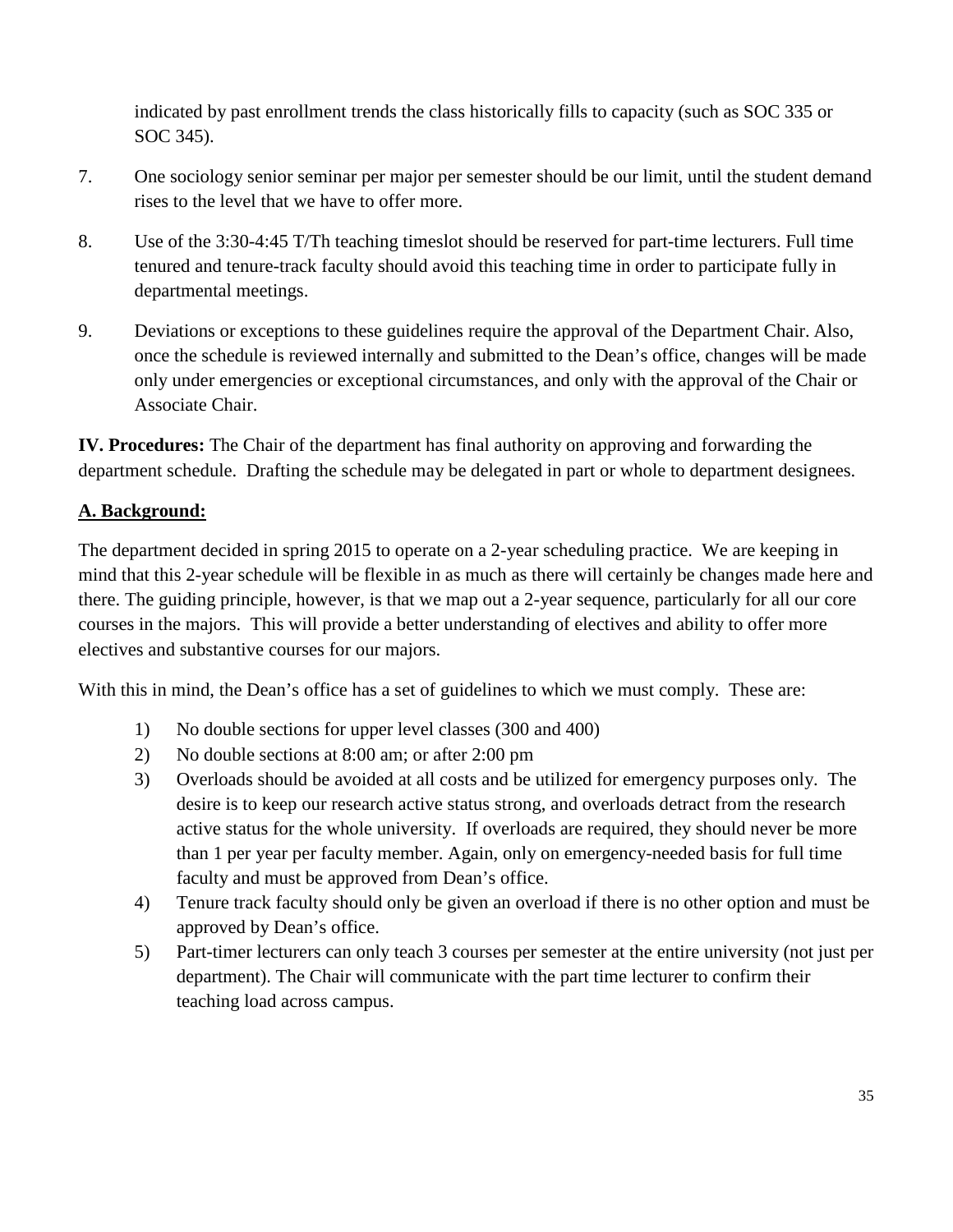#### **B. General Guidelines:**

Below reflects a simple bullet-point guideline (not necessarily a timeline) that must be adhered to during the scheduling process. CRM and SOC track coordinators may be consulted in generating the two-year schedule of courses for both tracks.

- 1) Department classrooms:
	- a. BR 101 (35 seats; paired in tables)
	- b. BR 161 (30 seats; computer classroom; owned by PIA after 3 PM)
	- c. BR 200 (34 seats; moveable)
	- d. BR 206 (35 seats; moveable)
	- e. BR 208 (35 seats; moveable)
	- f. BR 219 (35 seats; moveable)
	- g. BR 281 (15 seats; seminar layout)
- 2) Faculty senators cannot be scheduled to teach on Tuesday afternoons between 2:00 and 4:45.
- 3) All full-time faculty should have Thursday afternoons from 3:30-4:45 free for department meetings
- 4) Room assignments should accommodate faculty needing disabled access. Faculty needing access should inform the Associate Chair or Chair when indicating their course preferences.
- 5) Room assignments for double sections is Randall Library Aud, and Kenan Aud as needed.
- 6) All SOC/CRM 1xx and 2xx level classes should be capped at 35; upper level classes are capped at 30, with the following exceptions:
	- a. online courses should be capped at 30 and **have 800 section numbers.**
	- b. writing intensive courses should be capped at 25:
		- i. CRM/SOC 256, CRM/SOC 300
		- ii. SOC 304
		- iii. CRM 495
		- iv. SOC 490
		- v. CRM/SOC 391 and 496
	- c. CRM/SOC 301 (Data Analysis) all face to face sections of this course should be scheduled in BR 161 (before 3 PM)
	- d. all 500-level courses these should be scheduled in BR 281 if available
- 7) All courses are 3 credit hours, with the following exceptions:
	- a. CRM/SOC 505 and 509 are 1 credit hour courses (overloads)
	- b. CRM/SOC 496 is a 6-hour course offered every Spring semester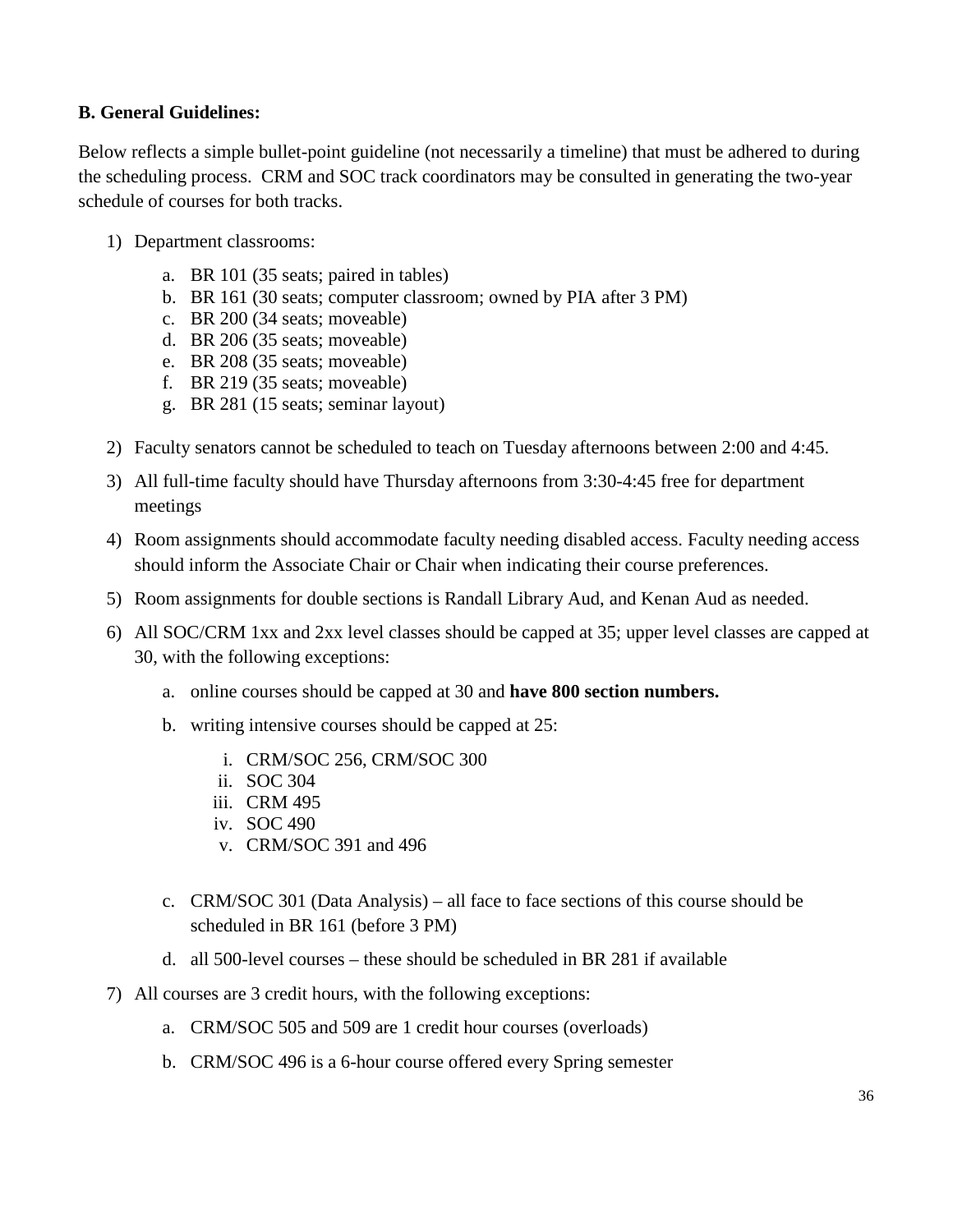- 8) Seats assigned to CRM/SOC cross-listed courses should be divided evenly between CRM & SOC
- 9) Comment sections should be reviewed each semester
- 10) CHEs must be requested to Chair and then approved by Dean's office prior to scheduling; goal is to allow course buyout with earned CHE's for one CRM faculty in Fall, SOC faculty in Spring. Chair will communicate course reductions to track coordinators and Associate Chair
- 11) Part time lecturers should be assigned to teach 100-200 level courses only unless holds PhD or ABD, or with Chair approval
- 12) Full time lecturers teach a 4-4 load, unless reduced for service, research, or administration work. Phased-retirement faculty will have a 2-2 or 4-0 load, depending on their contract.
- 13) Faculty members who are NOT research active should have a 4-4 load. This will be reviewed again in January for the next academic year. NOTE: Research Active status determined every January 15<sup>th</sup> from the Dean's office and should be shared with the Associate Chair prior to scheduling.
- 14) Graduate Coordinator has a 2-2 course load
- 15) Associate Chair has a 2-2 course load
- 16) Chair has a 1-1 course load, or may request a 0-2 or 2-0 course load at their discretion.
- 17) Onslow CRM Extension Coordinator has either a 4-course or 3-course load per semester (subject to enrollment and approval by the Chair)
- 18) Trial courses need to be approved by CAS Associate Dean for Student Policy and Curriculum. A standard CAF needs to be submitted (by Jan. 15 for upcoming AY). Please note the catalogue language below, which indicates that you can offer a trial course a second time within two regular semesters, but after that the course needs to have a permanent number. Also, trial courses may not be cross-listed. That can be done when a course is submitted for permanent approval. (See catalog description below):

*Trial Courses: Academic departments may offer special trial courses during the fall and spring semesters on a one-time basis without adding them to their regular departmental offerings. A second trial offering, if additional data are essential, must be within two regular semesters of the first. Numbers designating these special courses are 292 and 492. Descriptive information on trial courses does not appear in the catalogue but is on file in the Office of the Registrar.*

- 19) Honors course section numbers begin with 300. The home department assigns classroom. The restrictions should say: SSATEXT "For Honors Students Only" and SSARES should have the following honors restrictions: FH, SH, JH and UH.
- 20) Cornerstone course section numbers and classrooms are assigned by University College each fall. Contact the UC project assistant for section number.
- 21) When STUDY ABROAD classes are ready for entry into Banner, admin does the following: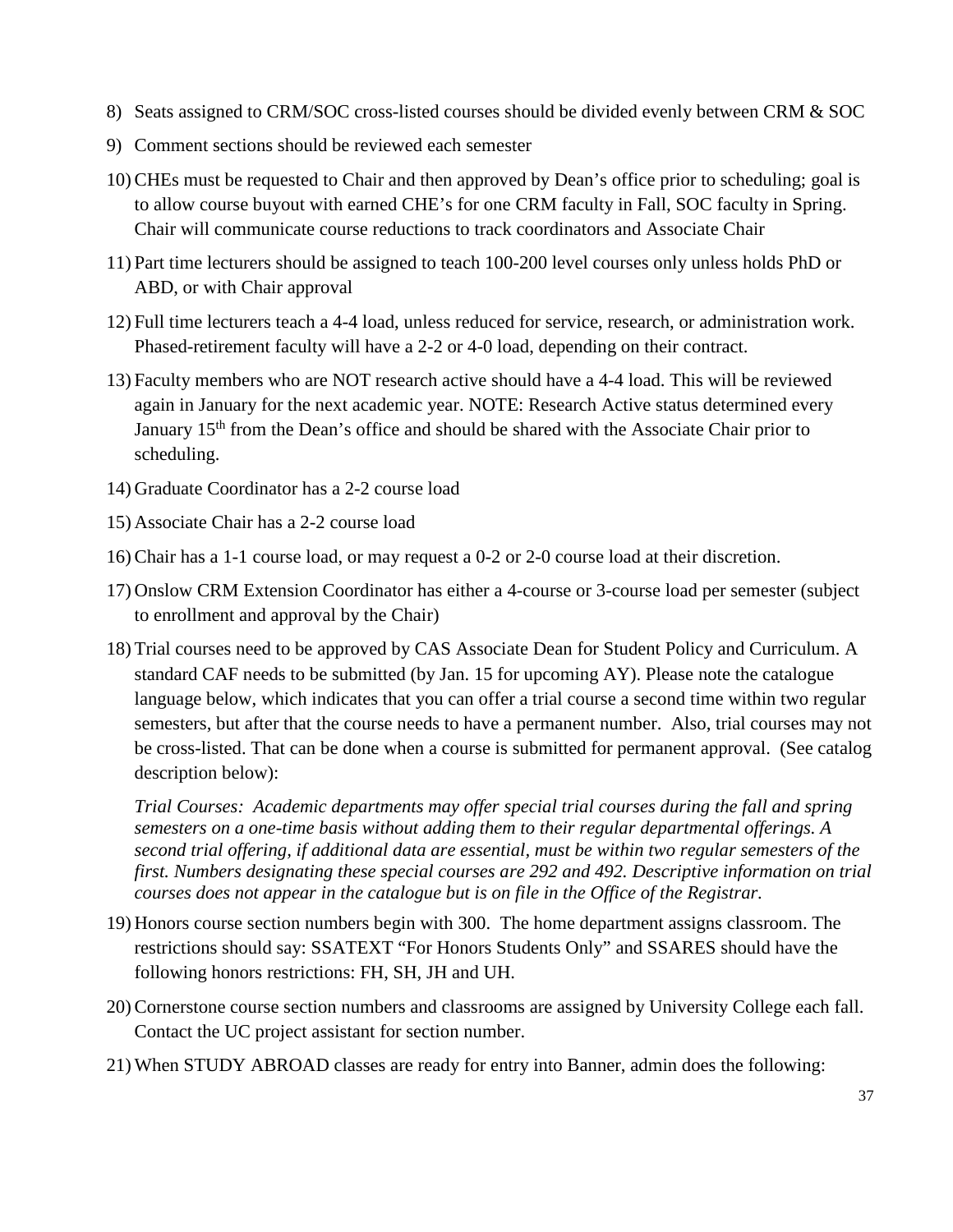- Restrict enrollment to "Permission of Instructor."
- Use course code (section #) 800 and building code 999.
- Enter ALL classes, DISs, cross-listed courses, etc., associated with your program in this fashion.
- Class offerings may frequently change throughout the year and you need to make sure that classes are entered properly so that any student who enrolls in, say, a DIS as an extra class will only be paying DE rate. (That means a professor would have to create a separate section, with an 800 section #, if one student were to take her DIS while abroad and other students take one here on campus.)

#### **C. Task Assignments (subject to change as we adjust to 2-year scheduling):**

#### **Graduate Coordinator:**

- 1) Solicit initial desired schedules from graduate faculty for fall and spring semesters for two-year period.
- 2) works with faculty and track coordinators to construct & organize graduate class schedules.
- 3) Send completed schedules for fall and spring to Associate Chair (early Jan.).

#### **Associate Chair:**

- 1) Solicit initial desired schedules from all full-time faculty (including CRM Extension coordinator) for fall and spring semesters for two-year period, as well as summer sessions.
- 2) Reviews items A. 1-5 and B. 1-18 above and communicate with the Chair and individual faculty members to make adjustments if necessary
- 3) Uses scheduling templates from previous semesters, determining how many sections of required classes are required using enrollment trends from previous semesters
- 4) Checks on part-time faculty allocations with Chair prior to scheduling
- 5) Signs off and sends to Administrative Assistants (cc: Chair) (Summer: early Oct.; Fall: late Jan.; Spring: late Feb.)
- 6) Sends penultimate schedule to Chair after Banner entry (Fall: early Feb.; Spring: mid Mar.)

#### **Administrative Assistant:**

- 1) Reviews items A. 1-5 and B. 1-21 above
- 2) Assigns rooms and enters schedule into Banner (Summer: mid Oct.; Fall: early Feb.; Spring: mid Mar.)
- 3) Signs off and sends back to Associate Chair for review
- 4) Graduate Coordinator informs Admin Asst of # of hours per faculty member on CRM/SOC 598/599 hours.

#### **Chair:**

- 1) Contacts and confirms part-time faculty hired for each semester
- 2) Work with Associate Chair to ensure that departmental teaching assignments and the needs of the department and the desires of the individual faculty are, as much as possible, mutually satisfied.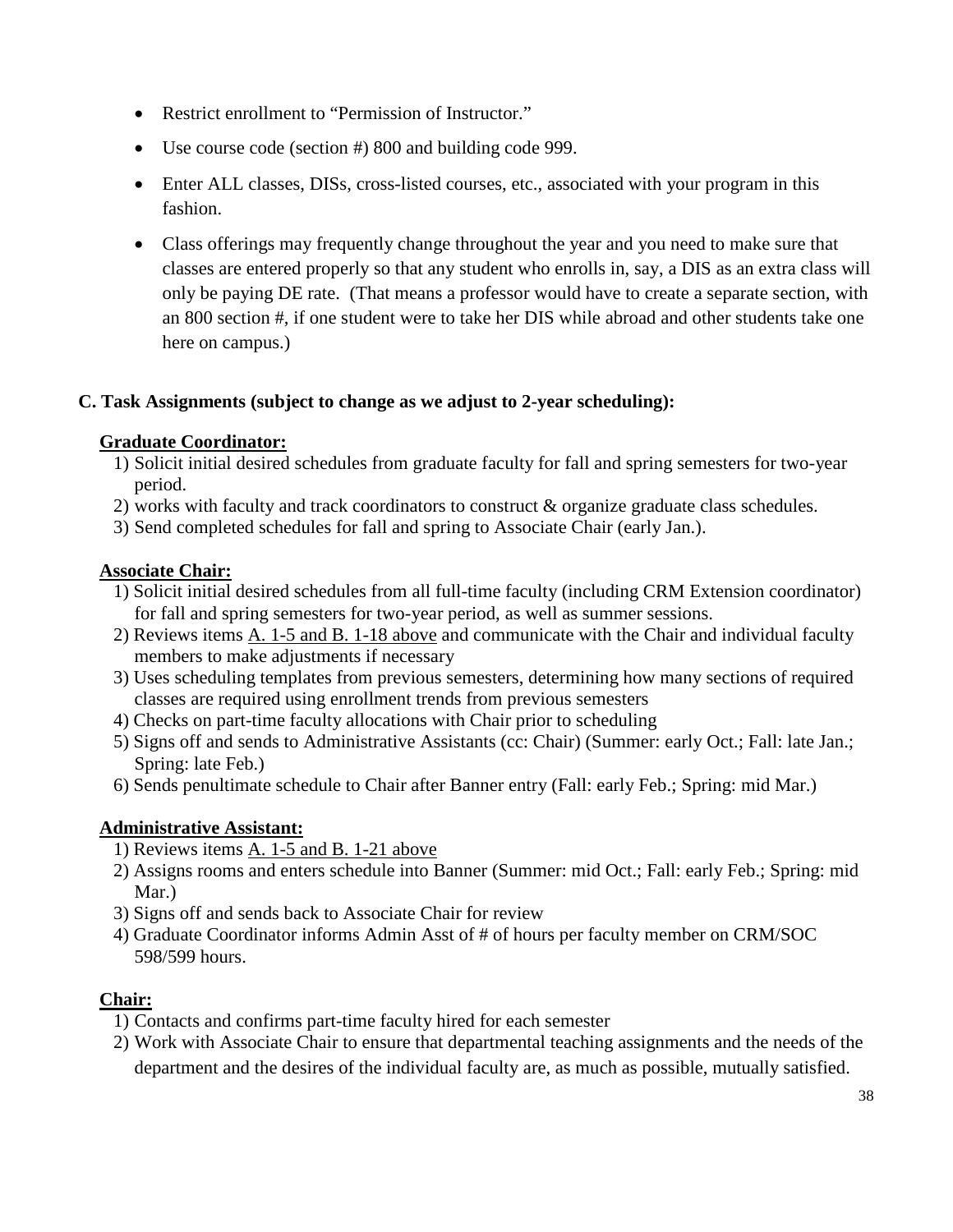- 3) Receives signed-off Banner entry from Associate Chair (Summer: mid Oct.; Fall: early Feb.; Spring mid Mar.)
- 4) Reviews items A. 1-5 and B. 1-18 above
- 5) Signs off and provides final OK for Banner entry to Admin Asst.
- 6) Approved DIS/Internship/Honors thesis hours shared with Admin Asst.
- 7) Completes Course Outlier Form (docx) and Admin or Special Assignments Form (xlsx) for the upcoming semester and submits to Dean's Office.
- 8) January: Calculates CHE and negotiates decreased and increased course loads with faculty and Dean's office for upcoming AY.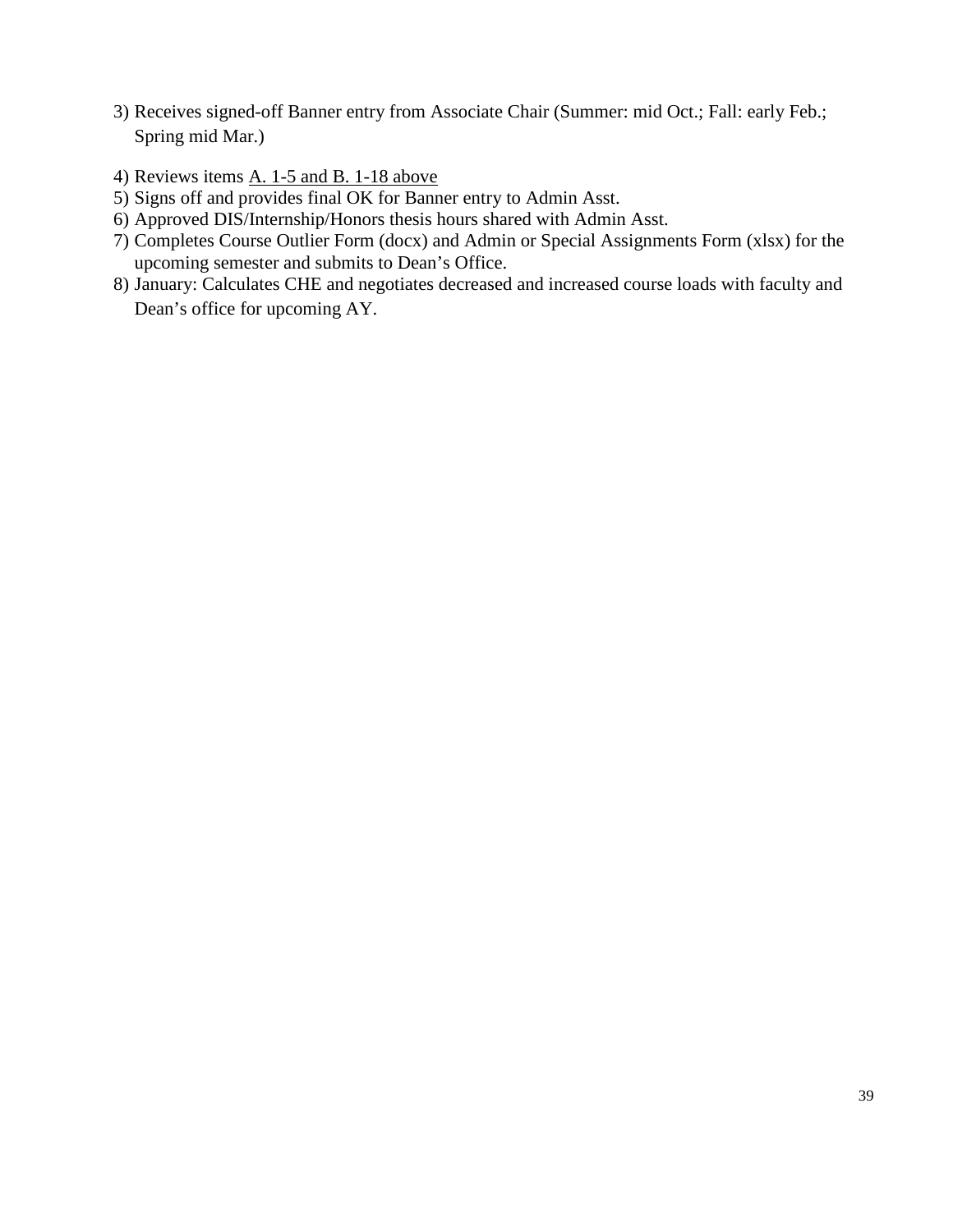# **APPENDIX: FORMS**

<span id="page-41-0"></span>Nearly all forms used by faculty, staff and students at UNC Wilmington are available online in electronic versions. Below is a summary of some of the more frequently requested forms and policies and procedures available online:

**University Faculty Handbook**: [http://www.uncw.edu/fac\\_handbook/](http://www.uncw.edu/fac_handbook/)

[Information on faculty governance, faculty responsibilities, employment, professional development, and university policies affecting faculty.]

**UNCW Policies and Procedures:** <http://www.uncw.edu/policies/>

**CAS Policies and Procedures**:<https://uncw.edu/cas/faculty/documents/cas-policy-manual.pdf>

**Course Action Forms**:<https://uncw.edu/universitystudies/faculty/index.html> [add new course, change course description, internship site approval]

#### **Instructional Forms:** <http://www.uncw.edu/reg/forms.htm>

[transient study, assigning incomplete, substitution/waiver, DIS, conversion of grade, internship enrollment]

#### **Department Forms:**

The Department of Sociology and Criminology has several forms used internally for instructional purposes:

- <span id="page-41-1"></span>• [Annual Productivity Form](#page-41-1)
- Peer Evaluation Protocol
- Peer Evaluator's Guide
- [B.A. Sociology/Criminology Grading Rubric](#page-53-0)
- [Master's Program Grading Rubric For Theses And Internship Papers](#page-53-1)
- [Department Service Assignments & Committees](#page-55-0)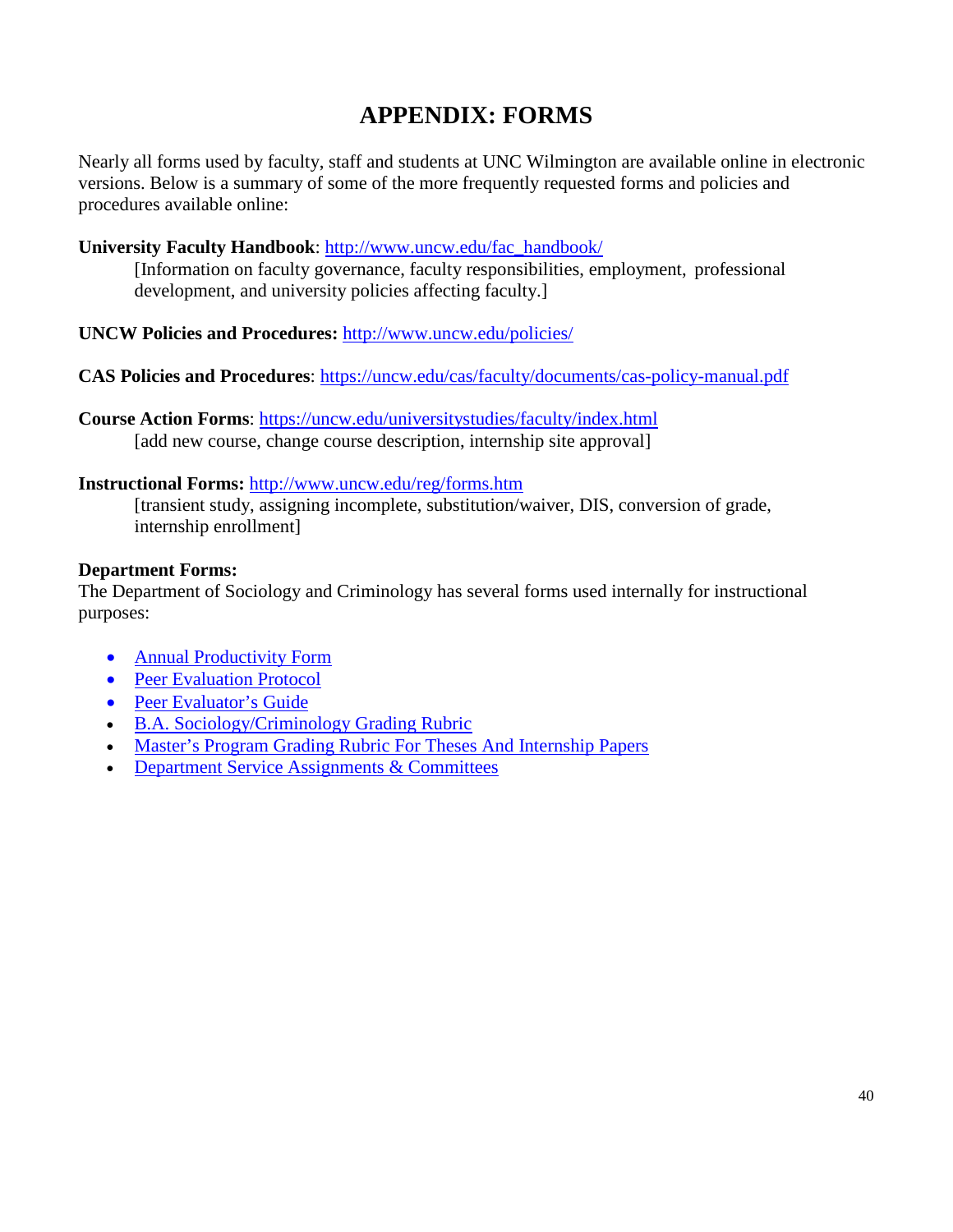#### **DEPARTMENT OF SOCIOLOGY AND CRIMINOLOGY ANNUAL PRODUCTIVITY FORM**

Name: Rank: Date:

*Report only on areas appropriate for your position. If you do not have anything appropriate to list in a particular category, indicate "N/A."*

Estimate the percentage of time spent on each area between May 1, 20xx and April 30, 20xx:

Teaching: Research: Service:

#### **I. Teaching Activities**

Number of courses taught:

Courses Taught (list as follows): Semester, Course Number, Total Enrollment (Note: Indicate if any course taught was a new UNCW course or the first time you taught the course)

Number of Honors Projects Directed:

Honors Projects Directed (list as follows):Semester, Student Name, Project Title

Number of Honors Committees Served On:

Honors Committees Served On (list as follows):Semester, Student Name, Project Title

Number of Master's Thesis Committees Served On:

Master's Thesis Committees Served On (list as follows):Semester, Student Name, Project Title

Number of Directed Individual Study Projects: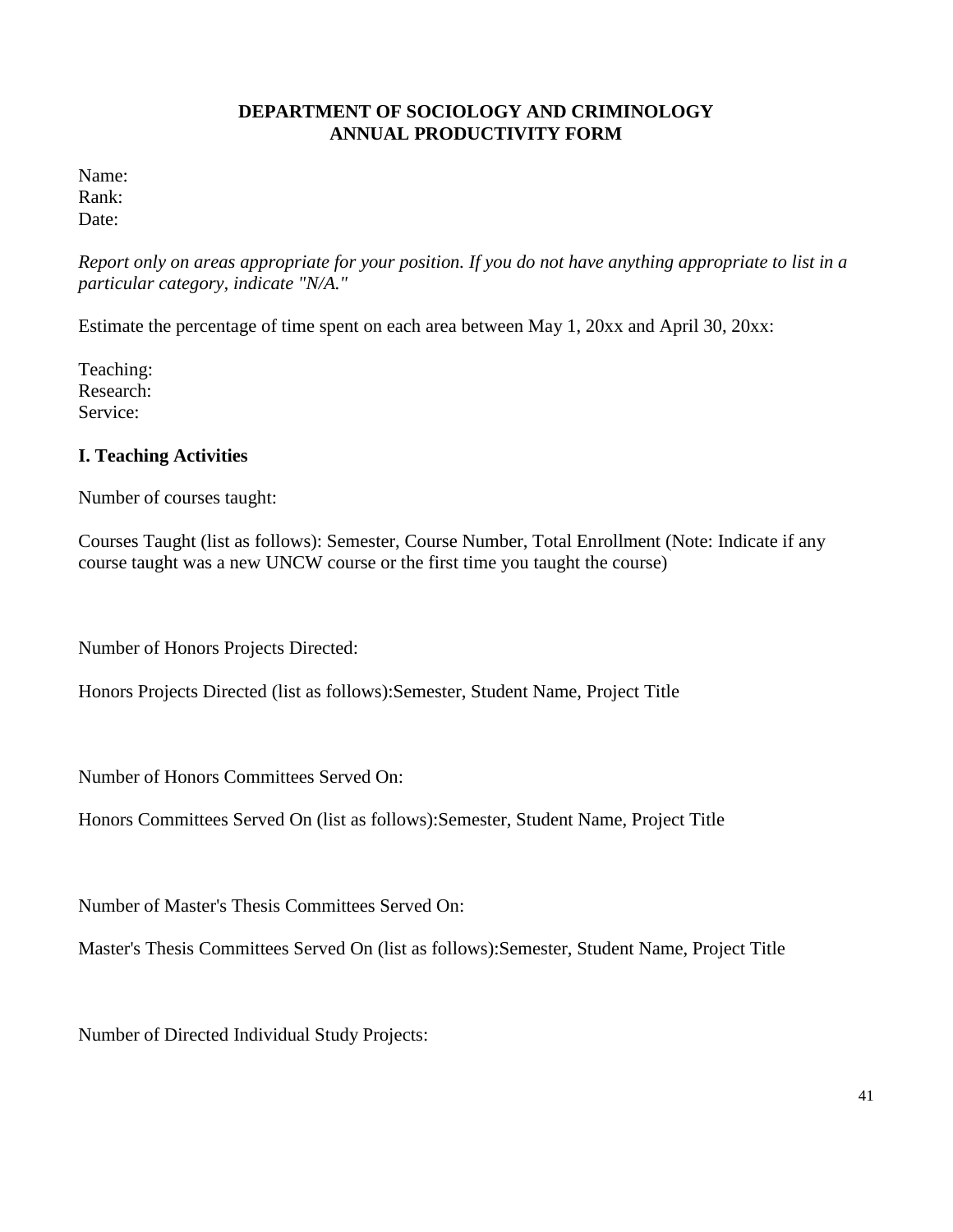Directed Individual Study Projects (list as follows):Semester, Student Name, Project Title

Indicate the number of departmental advisees you have:

List any other advising activities you deem pertinent:

List any innovative teaching initiatives:

List any efforts to upgrade teaching abilities:(Note: Include formal programs and workshops attended. Provide specific names and dates.)

List any other teaching activities you deem pertinent:

#### **II. Research Activities**

Number of Refereed Books:

Refereed Books (Include total number in each category and provide complete bibliographic reference): a) Books Published

b) Books In Press

c) Books Under Review

d) Books In Progress

Number of Refereed Book Chapters: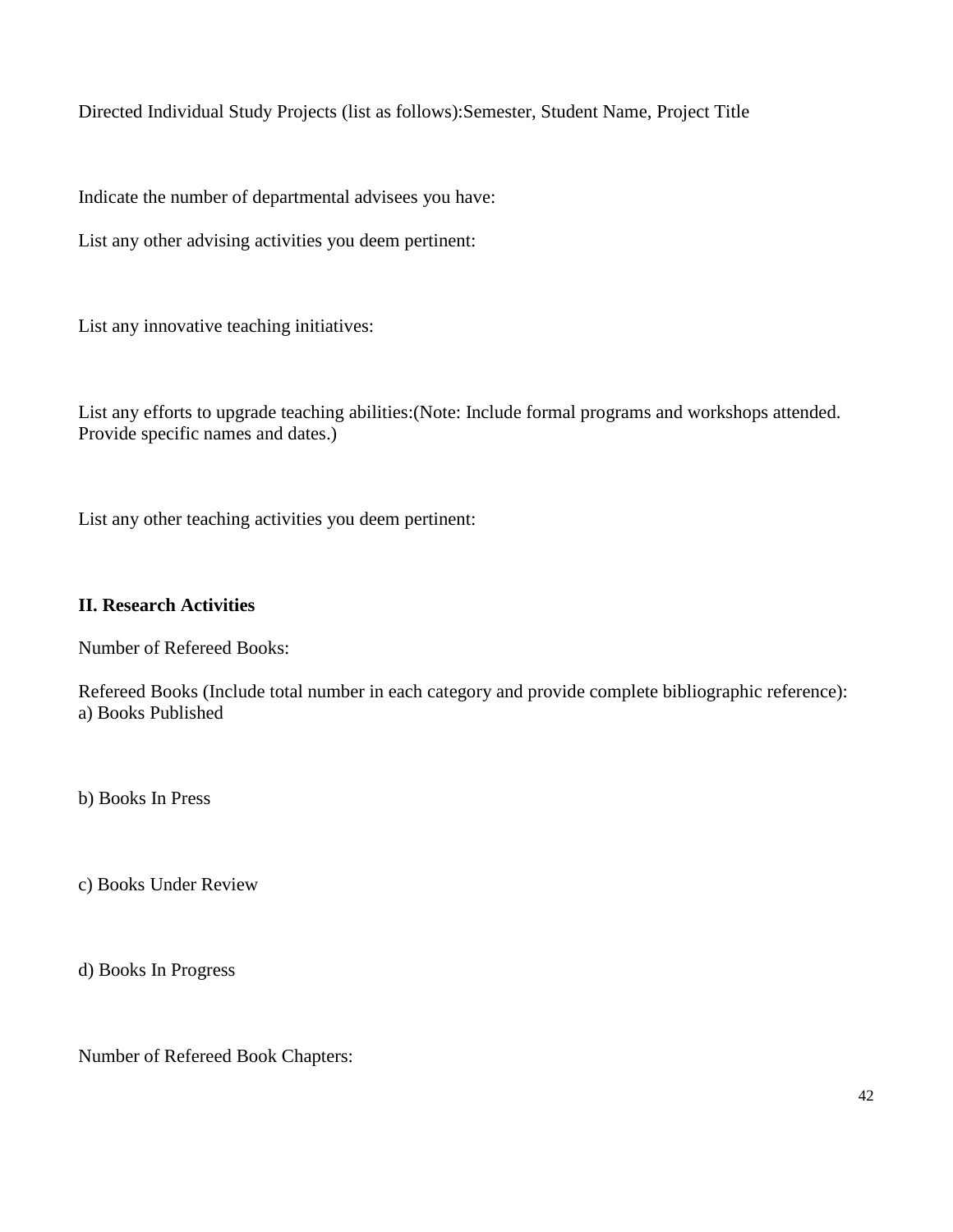Refereed Book Chapters (Include total number in each category and provide complete bibliographic reference): a) Book Chapters Published

b) Book Chapters In Press

c) Book Chapters Under Review

d) Book Chapters In Progress

Number of Refereed Journal Articles:

Refereed Journal Articles (Include total number in each category and provide complete bibliographic reference): a) Articles Published

b) Articles In Press

c) Articles Under Review

d) Articles In Progress

Number of Book Reviews:

Book Reviews (Include total number in each category and provide complete bibliographic reference): a) Book Reviews Published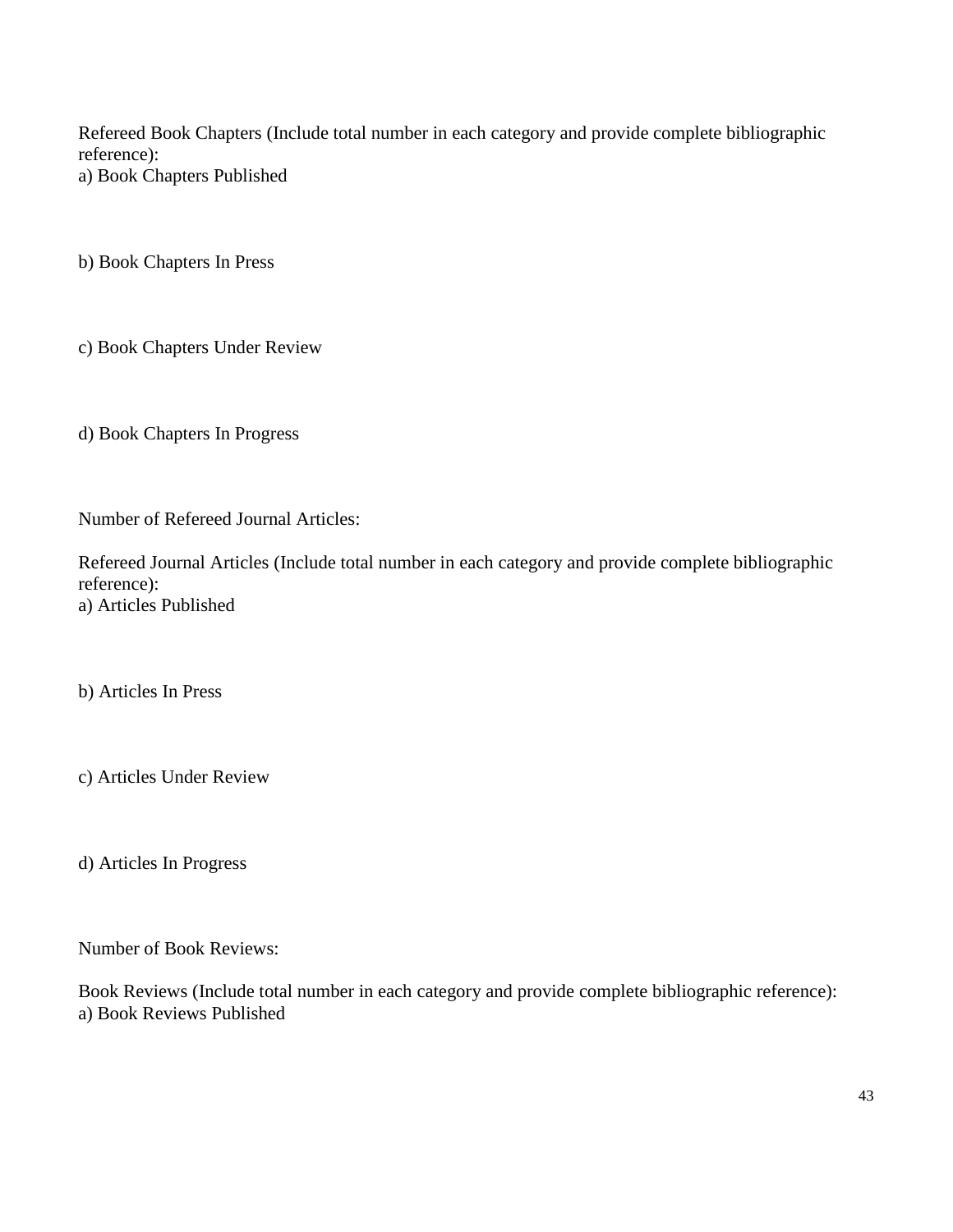b) Book Reviews In Press

c) Book Reviews Under Review

d) Book Reviews In Progress

Number of Technical Reports:

Technical Reports (Include total number in each category and provide complete bibliographic reference): a) Technical Reports Published

b) Technical Reports In Progress

Number of conference paper presentations:

Number of invited research presentations:

List conference paper presentations (Include complete bibliographic reference):

Grants (list as follows):Title, Name, Amount

a) Grants Received

b) Grants Under Review

c) Grants Applied For But Denied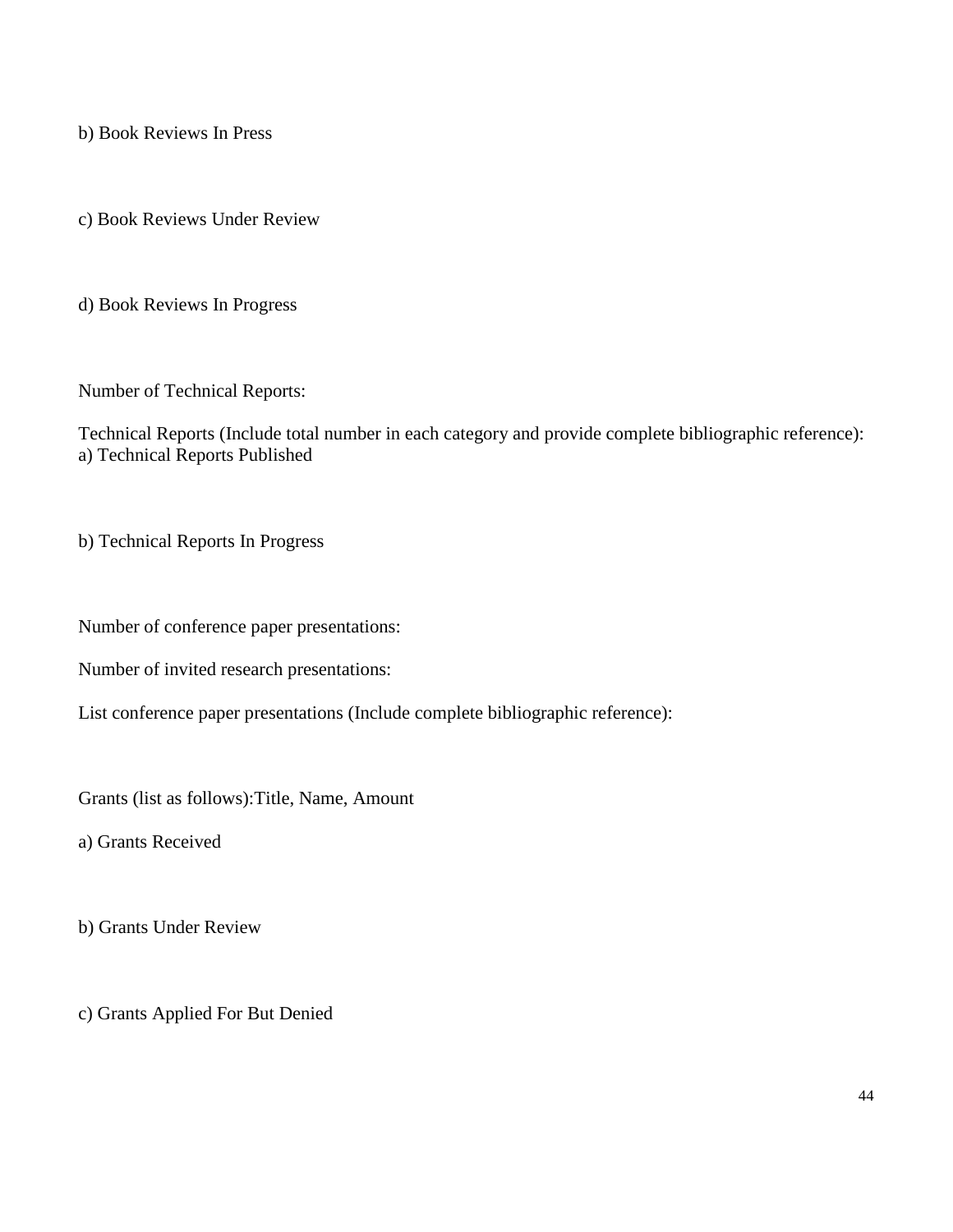List any other research activities you deem pertinent:

**III. Service** (Note: If you served in a leadership capacity for any committee or organization, indicate office held in parentheses--e.g. Faculty Recruitment Committee (chair). Provide names and dates wherever appropriate)

Department of Sociology & Criminology: a) Committees

b) Other

College of Arts and Sciences: a) Committees

b) Other

University: a) Committees

b) Other

Professional: a) Offices Held in Professional Associations

b) Memberships in Professional Associations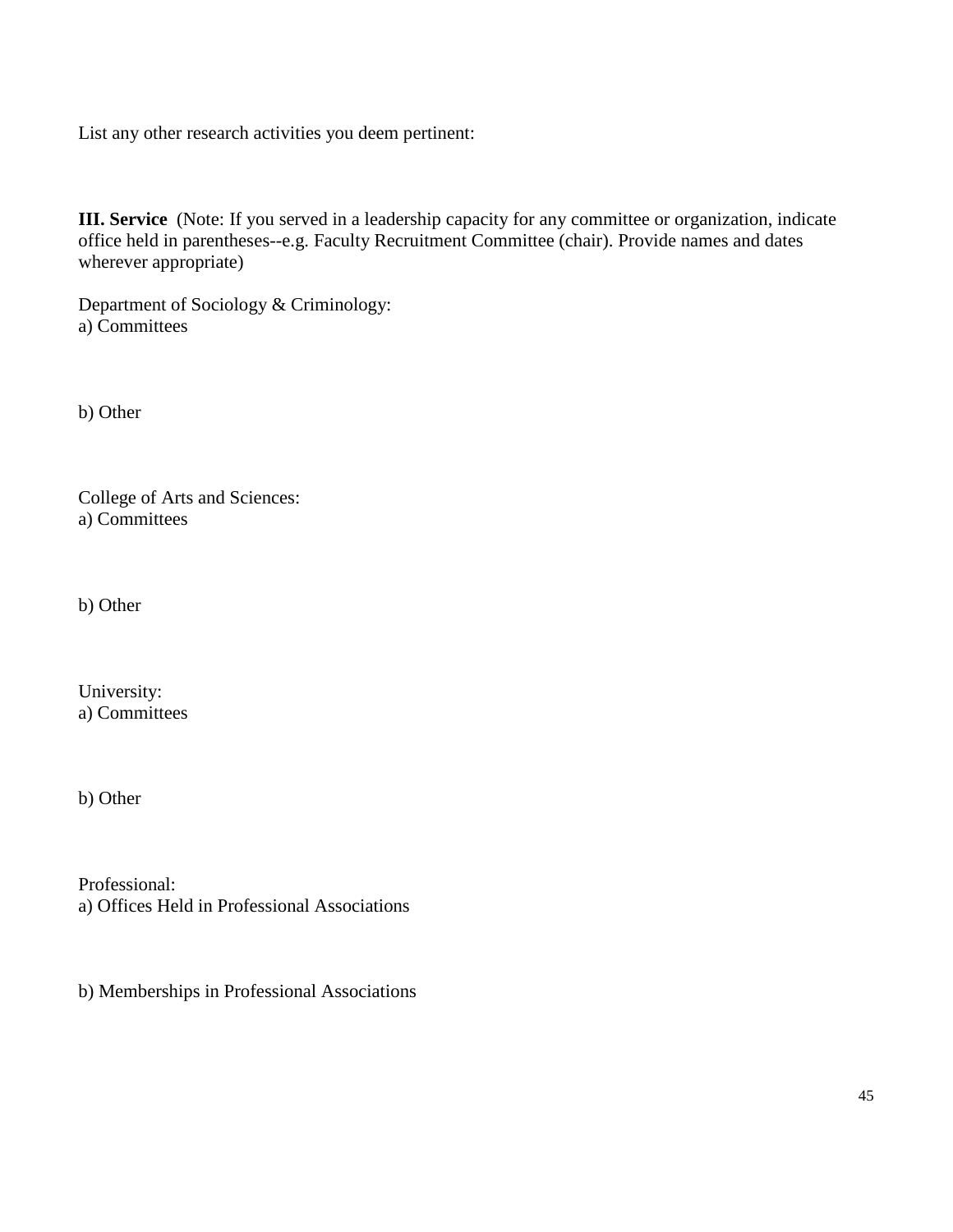c) Manuscripts Reviewed (Number and Publisher/Granting Agency)

d) Professional Meetings Attended (Names, Locations, Dates)

e) Organizer/Discussant at Professional Meetings (Names, Titles, Locations, Dates)

f) Other

Professionally-Related Community Service (i.e. service that you provide to the community that specifically draws on your disciplinary expertise) a) Community Lectures Given (Names of Organizations, Titles, Dates)

b) Professionally-Related Boards and Community Organizations Memberships (note any leadership positions held)

c) Other

Other Community Service Activities (provide names of organizations, nature of service rendered, dates etc.)

**IV. Personal Evaluation (Optional)**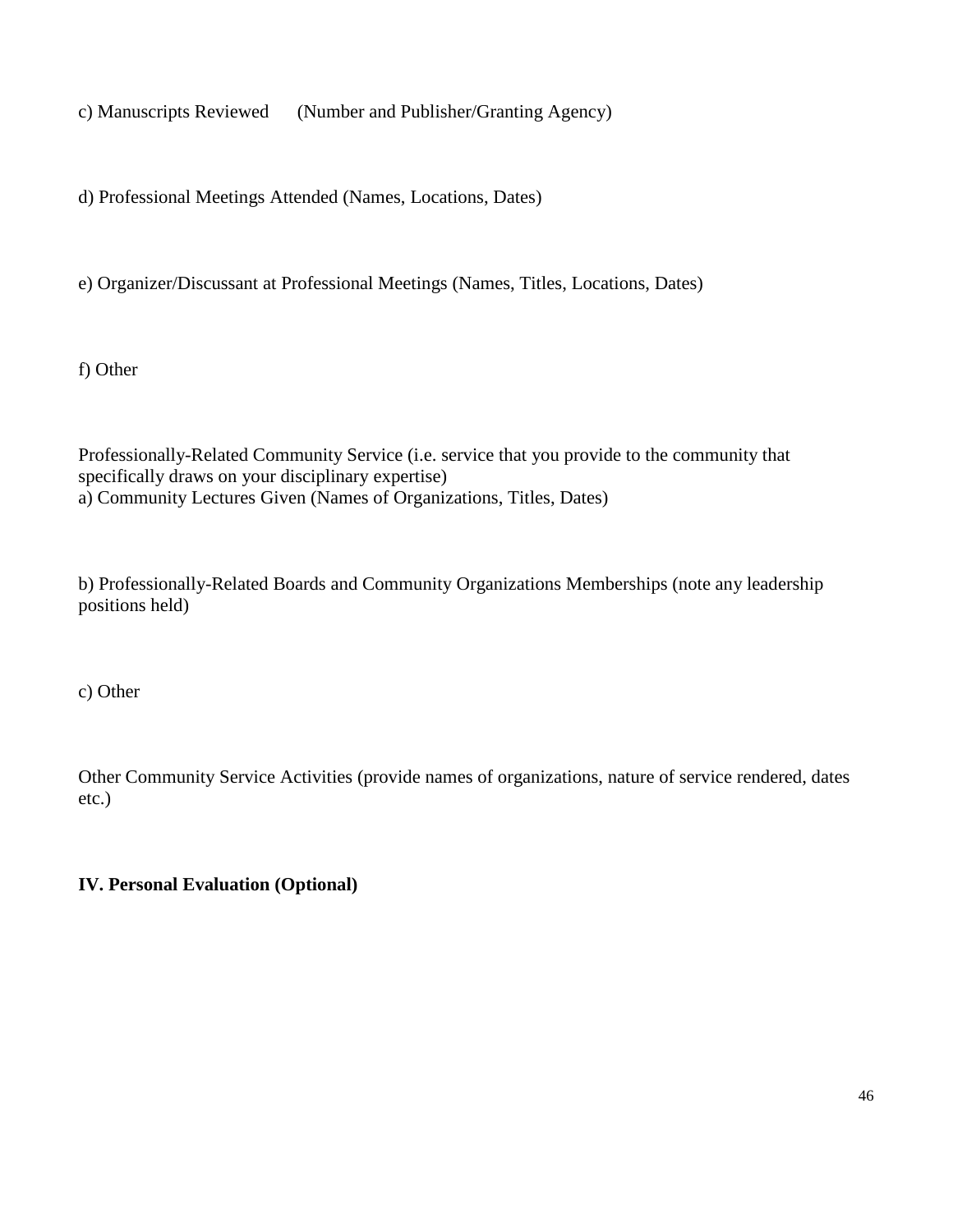#### **PEER EVALUATION PROTOCOL**

Each full-time faculty member in the department, regardless of rank, is required to provide an annual productivity report and supporting documentation. Beginning this year, the report will be generated by the Chair through an individualized online survey submitted by each faculty member. Faculty members are required to include information and documentation in all three areas to be evaluated: teaching, research, and service. In addition, all faculty members must indicate the proportion of their effort devoted to each of the three areas and the total percentage should equal 100. Full-time faculty members are usually expected to be active in teaching, research, and service. There is a minimum expectation to fulfill responsibilities in these areas. The efforts devoted to each area should reflect the *minimum percentages* which are:

| Teaching: | 60% |
|-----------|-----|
| Research: | 20% |
| Service:  | 10% |

*Evaluators*: Use the forms that were included in the email sent by the Chair on this year's APR procedures. Please take into consideration the amount of responsibility assigned in the area being evaluated. **For example, if a faculty member is assigned 25% of their total responsibility to service,** *then peer evaluators should evaluate the quality of performance based on the reported percentage*. Also, please use the guidelines for evaluating the particular area of responsibility (teaching, research, or service) when assigning a "score" or rating. (For example, first determine if the faculty member's record warrants an "outstanding," a "good," or a "marginal" rating prior to assigning a numeric "score."). The assessment must be essentially positive and diagnostic, designed to be helpful to the faculty member. **Written comments are required to support ALL numeric ratings**. These comments are quite helpful to the person being evaluated and to the chair in summarizing the peer ratings in the annual evaluations. Such comments need not be elaborate. **Remember to assign a score and digitally sign your evaluation forms for each person you are evaluating. Please note that you can save the form after each use and then "Reset" the form for the next faculty member to be evaluated**.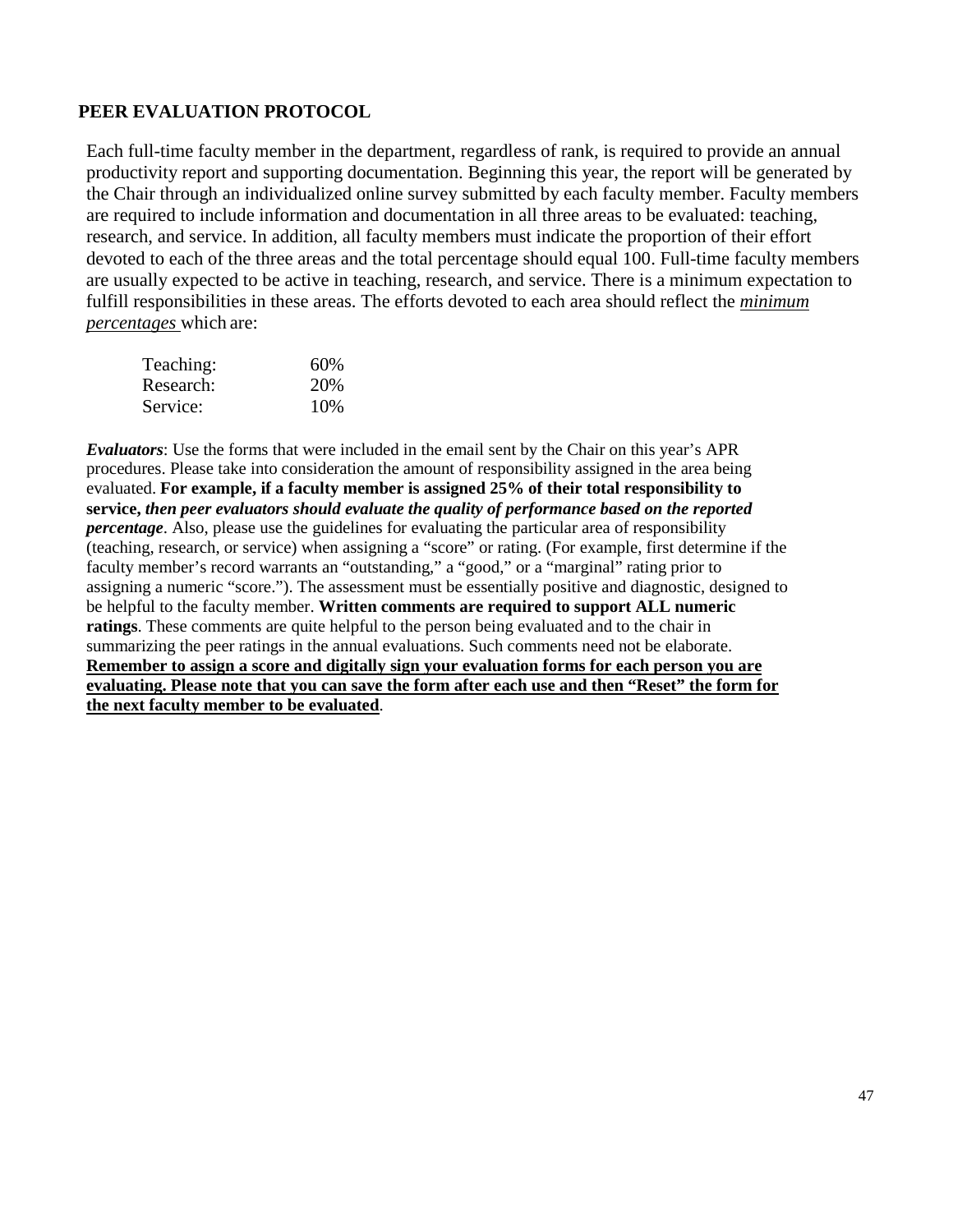In completing the *Annual Productivity Peer Evaluation Instruments*, please remember the following:

- 1. The *period of review* covers teaching, research, and service activities from May 1, 2018 to April 30, 2019. The documentation of **research** covers three years: May 1, 2016 to April 30,2019.
- 2. Indicate the percent time involvement in teaching, research (for 2018-19 only), and service. These percentages should add up to 100 and must be within the required minimum ranges (please note comments stated above on minimums). If a faculty member reports percentages outside the minimum without prior approval, then I suggest that evaluators assume the following percentage distribution: Teaching: 60%, Research 25%, and Service, 15%.
- 3. The Annual Productivity Form is designed to be comprehensive. It is not expected that every faculty member will have something to put down in every sub-category. It is fine to indicate N/A for any givencategory.
- 4. DO NOT include IDEA scores or student-written comments/evaluations in your supporting documents for teaching. In order to avoid "halo" effects, the peer evaluation of teaching (which emphasizes organization, content, rigor, and substance) is intentionally blind to student evaluation of teaching (which emphasizes style and performance). In other words, overall evaluation involves multiple inputs on multiple dimensions from multiplesources.
- 5. DO include bibliographic information of all published work (i.e. DO NOT leave out dates, page numbers, publisher, etc.), as well as electronic copies of publications.
- 6. DO provide dates and activities (e.g., instead of "Gave five lectures to community groups," list dates, lecturetitles, and names of community groups to which the lectures were presented).
- 7. DO take this exercise seriously and carry out this responsibility in a *judicious and professional* manner. Peer evaluation is an important part of a faculty member's annual evaluation and it does contribute significantly to each and every overall evaluation. Please refer to the guidelines and rating scale definitions that are included in the instrument folders for teaching, research, andservice.
- 8. And finally, DO conduct evaluations in the spirit of collegiality. This is an assessment of our colleagues' contributions, not a ranking (i.e., we are not stacking one person against another). Evaluations should be fair, constructive, and honest. Evaluators should take a holistic approach to their evaluations in each of the three work areas. The specific criteria (outlined in the peer evaluation forms) for meeting or exceeding expectations are meant to be considerations, not to be used as a checklist (e.g., to exceed expectations in teaching, one doesn't have to serve on multiple thesis committees). In evaluating research, for example, one should take into consideration both the quantity and quality of a colleague's publications, work in progress, involvement in seeking grant funding, and other engagement in research activities.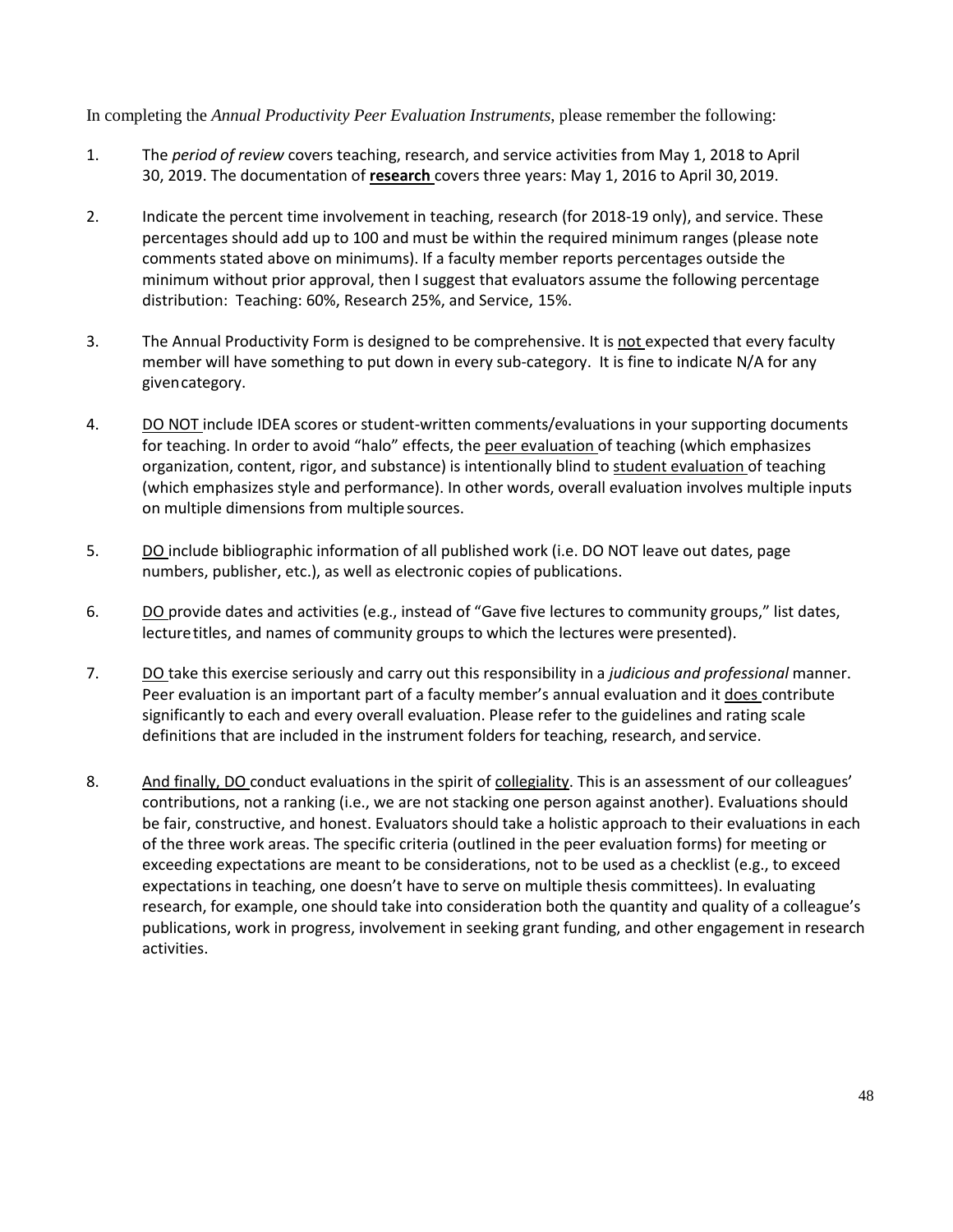

#### **UNCW Department of Sociology & Criminology Teaching Peer Evaluation Instrument**

Name of Faculty Member Being Evaluated:

#### **TEACHING:**

The overall evaluation of this faculty member's contributions to teaching is based on materials provided. Please fill in the circle that best indicates where the faculty member ranks on this 3-point scale.

#### **Exceeds Expectations:** 3



Considerations: significant accomplishments in three or more of the aspects listed in the "meets expectations" criteria below; received a teaching award.

#### **Meets Expectations:** 2



Considerations: teaching classes, revising courses, and developing courses, developing and/or implementing innovative teaching strategies; advising, mentoring students in academic matters; supervising interns, DIS, honors, MA theses; including students in research; engaging students in applied learning; engaging in professional development of self and others in a discipline (e.g., CTE workshops, webinars, conference presentations, SOTL research, innovative assignments); securing grant-supported funds for educational activities.

#### **Below Expectations:** 1



Considerations: does not meet the criterial for "meets expectations."

**Comments:** Please use the space below to comment on particular strengths and/or weaknesses in this area. If a grade of "below expectations" is given, you must provide comments.

[To be removed by chair prior to distribution to faculty member being evaluated.]

Signature of Evaluator:  $\Box$  Date:

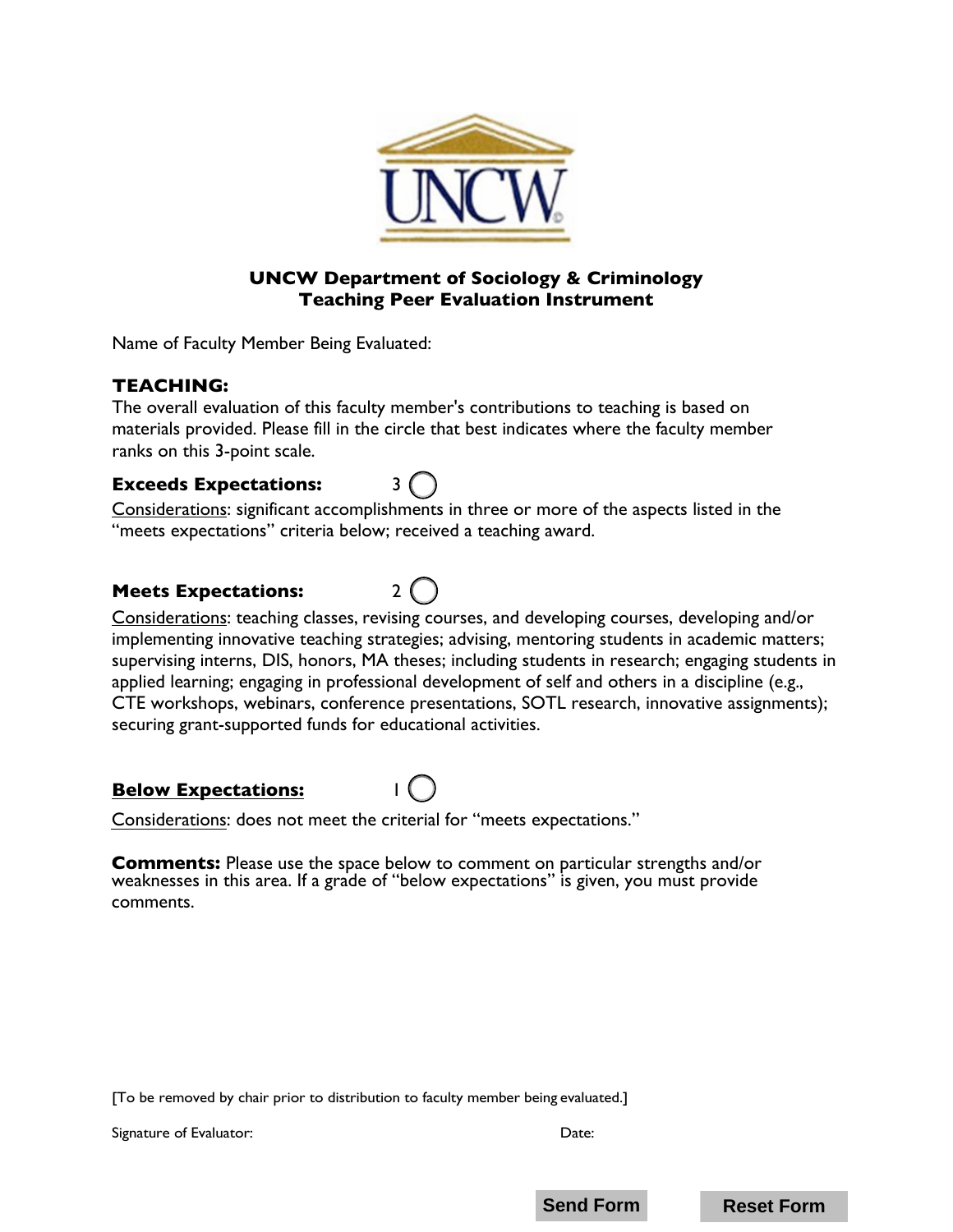

#### **UNCW Department of Sociology & Criminology Research Peer Evaluation Instrument**

Name of Faculty Member Being Evaluated:

#### **RESEARCH:**

The overall evaluation of this faculty member's scholarly activities, level of research involvement, and research record is based on materials provided. Please fill in the circle that best indicates where the faculty member ranks on this 3-point scale.

#### **Exceeds Expectations:** 3

Considerations: demonstrable success in procuring internal and/or external funding; two or more peer reviewed articles, books, edited books, book chapters (findings from scientific research in scholarly/academic presses) every three years; academic conference presentations (3 or more) every three years

#### **Meets Expectations:** 2



Considerations: at least one peer reviewed article, book, edited book, book chapter (findings from scientific research in scholarly/academic presses) every three years; academic conference presentations (1-2) every three years; involvement in seeking internal and/or external funding; demonstrates engagement in research activity

#### **Below Expectations:** 1



Considerations: Does not meet the criteria for "meets expectations"

**Comments:** Please use the space below to comment on particular strengths and/or weaknesses in this area. If a grade of "below expectations" is given, you must provide comments.

[To be removed by chair prior to distribution to faculty member being evaluated.]

Signature of Evaluator:  $\qquad \qquad$  Date:

**Send Form Reset Reset form Form**

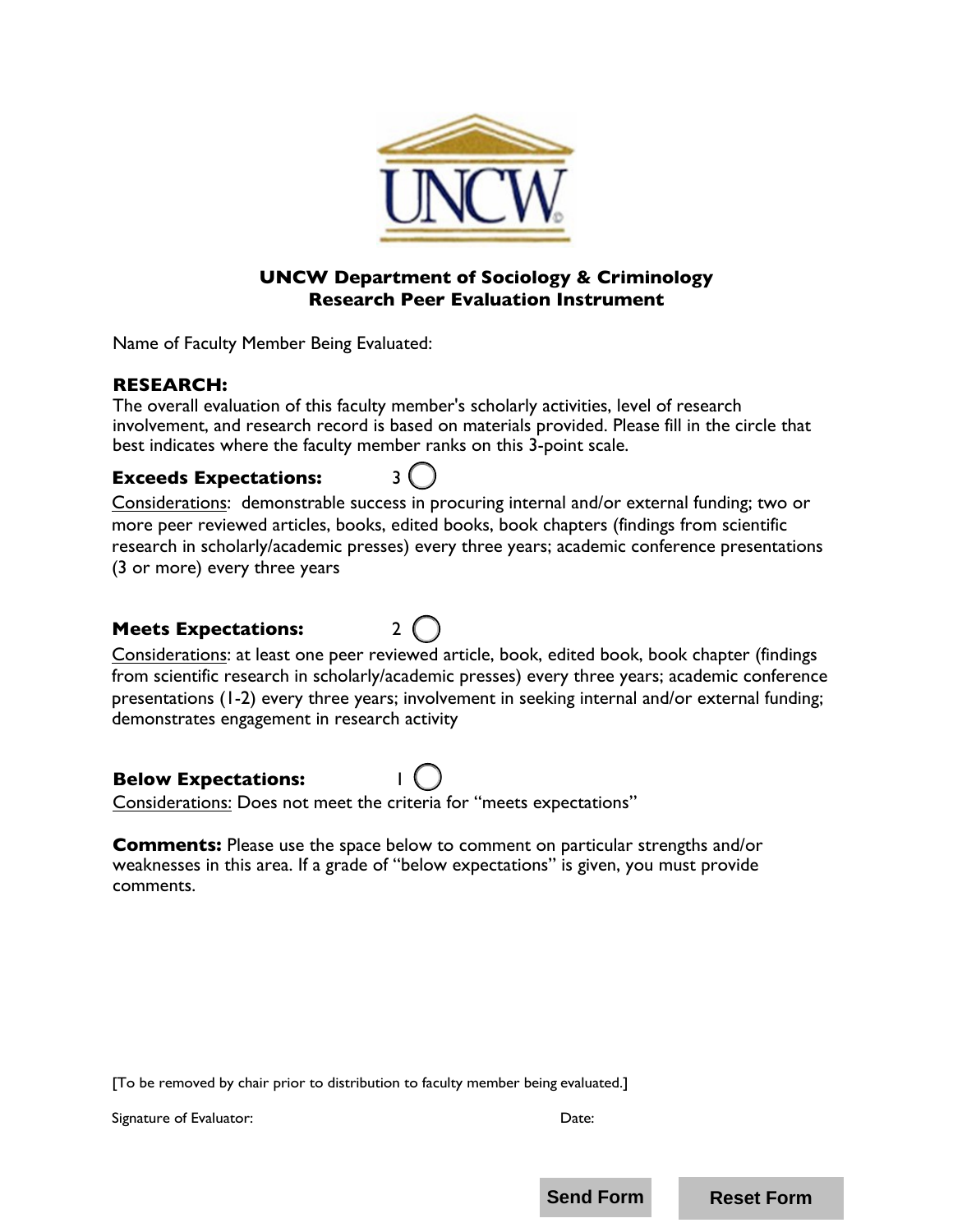

#### **UNCW Department of Sociology & Criminology Service Peer Evaluation Instrument**

Name of Faculty Member Being Evaluated:

#### **SERVICE:**

The overall evaluation of this faculty member's service to the department, university, community, and the profession is based on materials provided. Please fill in the circle that best indicates where the faculty member ranks on this 3-point scale. Please note that college/university service obligations vary by rank.

#### **Exceeds Expectations:** 3 (



Considerations: **College or University**: chaired a committee or engaged in multiple service commitments at that level. **Professional**: demonstrated either leadership or extensive service to professional associations, or received a service award

#### **Meets Expectations:** 2



Considerations: **Department committees**: Meet the expectations for departmental service for your rank (minimum score 3 for non-tenured, 6 for tenured) (refer to matrix); other departmental service: at least one recurring department service event, such as Majors Fair, Seahawk Saturday, CAS Open House. **College and University**: tenured faculty are expected to participate regularly through elected/appointed positions (such as Faculty Senate, RTP) **Profession:** professional association membership within the discipline, conference attendance, reviewing manuscripts, committee/section involvement. **Community service**: service related to one's professional expertise is encouraged

# **Below Expectations:** 1



Considerations: Does not meet the criteria for "meets expectations"

**Comments:** Please use the space below to comment on particular strengths and/or weaknesses in this area. If a grade of "below expectations" is given, you must provide comments.

[To be removed by chair prior to distribution to faculty member being evaluated.]

Signature of Evaluator:  $\Box$  Date:

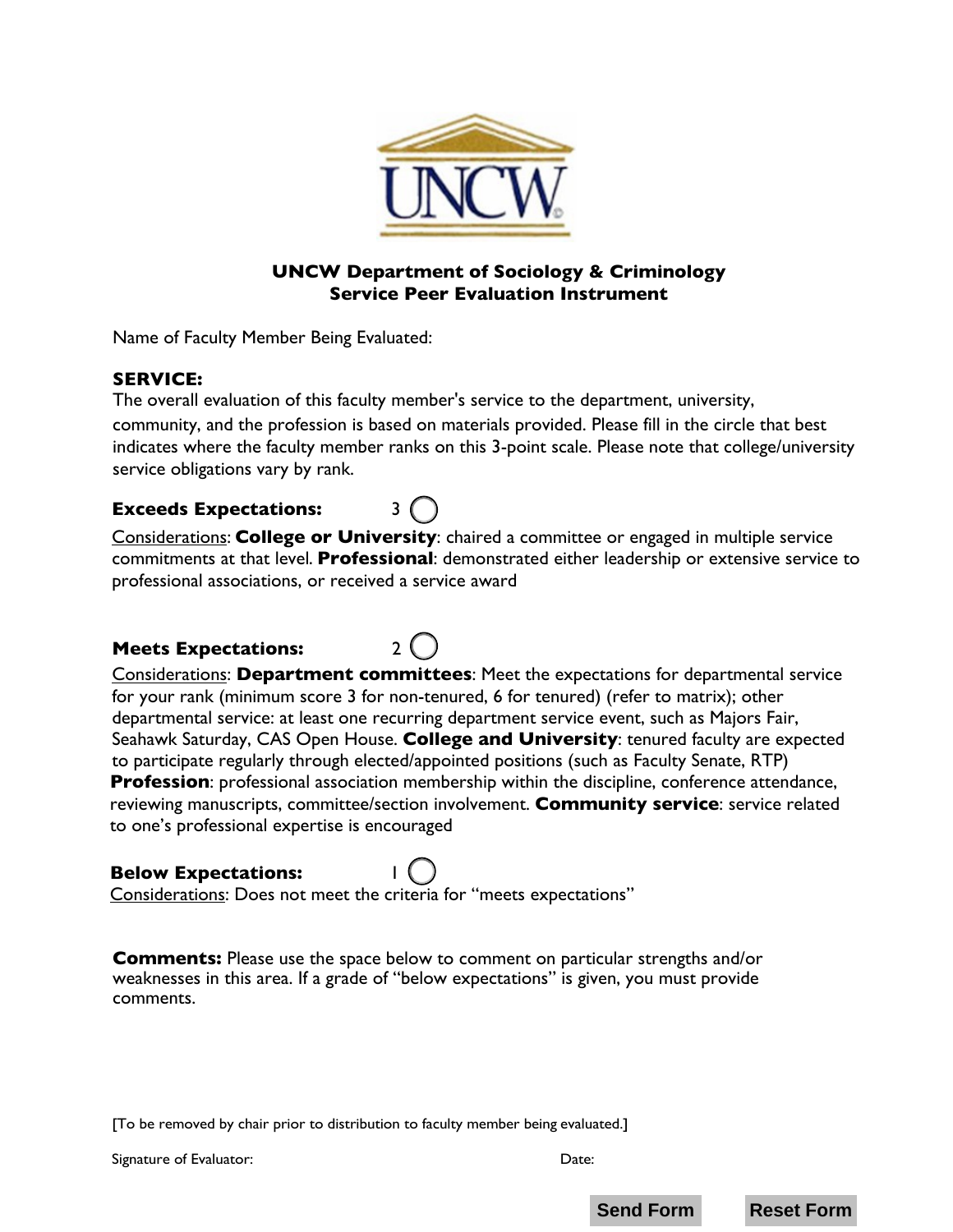#### **B.A. SOCIOLOGY/CRIMINOLOGY GRADING RUBRIC**

<span id="page-53-0"></span>Paper #: The Semester: The Semester: Evaluator Evaluator Evaluator  $\overline{E}$ 

Please rate this student in comparison to other students you have known at UNCW using the following scale. The level of performance demonstrated by this student is:

Think about the below as you would a paper you are grading for class:

- $1 =$  significantly below expected levels
- $2 =$  below expected levels
- $3 =$  at expected levels
- $4 =$  above expected levels
- $5 =$  significantly above expected levels

With respect to the five criteria (a-f) listed below:

\_\_\_\_ (a) Framing of substantive topic (SLO 3)

*How well do they frame the topic at hand? Is the statement of the problem clear? Does it skim the surface or is it thorough? Is there a superficial discussion of topic or does it demonstrates careful consideration of the sociological work on this topic? Is the lit review about the topic substantive?*

\_\_\_\_ (b) Understanding and/or application of theory (SLO 1)

*Are the citations significant and are they integrated correctly? Is the lit review about the theory extensive? (It should show knowledge of theory beyond a superficial textbook explanation)*

- \_\_\_\_ (c) Use of and/or discussion of research methods (SLO 2) *Does not have to be original research –but must include some discussion that allows us to assess their knowledge of research methods. Is the method appropriate for the question?*
- \_\_\_\_ (d) Organization of paper (SLO 3)

*Is there a clear Introductory paragraph? Are there clear sections and subsections that allow the paper to "flow" or, is the organization choppy?*

- $\equiv$  (e) Quality of writing (SLO 3) *Quality of writing including language, grammar, proper in-text citation, professionalism*
- $_{\rm (f)}$  Critical thinking (SLO 4) *In terms of theory and methods. Does it consider larger implications? Go beyond obvious explanations?*

#### **Sociology and Criminology B.A. Student Learning Outcomes**

<span id="page-53-1"></span>SLO 1: Students will use basic theoretical ideas to better understand a sociological or criminological issue. SLO 2: Students will demonstrate knowledge of basic methodological approaches used by social scientists. SLO 3: Students will present a clear and well-written analysis of a criminological or sociological issues. SLO 4: Students will demonstrate critical thinking skills.

Last edit: September 2016 "BA rubric detailed 2016"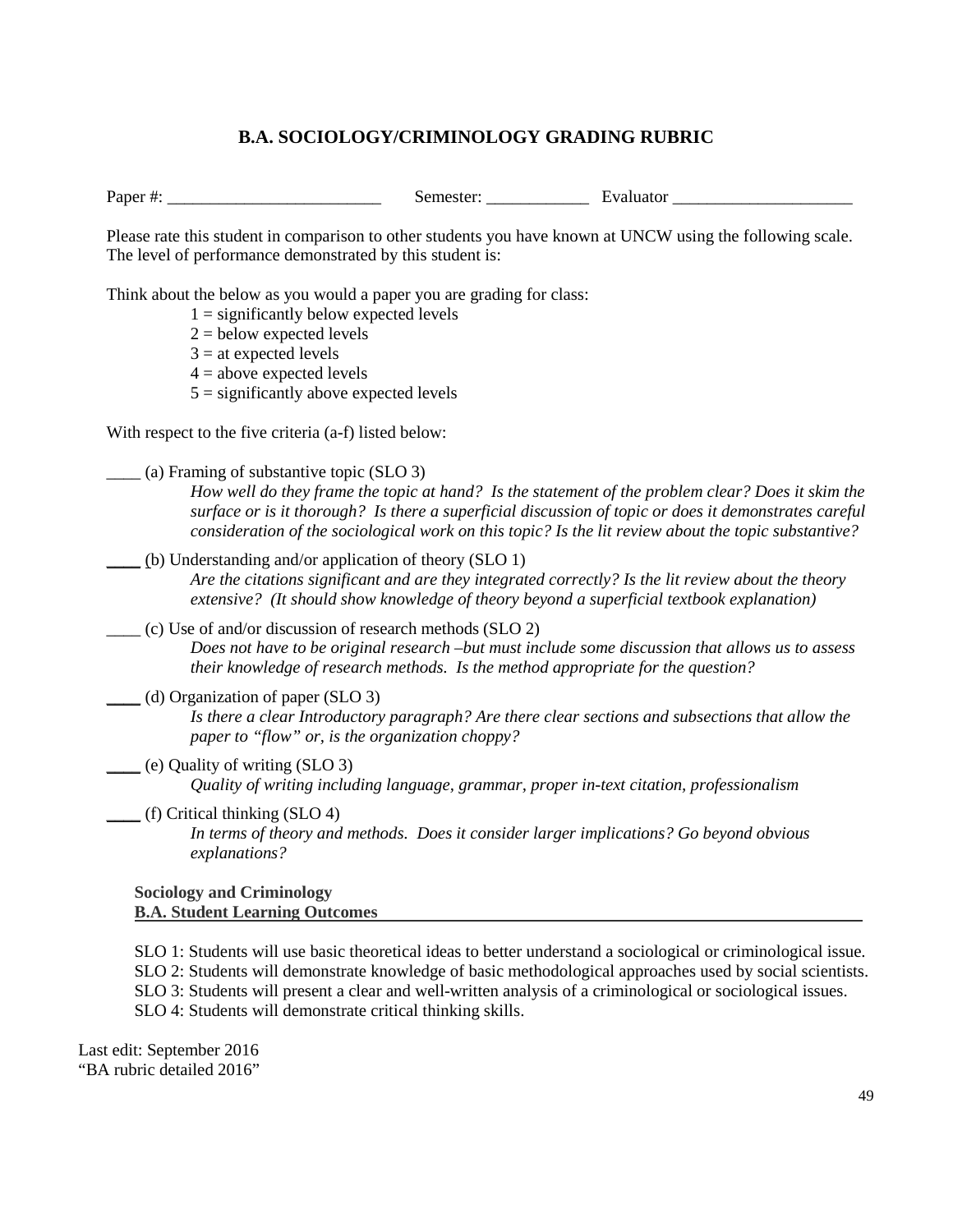#### **MASTER'S PROGRAM GRADING RUBRIC FOR THESES AND INTERNSHIP PAPERS**

Faculty name: \_\_\_\_\_\_\_\_\_\_\_\_\_\_\_\_\_\_\_\_\_\_\_\_\_ Date of defense: \_\_\_\_\_\_\_\_\_\_\_\_\_\_ Thesis committee chair \_\_\_\_\_ Student Name: \_\_\_\_\_\_\_\_\_\_\_\_\_\_\_ Committee member \_\_\_\_\_ Ex officio

Please rate this student in comparison to other M.A. students you have known at UNCW using the following scale. The level of performance demonstrated by this student is:

 $1 =$  significantly below expected levels

- $2 =$  below expected levels
- $3 =$ at expected levels
- $4 =$  above expected levels
- $5 =$  significantly above expected levels

With respect to the five criteria (a-e) listed below:

\_\_\_\_ (a) Framing of substantive topic (SLO 3)

\_\_\_\_ (b) Understanding and application of theory (SLO 1)

\_\_\_\_ (c) Application of methodology (SLO 2)

 $\qquad$  (d) Quality of writing (SLO 3)

\_\_\_\_ (e) Quality of communication skills demonstrated during oral defense (SLO 4)

#### **Sociology and Criminology Master's Program Student Learning Outcomes**

Students graduating with a M.A. degree from the Department of Sociology and Criminology will be able to:

*SLO 1:* Students will a*pply theory to the analysis of* substantive topics.

SLO 2: Students will use research methods to address formal questions or hypotheses.

SLO 3: Students will present a clear and well-written analysis of a criminological or sociological issue.

SLO 4: Students will communicate in oral form at a scholarly and professional level.